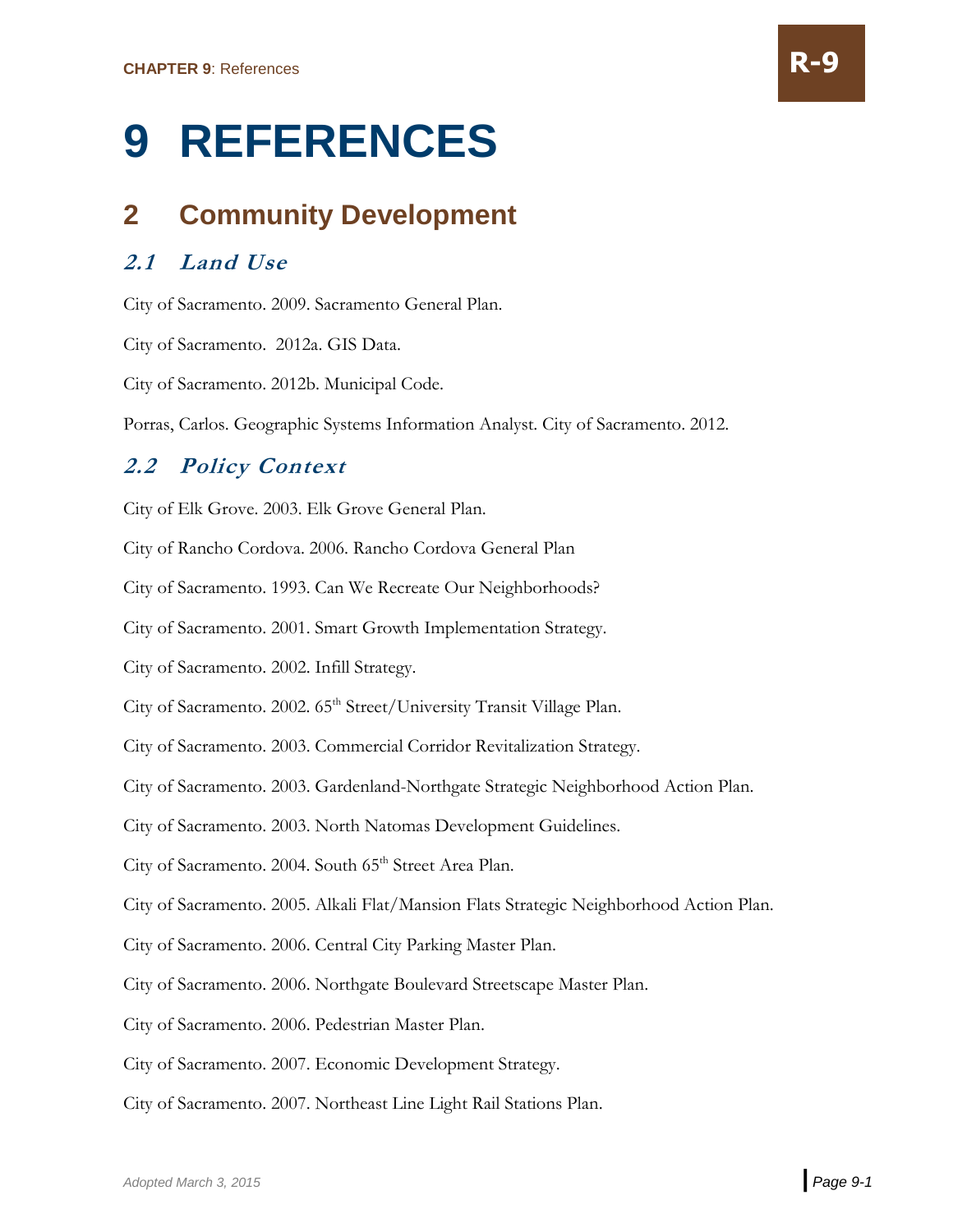

City of Sacramento. 2007. Sacramento Railyards Specific Plan.

City of Sacramento. 2007. Swanston Station Transit Village Specific Plan.

City of Sacramento. 2008. Sacramento Docks Area Draft Specific Plan.

City of Sacramento. 2009. Ben Ali Strategic Neighborhood Action Plan.

City of Sacramento. 2009a. Sacramento General Plan, Introduction.

City of Sacramento. 2009b. Sacramento General Plan, Housing Element.

City of Sacramento. 2009. Hagginwood Strategic Neighborhood Action Plan.

City of Sacramento. 2009. Parks and Recreation Master Plan.

City of Sacramento. 2011. River District Specific Plan.

City of Sacramento. 2012. Sacramento Climate Action Plan.

City of Sacramento and Sacramento Housing and Redevelopment Agency. 2007. McClellan Heights and Parker Homes Land Use and Infrastructure Plan.

City of Sacramento and City of West Sacramento. 2003. Sacramento Riverfront Master Plan.

City of West Sacramento. 1992. West Capitol Avenue Action Plan.

City of West Sacramento. 1996. Washington Specific Plan.

City of West Sacramento. 1999. West Sacramento General Plan.

City of West Sacramento. 2009. West Sacramento Bridge District Specific Plan.

City of West Sacramento. 2012. West Sacramento Community Investment Action Plan.

Natomas Basin Conservancy. 2002. Natomas Basin Conservation Plan.

SACOG. 2004a. Blueprint Growth Principles.

SACOG. 2004b. Blueprint Preferred Scenario Special Report.

SACOG. 2012. Metropolitan Transportation Plan/Sustainable Communities Strategies.

SACOG. 2013. Rural-Urban Connections Strategy Booklet.

Sacramento Housing and Redevelopment Agency. 2013a. 65<sup>th</sup> Street Redevelopment Area.

Sacramento Housing and Redevelopment Agency. 2013b. Alkali Flat Redevelopment Area.

Sacramento Housing and Redevelopment Agency. 2013c. Army Depot Redevelopment Area.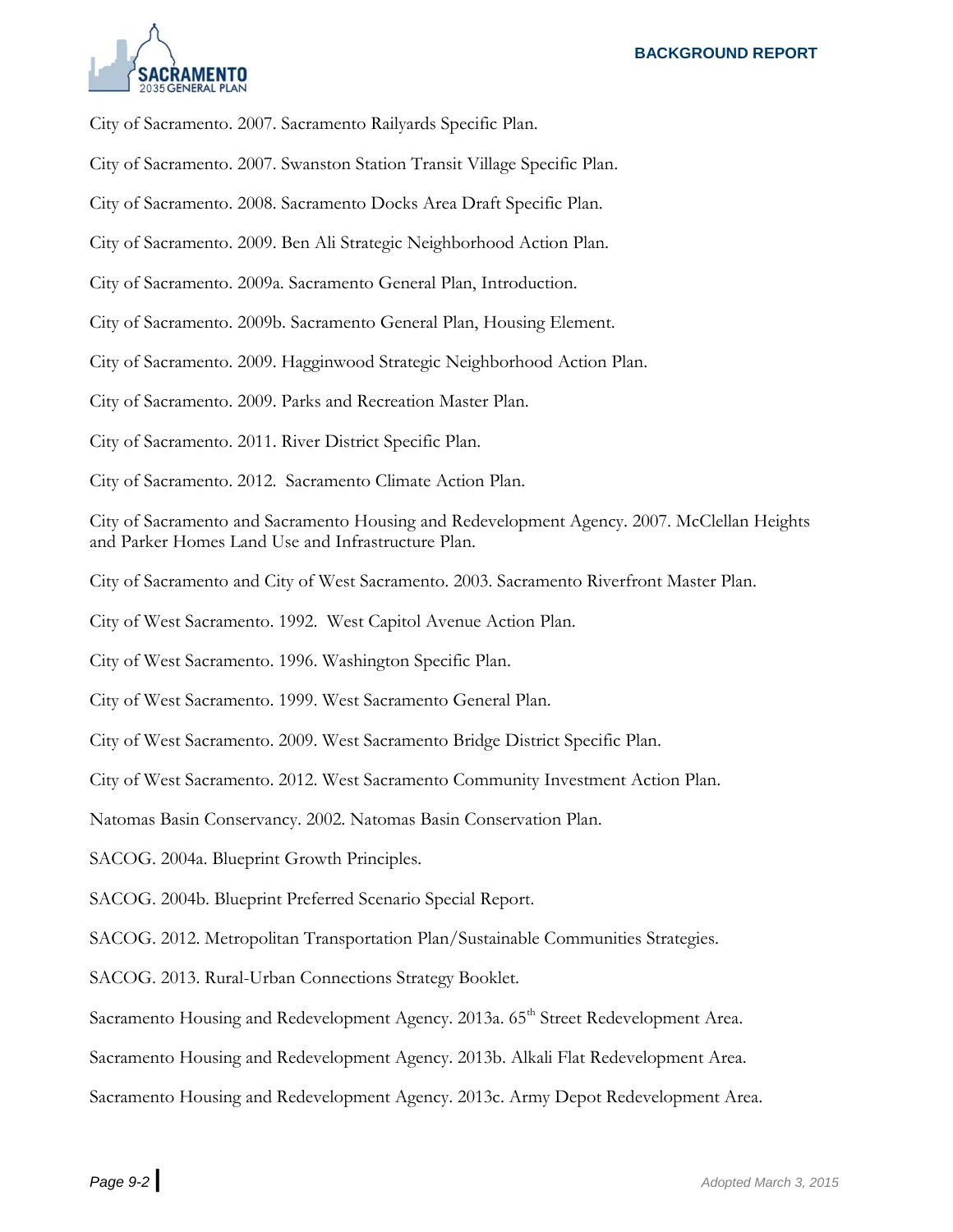Sacramento Housing and Redevelopment Agency. 2013d. Auburn Boulevard Redevelopment Area. Sacramento Housing and Redevelopment Agency. 2013e. Del Paso Heights Redevelopment Area. Sacramento Housing and Redevelopment Agency. 2013f. Florin Road Redevelopment Area. Sacramento Housing and Redevelopment Agency. 2013g. Franklin Boulevard Redevelopment Area. Sacramento Housing and Redevelopment Agency. 2013h. Mather Redevelopment Area. Sacramento Housing and Redevelopment Agency. 2013i. McClellan-Watt Ave Redevelopment Area. Sacramento Housing and Redevelopment Agency. 2013j. North Sacramento Redevelopment Area. Sacramento Housing and Redevelopment Agency. 2013k. Oak Park Redevelopment Area. Sacramento Housing and Redevelopment Agency. 2013l. Stockton Boulevard Redevelopment Area. Sacramento County. 2004. Sacramento International Airport Master Plan. Sacramento County. 2008. American River Parkway Plan. Sacramento County. 2011. Sacramento County General Plan. Sacramento Regional Transit. 2003a. Transit for Livable Communities Overview. Sacramento Regional Transit. 2003b. Transit for Livable Communities, About. Sacramento Transportation & Air Quality Collaborative. 2005. Overview and Final Report. State of California. 2007. 1997 Capitol Area Plan Progress Report. Yolo County. 2009. Yolo County General Plan.

#### **2.3 Community Design**

City of Sacramento. Undated. Major Architectural Styles.

City of Sacramento. 1987. Sacramento Central Business District Urban Design Plan: Framework Plan, Architectural Design Guidelines, and Street Guidelines.

City of Sacramento. 1989. Design Guidelines: Del Paso Heights.

City of Sacramento. 1990. Design Guidelines: Oak Park.

City of Sacramento. 1992. Alhambra Corridor Design Review Guidelines.

City of Sacramento. 1994a. North Natomas Design Guidelines.

City of Sacramento. 1994b. North Natomas Development Guidelines.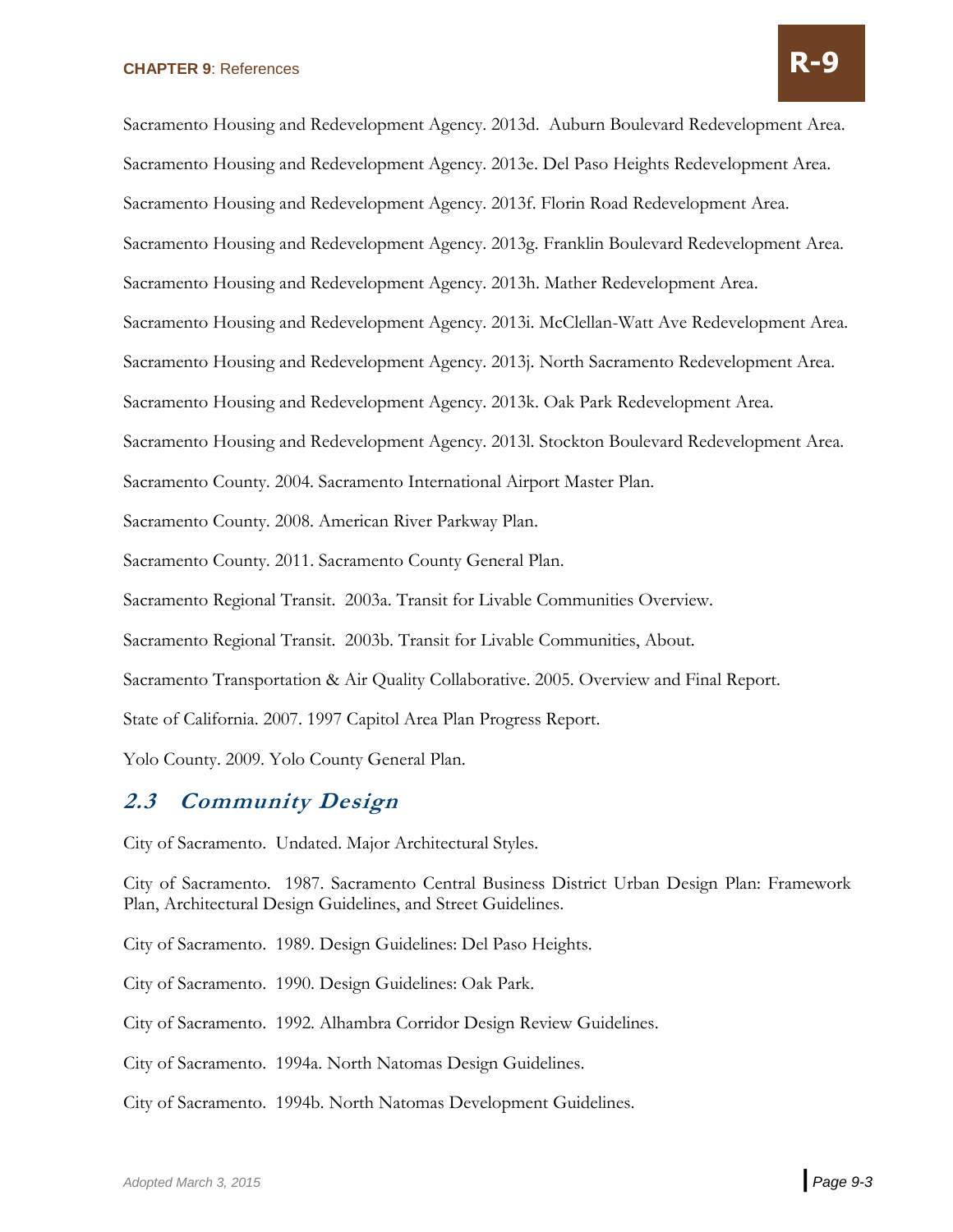

City of Sacramento. 1994c. North Sacramento Commercial, Office & Industrial Design Guidelines.

City of Sacramento. 1998. Single Family Residential Design Principles.

City of Sacramento. 1999. Sacramento Central City Neighborhood Design Guidelines.

City of Sacramento. 2000. Multi-Family Residential Design Principles.

City of Sacramento. 2002. Minimum Design Standards for New Construction of Single and Two Family Dwellings.

City of Sacramento. 2012. GIS Data.

# **3 Mobility**

#### **3.1 Roadways**

Caltrans. 2009. Interstate 80 and Capital City Freeway Corridor System Management Plan

Caltrans. 2010. State Route 99 Transportation Corridor Concept Report.

Caltrans. 2010. Transportation Corridor Concept Report, Interstate 5.

Caltrans. 2010. Transportation Corridor Concept Report, Interstate 80.

Caltrans. 2011. Average Annual Daily Truck Traffic on the California State Highway System. pp. 24, 128, 92, 157, 94.

City of Sacramento. 2009. 2030 General Plan Master Environmental Impact Report. p. 6.12-10.

City of Sacramento. 2009. Sacramento 2030 General Plan. Mobility Element, p. 2-162.

City of Sacramento. n.d. Neighborhood Traffic Management Program. Retrieved from http://www.cityofsacramento.org/transportation/dot\_media/engineer\_media/pdf/ntmplist.pdf

SACOG. 2001. Pre-Census Travel Behavior Report; Analysis of the 2000 SACOG Household Travel Survey.

Sacramento County. 2011. Sacramento County General Plan of 2005 – 2030. Circulation Element, p. 18.

Transportation Research Board. 2010. Highway Capacity Manual. Volume 3, pp. 16-7 – 16-8.

U.S. Census Bureau. 2007-2011 American Community Survey 5-Year Estimates. Selected Economic Characteristics. City of Sacramento.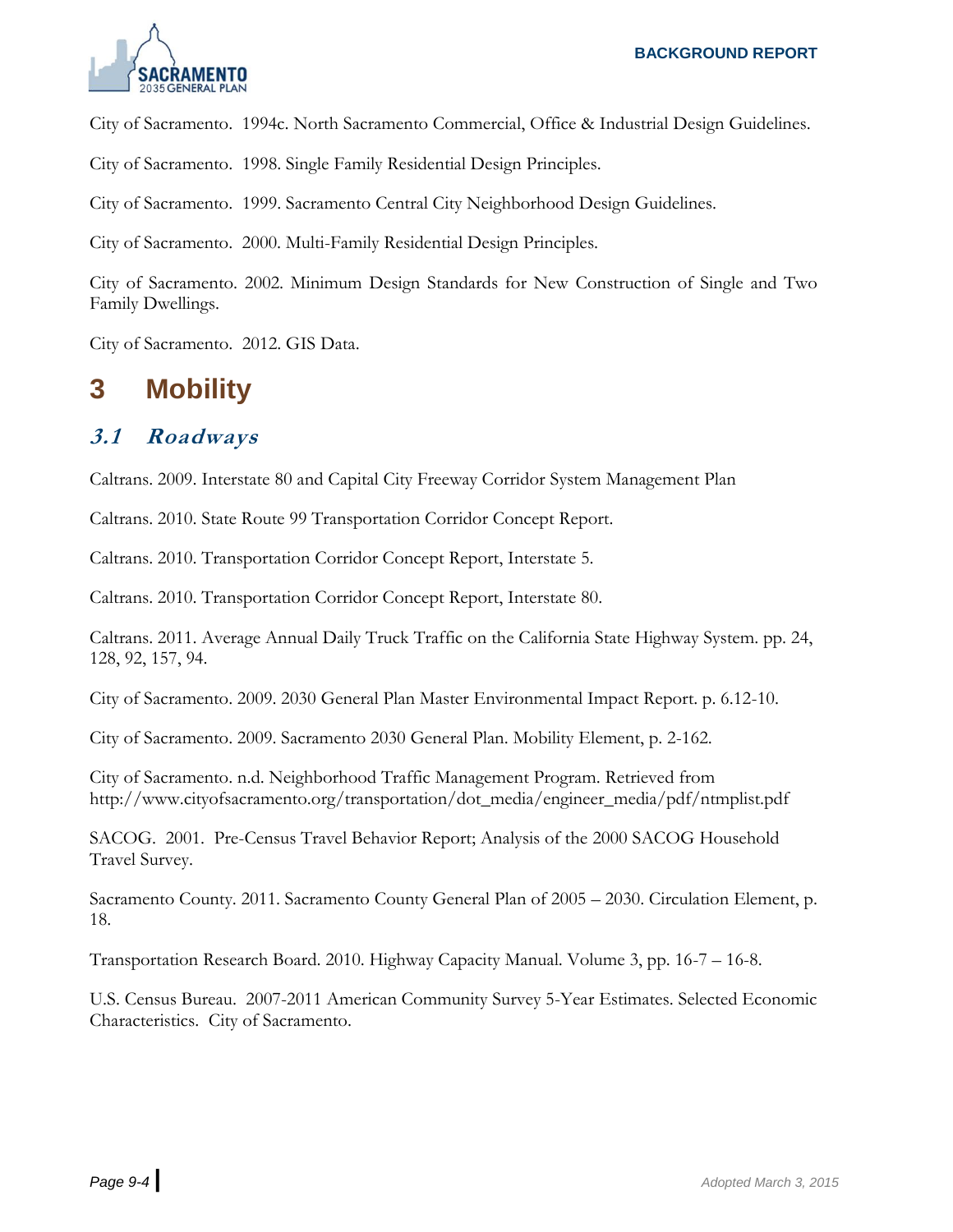

#### **3.2 Transit Services**

Amtrak. 2013a. Capitol Corridor Schedule, Effective Jan. 14, 2013, http://www.amtrak.com/ccurl/656/659/Capitol-Corridor-Schedule-011413.pdf, Accessed on Jan. 31, 2013.

Amtrak. 2013b. Coast Starlight Schedule, Effective Jan. 14, 2013, [http://www.amtrak.com/ccurl/608/261/Coast-Starlight-Schedule-011413.pdf,](http://www.amtrak.com/ccurl/608/261/Coast-Starlight-Schedule-011413.pdf) Accessed on Jan. 31, 2013.

Amtrak. 2013c. San Joaquin Schedule, Effective Jan. 14, 2013, http://www.amtrak.com/ccurl/619/580/San-Joaquin-Schedule-011413.pdf, Accessed on Jan. 31, 2013.

Capitol Corridor Joint Powers Authority (CCJPA). 2011. Capitol Corridor Performance Report.

California Office of State Planning, Division of Transportation Planning. 2006. California Transportation Plan (CTP) 2025.

California Office of State Planning, Division of Transportation Planning. 2007. California Transportation Plan 2030, Addendum to the CTP 2025 for Compliance with SAFETEA-LU Compliance.

Sacramento Area Council of Governments. 2012. Metropolitan Transportation Plan/Sustainable Communities Strategy for 2035. Adopted April 19, 2012.

Sacramento Regional Transit District (RT). 2004. Sacramento Regional Transit District Strategic Plan 2004-2009.

Sacramento Regional Transit District (RT). 2009. TransitAction: Sacramento Regional Transit Master Plan, Adopted March 2009

Sacramento Regional Transit District (RT). 2012a. Draft Short Range Transit Plan, FY2012- FY2022. November 2012.

Sacramento Regional Transit District (RT). 2012b. Email Communication from Traci Canfield, SacRT to Kevin Shively, Nelson\Nygaard, re: Data Request for Transit Element of the Sacramento General Plan Update, December 12, 2012.

RT. 2012c. LRT Ridership FY2012 4th Qtr. (Microsoft Excel Spreadsheet File).

RT. 2012d. [http://www.sacrt.com/transitcenters.stm#Park%20&%20Ride%20lots.](http://www.sacrt.com/transitcenters.stm#Park%20&%20Ride%20lots) Site Accessed on January 31, 2013.

#### **3.3 Bikeways**

There are no references for this section.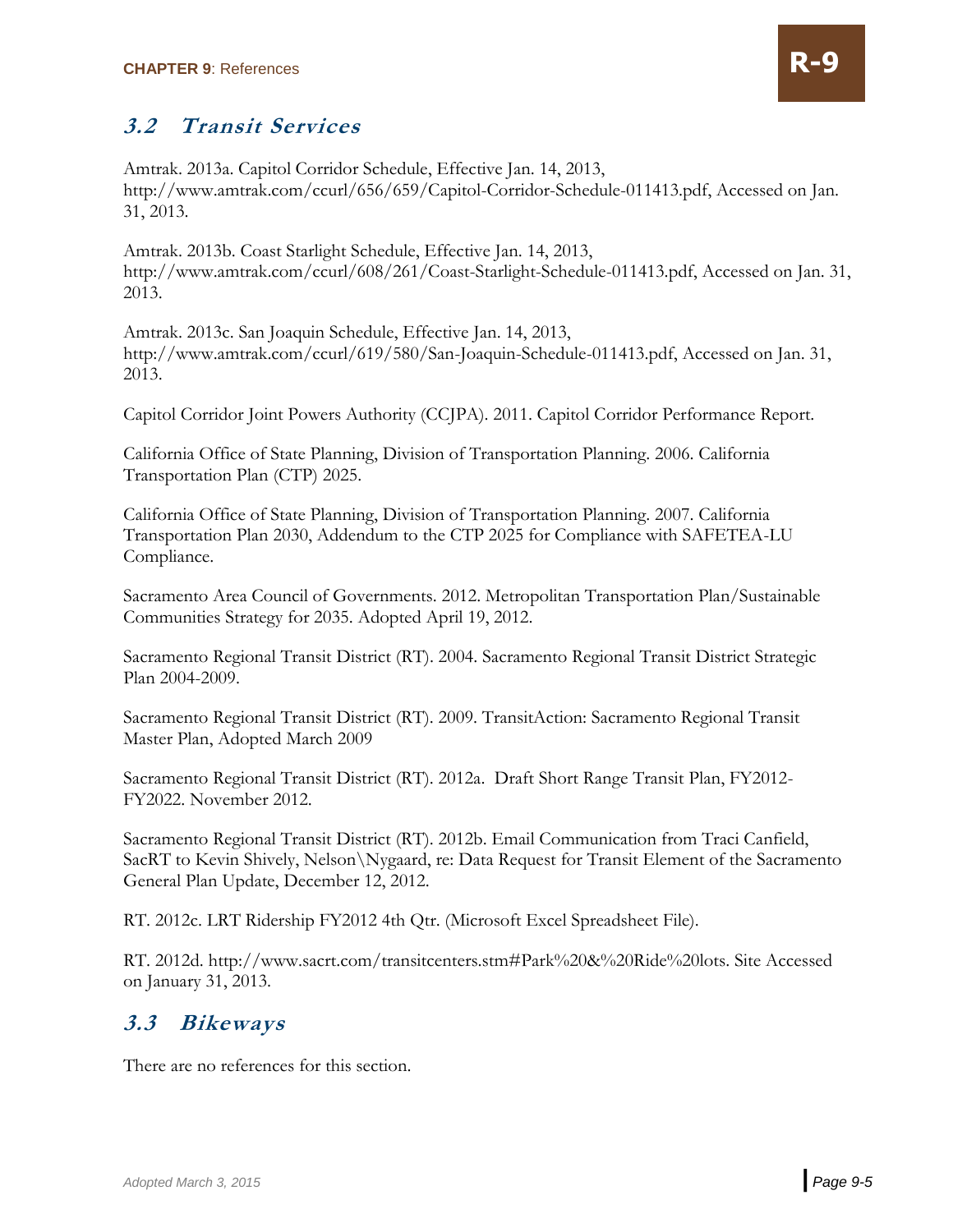

# **3.4 Pedestrian Facilities**

There are no references for this section.

#### **3.5 Aviation Facilities**

U.S. Census Bureau. 2007-2011 American Community Survey 5-Year Estimates. Selected Economic Characteristics. State of California.

#### **3.6 Waterway Facilities**

City of Sacramento. N.d. Sacramento Marina General Information Handbook. Retrieved from http://www.cityofsacramento.org/ccl/sacmarina/pdf/news/regulations.pdf

USACE. 2013. Navigable Waters in the Sacramento District. Retrieved from http://www.spk.usace.army.mil/Missions/Regulatory/Jurisdiction/NavigableWatersoftheUS.aspx

#### **3.7 Railways**

There are no references for this section.

#### **3.8 Local Traffic Revenue Funding Programs**

There are no references for this section.

#### **3.9 Roadway Maintenance and Funding**

City of Sacramento. 2010. Report to Council. Protect Funding for Local Streets and Roads Maintenance.

#### **3.10 Parking**

CARB 1992 Parking Cash-Out AB2109

SACRAMENTO 2009 Parking Enforcement

SACRAMENTO 2009 Parking Fees

SACRAMENTO 2011 Parking Data Update Report

SACRAMENTO 2012a Revised Parking Regulations 17.X

SACRAMENTO 2012b Parking Zoning Update Final Report

SACRAMENTO Off-Street Parking Code 10.44

SACRAMENTO On-Street Parking Code 10.36

SACRAMENTO Parking Meters Code 10.40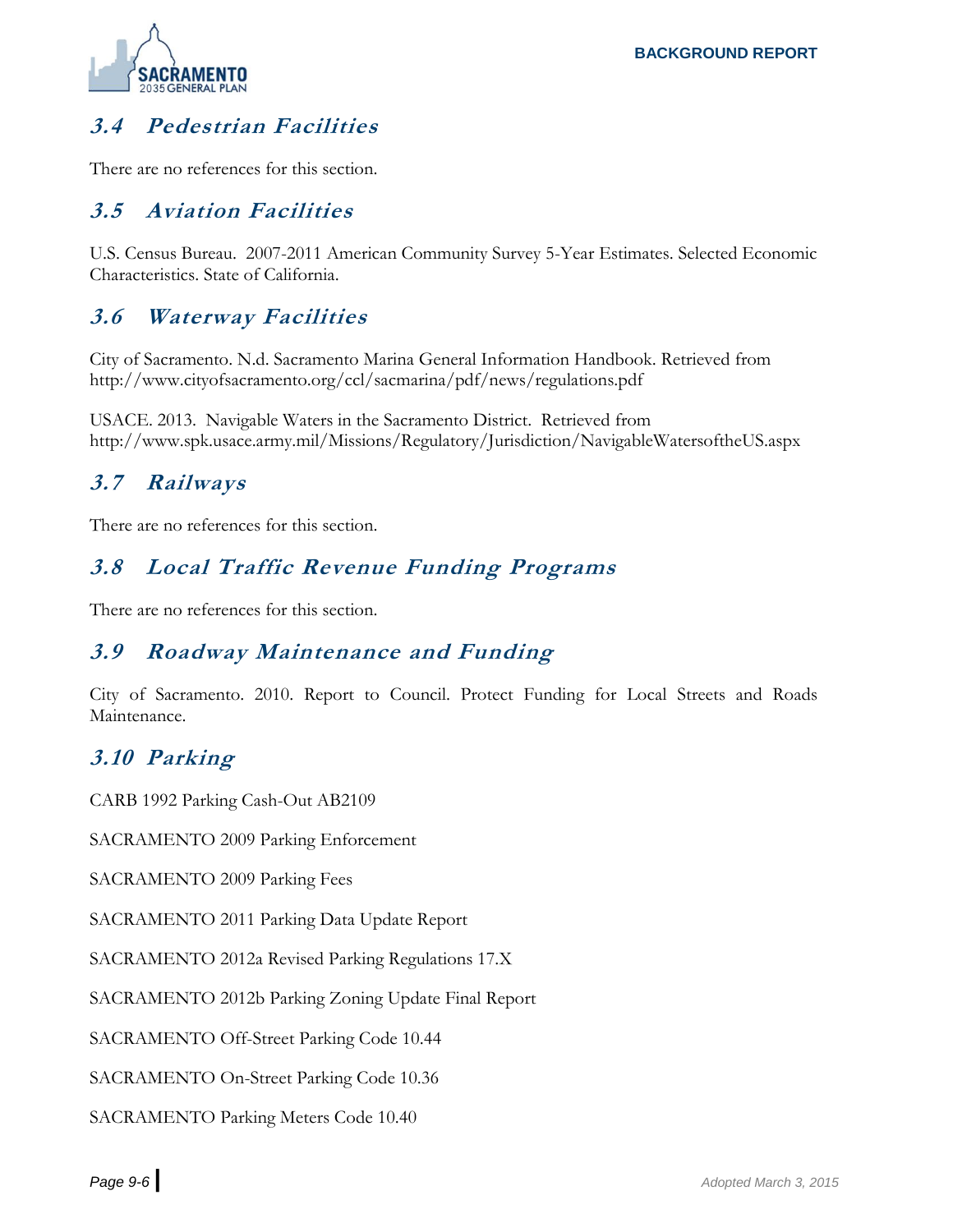SACRAMENTO Residential Permit Parking Code 10.48

SACRAMENTO Stormwater Management Code 13.16

SACRAMENTO WaterEfficient Landscapes Code 15.92

### **3.11 Transportation Demand Management**

CA-STATE 2008 Sustainable Communities Act SB375

CALTRANS 2008 Complete Streets Directive DD64

CARB 1992 Parking Cash-Out AB2109

HDR 2008 Park Place TSM program

LENO 2007 Complete Streets Act AB1358

SACOG 2010C-Draft Regional Growth Projections Attach A

SACOG 2010C-Draft Regional Growth Projections.doc

SACOG 2012 Sac Demographics.doc

SACOG Sustainable Communities Strategy

SACRAMENTO 11-12 Revenue Costs Summary

SACRAMENTO 1988 TSM Program 17.184

SACRAMENTO 2012c Neighborhood Traffic Mgt Program

SFCTA 2008 Auto-Trips-Generated

UC SACRAMENTO 2012 TDM Program

#### **3.12 Mobility Findings**

There are no references for this section.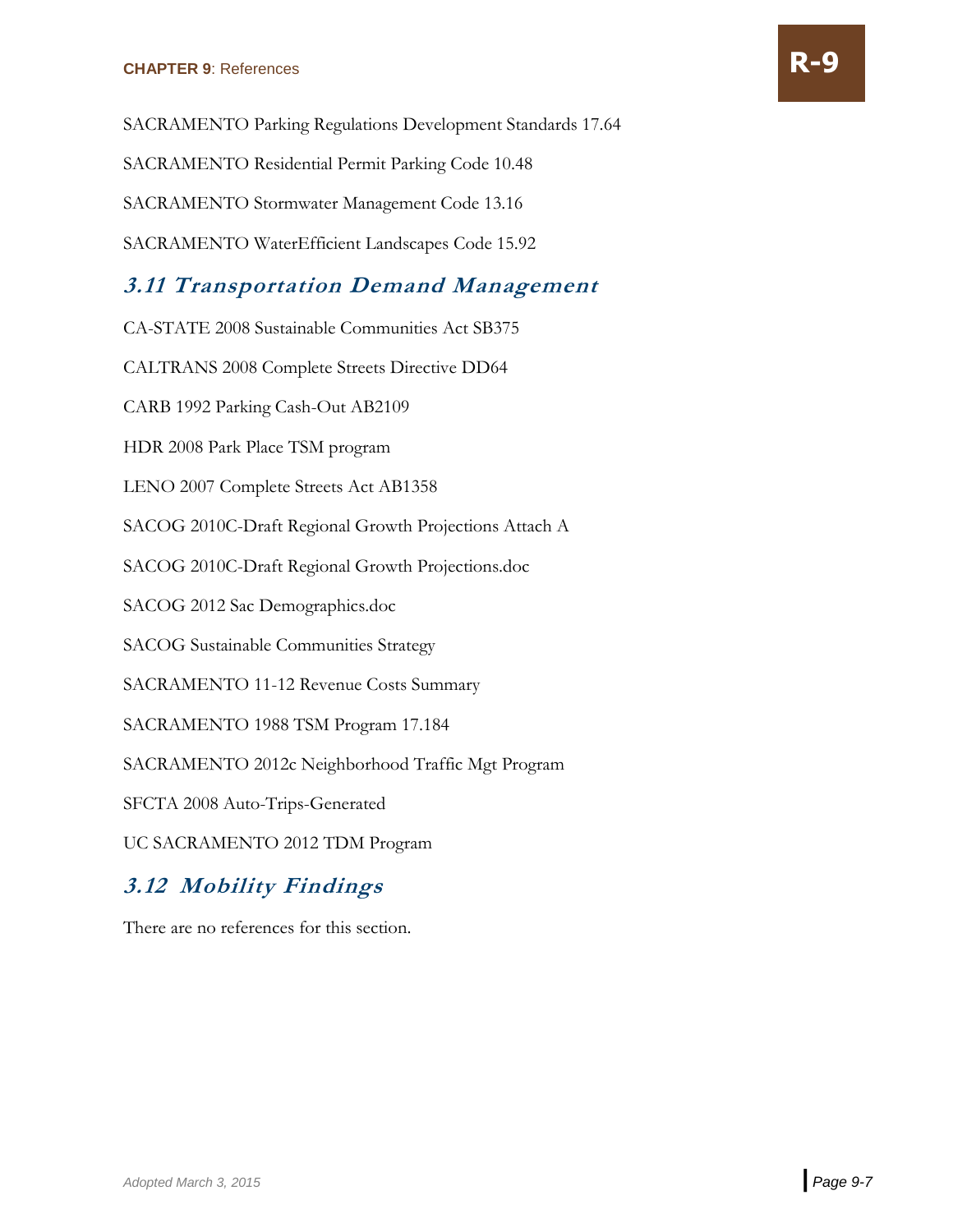

# **4 Utilities**

#### **4.1 Sewer/Storm Drainage**

Armijo, Robert. Senior Engineer, Department of Utilities, City of Sacramento, personal communication, January 17, 2013.

City of Sacramento. 2012. Proposed Capital Improvement Program 2012-2017. Utilities Program Overview.

Sacramento Regional County Sanitation District. 2002. "Final Technical Memorandum: Relationship Between SRWTP 2020 Master Plan, Interceptor Master Plan 2000, and Sewerage Facilities Master Plan for CSD-1". Included as Appendix M of the Draft EIR.

Sacramento Regional County Sanitation District. 2004a. Sacramento Regional Water Treatment Plant 2020 Master Plan Draft Environmental Impact Report (SCH No. 2002052004), Executive Summary.

Sacramento Regional County Sanitation District.2004b. Sacramento Regional Water Treatment Plant 2020 Master Plan Draft Environmental Impact Report (SCH No. 2002052004).

Sacramento Regional County Sanitation District. 2004c. Sacramento Regional Wastewater Treatment Plan 2020 Master Plan Report, Final Draft, section 3.7, "Future Capacity Needs."

Sacramento Regional County Sanitation District. 2008. Sacramento Regional Water Treatment Plant 2020 Master Plan.

Seyfried, Robert. Senior Civil Engineer, Policy & Planning Division, Sacramento Regional County Sanitation District. 2008. Personal communication, February 11, 2008.

#### **4.2 Domestic Water**

Armijo, Robert. Senior Engineer, Department of Utilities, City of Sacramento, personal communication, January 17, 2013.

Bureau of Reclamation and Placer County Water Agency. Sacramento River Water Reliability Study. Final Version March 2005. Appendix C, Table C-6.

City of Sacramento. 2005. Water Distribution System Master Plan.

City of Sacramento, Department of Utilities. 2011. 2010 Urban Water Management Plan.

Moore, Sarenna, Department of Policy and Planning, Sacramento Regional County Sanitation District. 2012. Personal communication, letter to: Scott Johnson, Community Development Department, City of Sacramento, December 11, 2012.

State of California. 2010. 20x2020 Water Conservation Plan.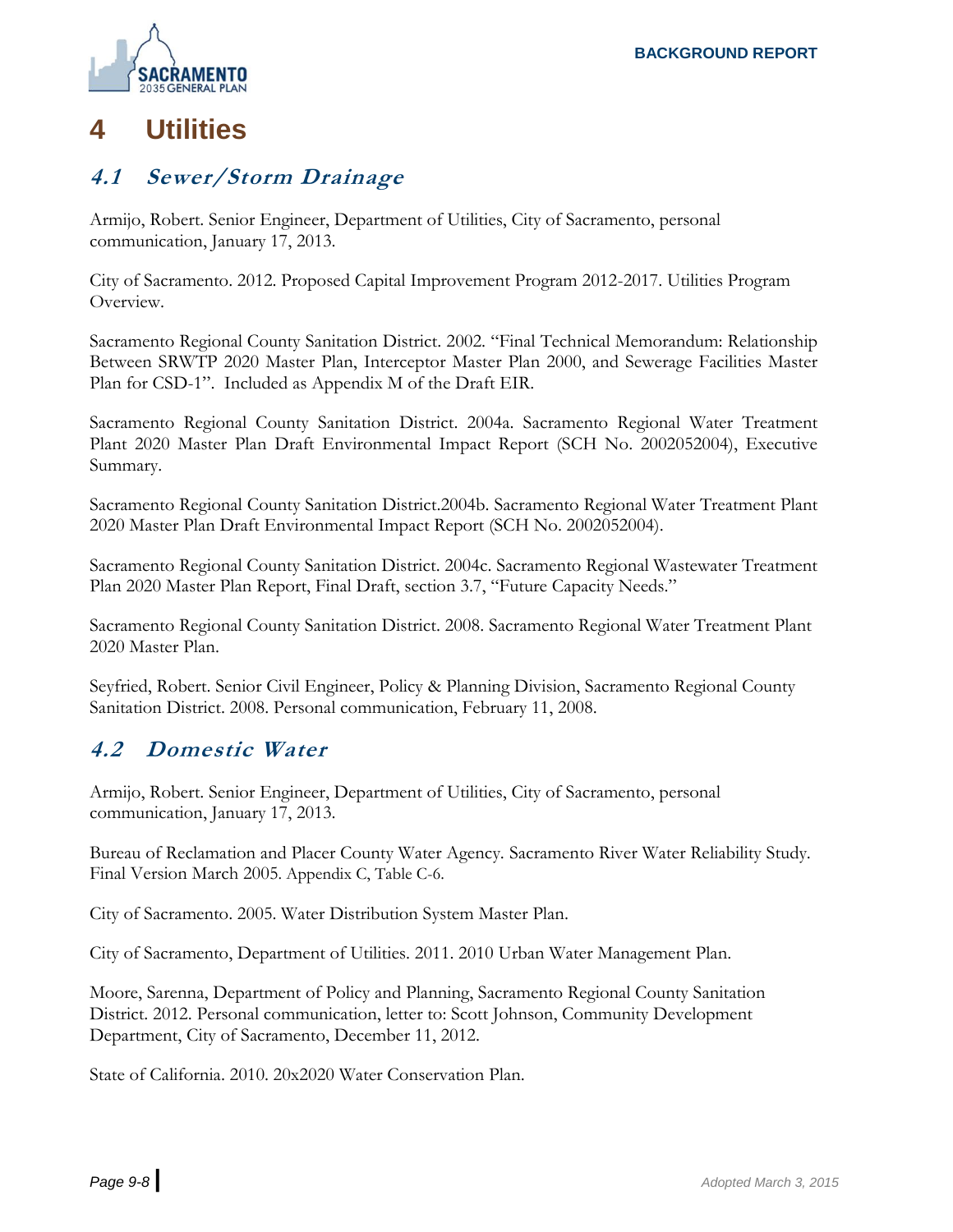# **4.3 Water Supply**

California Department of Water Resources. 2003. California's Groundwater, Bulletin 118.

Sacramento Groundwater Authority. 2008. Groundwater Management Plan, p. 15.

Placer County Water Agency. 2005. Western Placer County Groundwater Storage Study. Final Report, p. 3-9.

#### **4.4 Solid Waste**

CalRecycle. 2012a. Solid Waste Information System. <http://calrecycle.ca.gov/LGCentral/Reports/DiversionProgram/JurisdictionDiversionDetail.aspx ?JurisdicJurisd=418&Year=2011>. Accessed December 2012.

CalRecycle. 2012b. Solid Waste Facilities. <http://calrecycle.ca.gov/SWFacilities/Directory/34-AA-0001/Detail/>. Accessed December 2012.

City of Sacramento. 2007. Creating a Sustainable City: A Master Plan to Move the City of Sacramento Towards Sustainability.

City of Sacramento. 2012. 2011 General Plan Annual Report.

City of Sacramento. 2012a. Sacramento Climate Action Plan.

City of Sacramento. 2012b. Solar Park at Sutter's Landing. <http://www.cityofsacramento.org/generalservices/solid-wasterecycling/SuttersLandingParkSolarProject.cfm>. Accessed December 2012.

City of Sacramento. 2012c. Solid Waste and Recycling Division. <http://www.cityofsacramento.org/generalservices/solid-waste-recycling/>. Accessed December 2012.

City of Sacramento. 2012d. Street Sweeping. <http://www.cityofsacramento.org/generalservices/solid-wasterecycling/residential/street\_sweeping.cfm>. Accessed December 2012.

City of Sacramento. 2012e. Sustainability. <http://www.cityofsacramento.org/generalservices/sustainability/>. Accessed December 2012.

City of Sacramento . 2012f. Yard Waste. <http://www.cityofsacramento.org/generalservices/solidwaste-recycling/residential/yard\_waste.cfm>. Accessed December 2012.

City of Sacramento Solid Waste and Recycling Division. 2012. 2012 Business Plan and Staff Report.

County of Sacramento. 2012. Kiefer Landfill. <http://www.wmr.saccounty.net/Pages/Kiefer-Landfill.aspx>. Accessed December 2012.

Nevada Division of Environmental Protection. 2012 Lockwood Regional Landfill. <www.ndep.nv.gov/bwm/landfill\_lockwood.htm>.Accessed December 2012.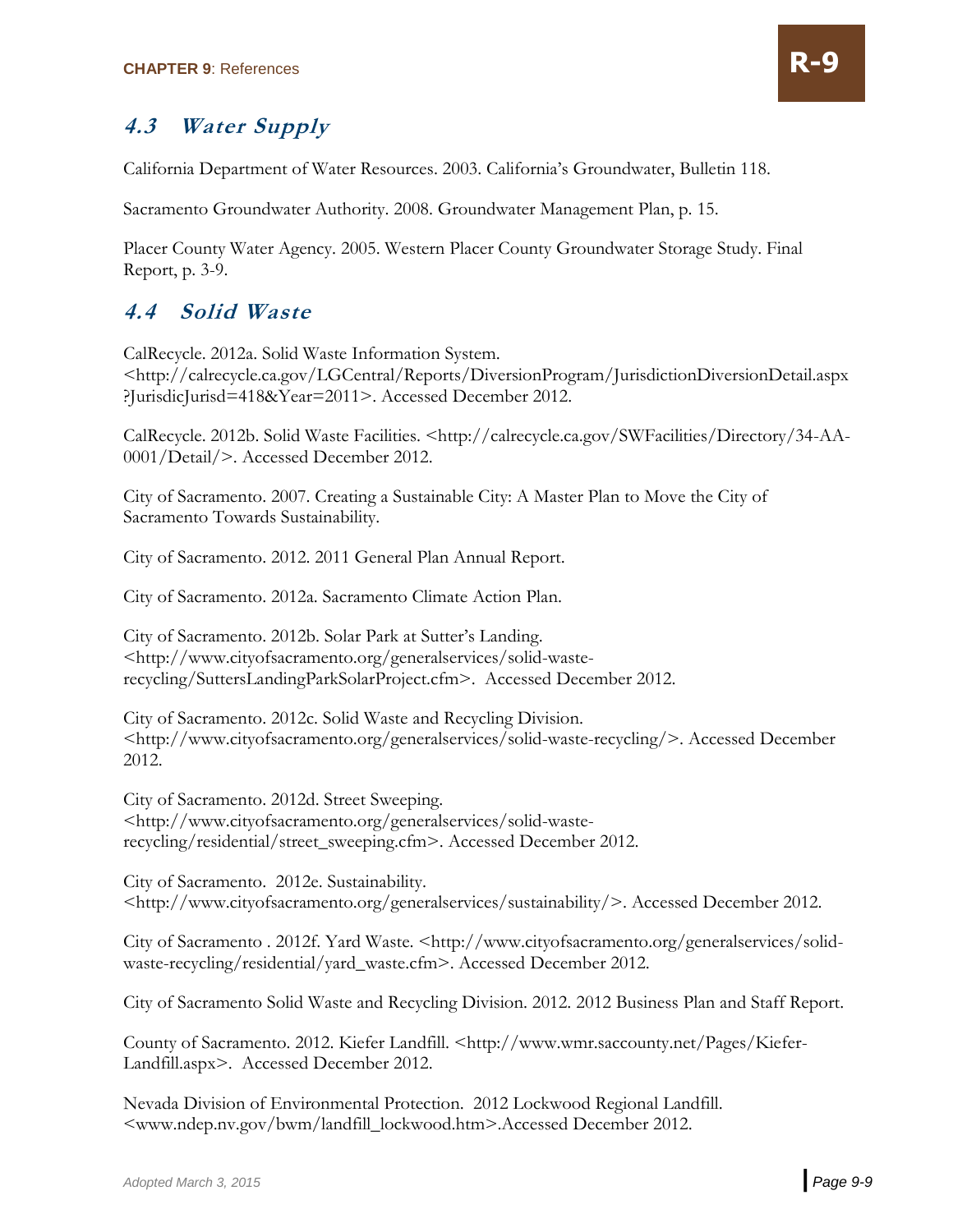

Thoma, Chris. City of Sacramento Solid Waste and Recycling Division. December 18, 2012. Personal communication.

Waste Management Refuse, Inc. 2011. Permit Modification Application Permit Number SW214R01: Lockwood Regional Landfill. Available at: http://www.ndep.nv.gov/bwm/Docs/12\_29\_11\_wmtondep\_mod\_app.pdf.

## **4.5 Electricity**

City of Sacramento. 2007. Creating a Sustainable City: A Master Plan to Move the City of Sacramento Towards Sustainability.

City of Sacramento. 2009. 2030 General Plan. Utilities Element. Available at: http://www.sacgp.org/index.html.

City of Sacramento. 2012a. 2011 General Plan Annual Report.

City of Sacramento. 2012b. Green Building. http://www.cityofsacramento.org/dsd/building/greenbuilding/. December 2012.

City of Sacramento. 2012c. Sacramento Climate Action Plan.

Sacramento Municipal Utilities District (SMUD) 2012a. 2011 Annual Report. Available at: https://www.smud.org/en/about-smud/company-information/documents/Annual-Report-2011.pdf.

Sacramento Municipal Utilities District (SMUD). 2012b. About Us. <https://www.smud.org/en/about-smud/company-information/company-profile.htm>. Accessed December 2012.

Sacramento Municipal Utilities District (SMUD) 2012c. Power Content Label. <https://www.smud.org/en/about-smud/companyinformation/documents/Power%20Content%20Label.pdf>. Accessed December 2012.

Sacramento Utilities District (SMUD). 2012d. Wind Power. <https://www.smud.org/en/aboutsmud/environment/renewable-energy/wind.htm>. Accessed December 2012.

# **4.6 Natural Gas**

Pacific Gas and Electric Company (PG&E). 2011. 2011 Annual Report.

Pacific Gas and Electric Company (PG&E). 2012. PG&E Provides Comprehensive Roadmap of Natural Gas Safety Actions. <http://www.pgecurrents.com/2012/06/29/pge-providescomprehensive-%E2%80%98roadmap%E2%80%99-of-natural-gas-safety-actions/>. Accessed December 2012.

Walker, Ron. 2009. Pipeline News. Gas Pipeline Construction Relied Heavily on HDD to Minimize Environmental Impacts. <http://pipeline-news.com/feature/gas-pipeline-constructionrelied-heavily-hdd-minimize-environmental-impacts>. Accessed December 2012.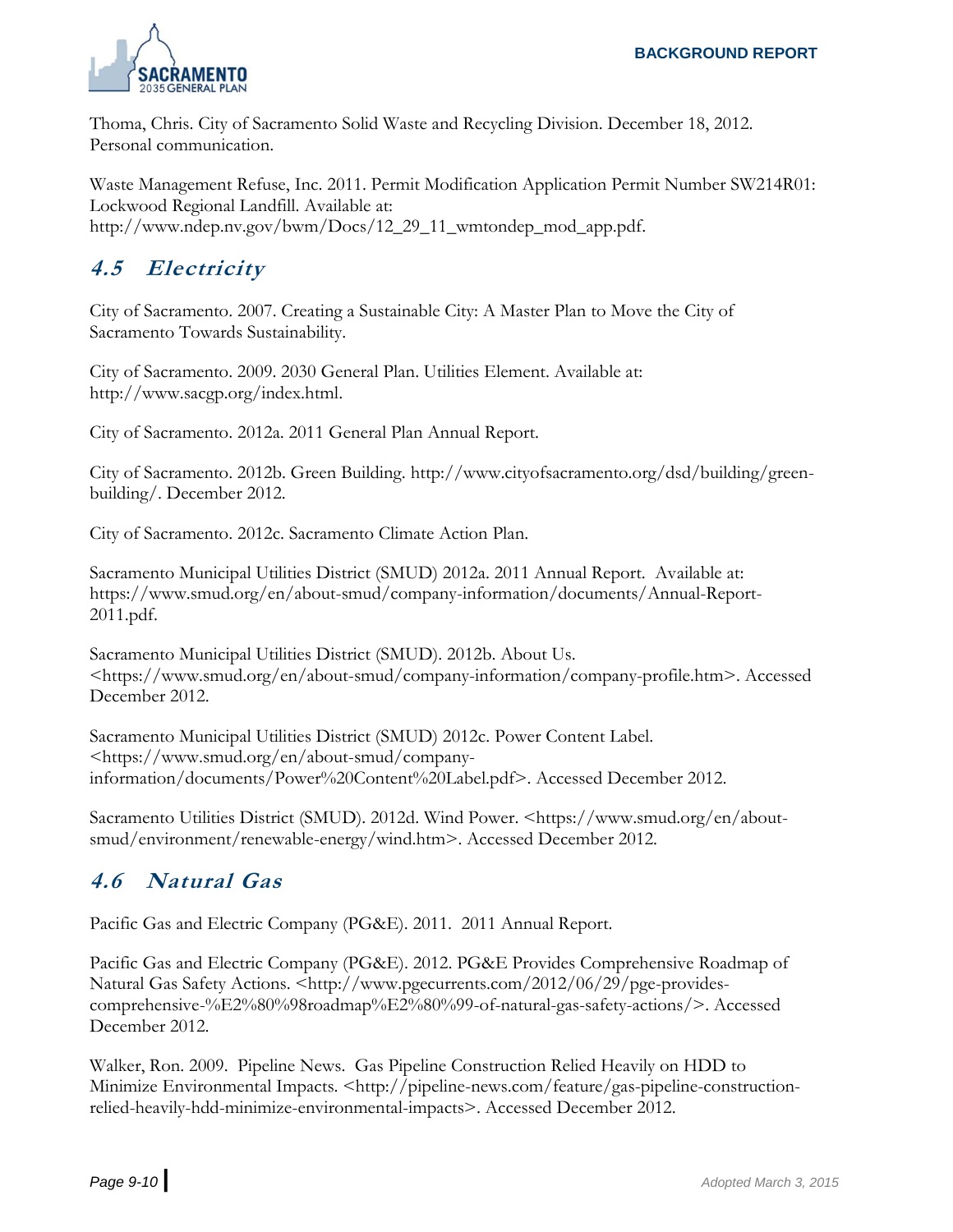## **4.7 Telecommunications**

AT&T. 2012a. About Us. <http://www.att.com/gen/investor-relations?pid=5711>. Accessed December 2012.

AT&T. 2012b. AT&T 4GLTE Available in Sacramento. <http://www.att.com/gen/pressroom?pid=23319&cdvn=news&newsarticleid=35375>. Accessed December 2012.

Digital Path, Inc. 2012. How it Works. <http://digitalpath.net/residential/how\_it\_works.html>. Accessed December 2012.

National Broadband Map. 2011a. AT&T Inc. <http://www.broadbandmap.gov/aboutprovider/at&t-inc./serving-census-place-sacramento-in-california/>. Accessed December 2012.

National Broadband Map. 2011b. Comcast Corporation < http://www.broadbandmap.gov/aboutprovider/comcast-corporation/serving-census-place-sacramento-in-california/>. Accessed December 2012.

National Broadband Map. 2011c. Digital Path, Inc. <http://www.broadbandmap.gov/aboutprovider/digitalpath,-inc./serving-census-place-sacramento-in-california/>. Accessed December 2012.

National Broadband Map. 2011d. Earthlink/New Edge Holding Company. <http://www.broadbandmap.gov/about-provider/new-edge-holding-company/serving-censusplace-sacramento-in-california/>. Accessed December 2012.

National Broadband Map. 2011e. Frontier Communications Corporation. <http://www.broadbandmap.gov/about-provider/frontier-communications-corporation/servingcensus-place-sacramento-in-california/Accessed December 2012.

National Broadband Map. 2011f. Integra Telecom Holdings, Inc. < http://www.broadbandmap.gov/about-provider/integra-telecom-holdings-inc./serving-censusplace-sacramento-in-california/>. Accessed December 2012.

National Broadband Map. 2011g. Level 3 Communications, LLC. <http://www.broadbandmap.gov/about-provider/level-3-communications,-llc/serving-censusplace-sacramento-in-california/>. Accessed December 2012.

National Broadband Map. 2011h. MetroPCS Wireless, Inc.. <http://www.broadbandmap.gov/about-provider/metropcs-wireless,-inc./serving-census-placesacramento-in-california/>. Accessed December 2012.

National Broadband Map. 2011j. Sprint Nextel Corporation. <http://www.broadbandmap.gov/about-provider/sprint-nextel-corporation/serving-census-placesacramento-in-california/>. Accessed December 2012.

National Broadband Map. 2011j. Surewest Communicaitons. <http://www.broadbandmap.gov/about-provider/surewest-communications/serving-census-placesacramento-in-california/>. Accessed December 2012.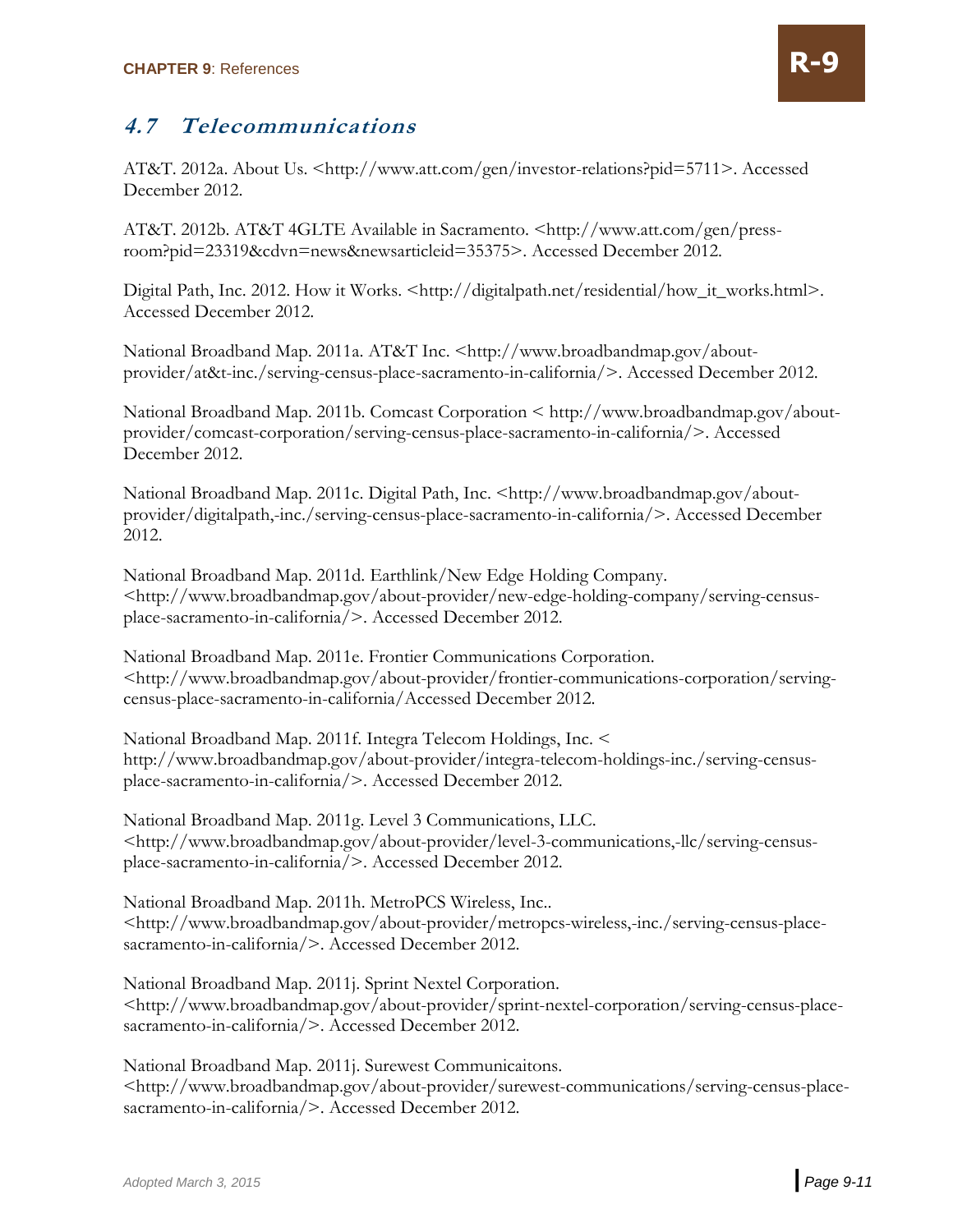

National Broadband Map. 2011k. Verizon Communications Inc.

<http://www.broadbandmap.gov/about-provider/verizon-communications-inc./serving-censusplace-sacramento-in-california/>. Accessed December 2012.

New Edge Networks. 2006. Earthlink Completes New Edge Networks Acquisition. <http://www.newedgenetworks.com/about\_us/news/?id=1149>. Accessed December 2012.

Stokes, Brandon. Comcast Cable. 2012. Personal communication.

# **5 Public Services**

# **5.1 Police Protection**

California Department of Finance. 2012. E-1 Population Estimates for Cities, Counties, and the State — January 1, 2011 and 2012.

<http://www.dof.ca.gov/research/demographic/reports/estimates/e-1/view.php>. Accessed January 2013.

City of Sacramento. 2011. 2011-2016 Capital Improvement Program.

City of Sacramento. 2012. Fiscal Year 2012/2013 Approved Budget.

City of Sacramento Police Department. 2012. 2011 Annual Report.

City of Sacramento Police Department. 2013a. City of Sacramento Police Facilities. <http://www.sacpd.org/inside/stations/>. Accessed January 2013.

City of Sacramento Police Department. 2013b. Offices. Office of Homeland Security and Emergency Services. <http://www.sacpd.org/inside/offices/>. Accessed January 2013.

Federal Bureau of Investigation. 2012. Table 10 Offenses Known to Law Enforcement by State by Metropolitan and Nonmetropolitan Counties, 2011. <http://www.fbi.gov/aboutus/cjis/ucr/crime-in-the-u.s/2011/crime-in-the-u.s.-2011/offenses-known-to-lawenforcement/standard-links/county-agency>. Accessed January 2013.

Hanza, Duria. 2010. Budget Cuts Force Two Jail Facilities to Close Down. Sacramento Press. <http://www.sacramentopress.com/headline/32787/Budget\_cuts\_force\_two\_jail\_housing\_facilitie s\_to\_close\_down>. Accessed January 2013.

Sacramento County. 2012. Fiscal Year 2012-2013 Adopted Budget. Summary of Positions.

Sacramento County. 2013. Community Service Centers. <http://www.sacsheriff.com/info/servicecenters.cfm>. Accessed January 2013.

Sacramento County. 2013. Florin Service Center.

<http://www.sacsheriff.com/organization/field\_&\_investigative\_services/central\_division/service \_center.cfm>. Accessed January 2013.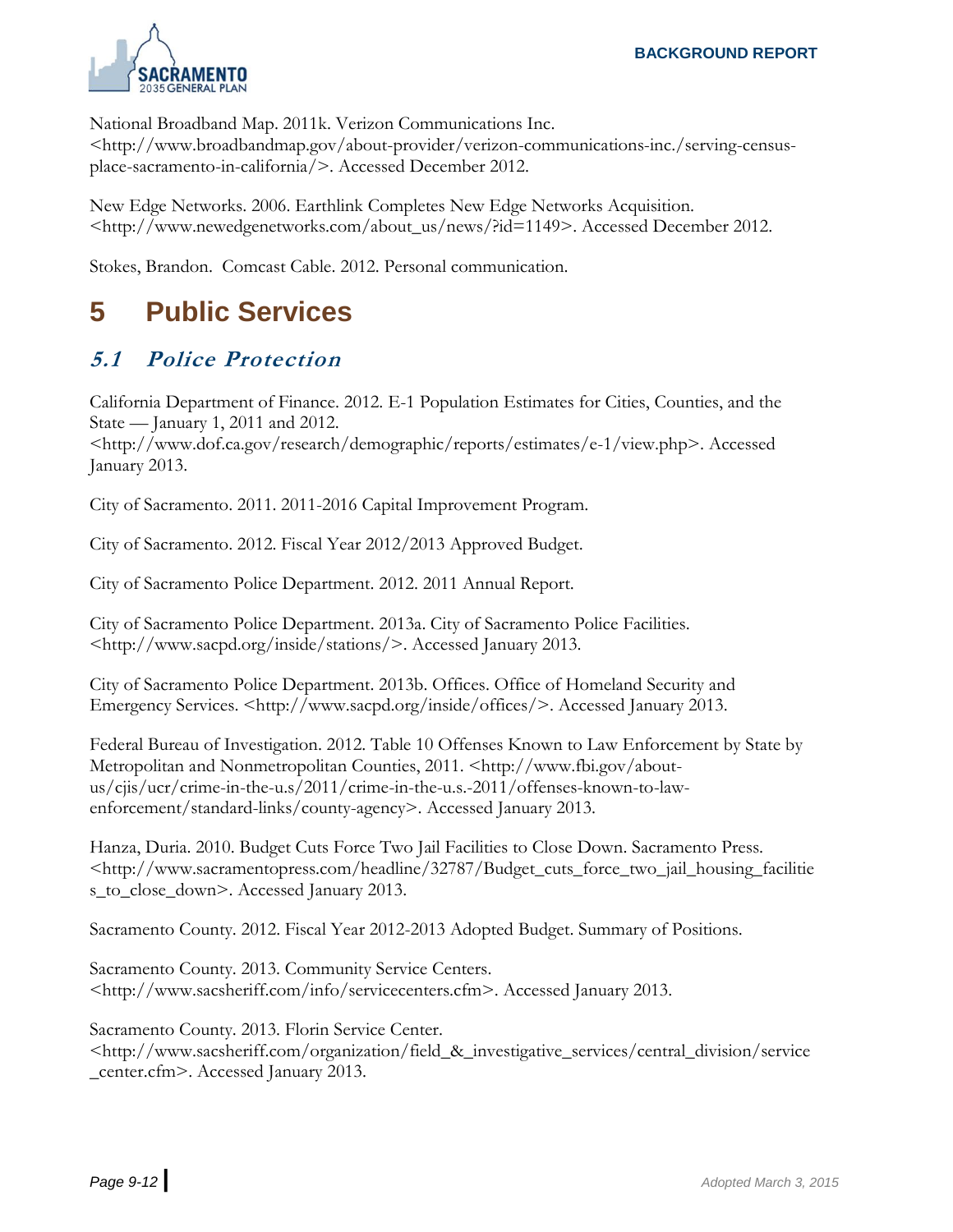

<http://www.sacsheriff.com/organization/field\_&\_investigative\_services/east\_division/index.cfm >. Accessed January 2013.

Sacramento County. 2013. Main Jail. <http://www.sacsheriff.com/organization/correctional\_&\_court\_services/main\_jail/index.cfm>. Accessed January 2013.

Sacramento County. 2013. Marconi Service Center. <http://www.sacsheriff.com/organization/field\_&\_investigative\_services/north\_central\_division/i ndex.cfm>. Accessed January 2013.

Sacramento County. 2013. Rancho Murieta Safety Center. < http://www.sacsheriff.com/organization/field\_&\_investigative\_services/central\_division/south\_bu reau/rancho\_murieta.cfm>. Accessed January 2013.

Sacramento Regional Transit. RT Police Services. <http://www.sacrt.com/police/index.stm>. Accessed January 2013.

#### **5.2 Fire Protection**

City of Sacramento. 2011. 2011-2016 Capital Improvement Program.

City of Sacramento. 2012. Fiscal Year 2012/2013 Approved Budget.

City of Sacramento. Office of Emergency Services. 2012. Sacramento Office of Emergency Services. <http://www.sacoes.org/Pages/default.aspx>. Accessed January 2013.

Sacramento Fire Department. 2006a. ISO Rating, < Sacramento Fire Department. 2006a. ISO Rating, <http://www.sacfire.org/indexSub.cfm?page=130272>. Accessed January 2013.

Sacramento Fire Department. 2006b. Urban Search and Rescue. <http://www.sacfire.org/indexSub.cfm?page=794220>. Accessed January 2013.

Sacramento Fire Department. 2011a. 2010 Annual Report.

Sacramento Fire Department 2011b. Sacramento Fire Opens Fire Station 43. 2006. <http://www.sacfire.org/indexSub.cfm?page=1003&prid=1091&fromHome=1>. Accessed January 2013.

Sacramento Metropolitan Fire District. 2012a. About Us. <http://metrofire.ca.gov/index.php/about-us>. Accessed January 2013.

Sacramento Metropolitan Fire District. 2012b. Metro Fire Stations. <http://metrofire.ca.gov/index.php/serving-you/fire-station-locations>. Accessed January 2013.

Sacramento Metropolitan Fire District. 2012c. Station 50. <http://metrofire.ca.gov/index.php/serving-you/fire-stations/121-station-50>. Accessed January 2013.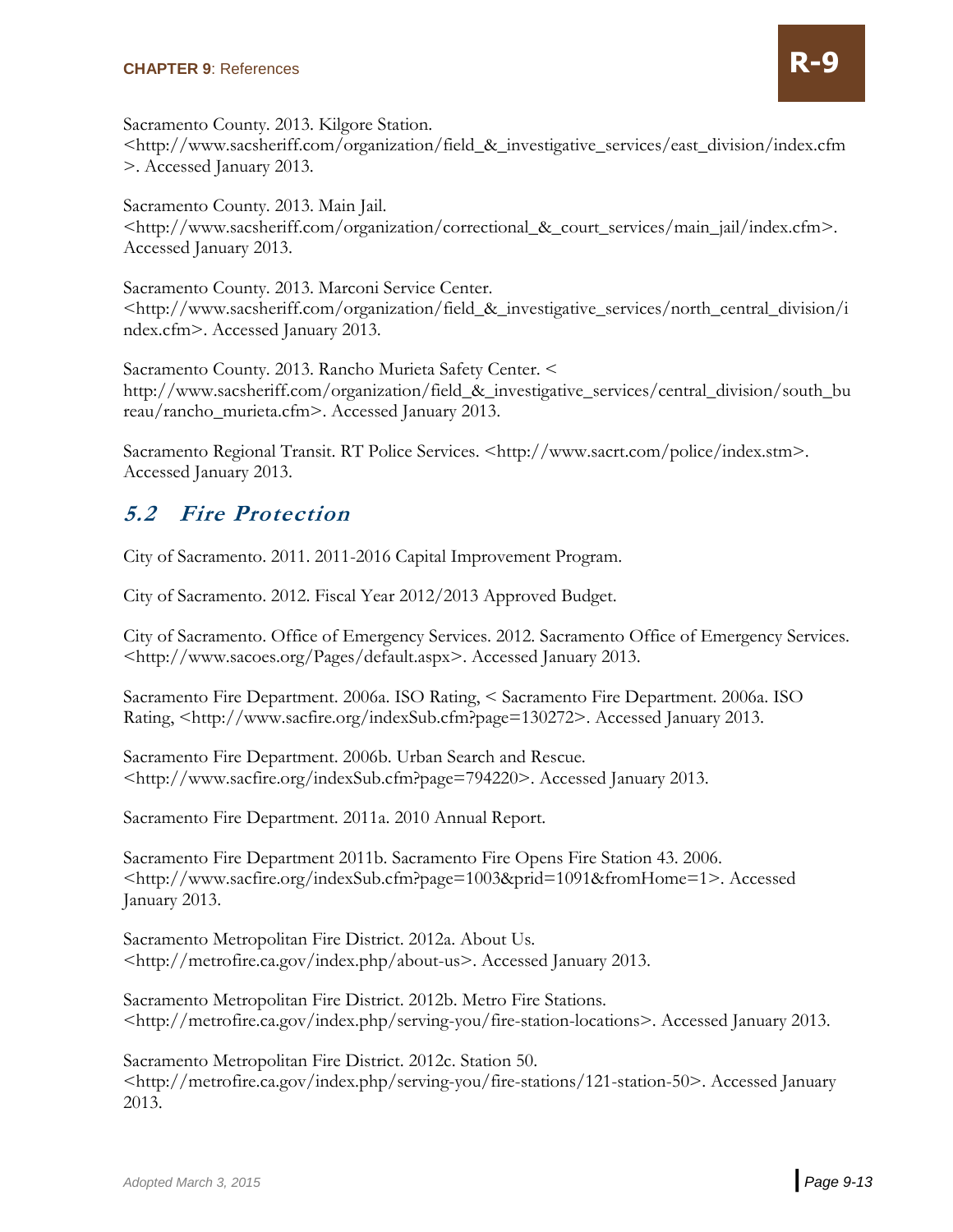

Sacramento Metropolitan Fire District. 2012d. Station 51. <http://metrofire.ca.gov/index.php/serving-you/fire-stations/122-station-51>. Accessed January 2013.

Sacramento Metropolitan Fire District. 2012e. Station 53. <http://metrofire.ca.gov/index.php/serving-you/fire-stations/123-station-53>. Accessed January 2013.

Sacramento Metropolitan Fire District. 2012f. Station 54. <http://metrofire.ca.gov/index.php/serving-you/fire-stations/124-station-54>. Accessed January 2013.

Sacramento Metropolitan Fire District. 2012g. Station 62. <http://metrofire.ca.gov/index.php/serving-you/fire-stations/128-station-62>. Accessed January 2013.

Sacramento Metropolitan Fire District. 2012h. Station 64. <http://metrofire.ca.gov/index.php/serving-you/fire-stations/130-station-64>. Accessed January 2013.

Sacramento Regional Fire/EMS Communications Center. 2002. <http://www.srfecc.ca.gov/>. Accessed January 2013.

Sacramento Regional Fire/EMS Communications Center. 2008. 2008 Call Volume. 2002. <http://www.srfecc.ca.gov/callvol.htm>. Accessed January 2013.

#### **5.3 Parks and Recreation**

City of Sacramento. 2009. Parks and Recreation Master Plan.

City of Sacramento Department of Parks and Recreation. 2012. Park Category Descriptions <www.cityofsacramento.org/parksandrecreation/ppdd/park\_category.htm>. Accessed December 18, 2012.

#### **5.4 Civic and Community Facilities**

City of Sacramento Convention, Culture, and Leisure Department. 2013a. Vision and Mission. <http://www.cityofsacramento.org/ccl/>. Accessed January 23, 2013.

City of Sacramento Convention, Culture, and Leisure Department. 2013b. Capitol City Golf. <http://www.capitalcitygolf.com>. Accessed January 23, 2013.

City of Sacramento Convention, Culture, and Leisure Department. 2013c. Center for Sacramento History. <http://www.cityofsacramento.org/ccl/history>. Accessed January 23, 2013.

City of Sacramento Convention, Culture, and Leisure Department. 2013d. Sacramento Convention Center Complex. <http://www.sacramentoconventioncenter.com/exhibitors/facilityinfo.cfm>. Accessed January 23, 2013.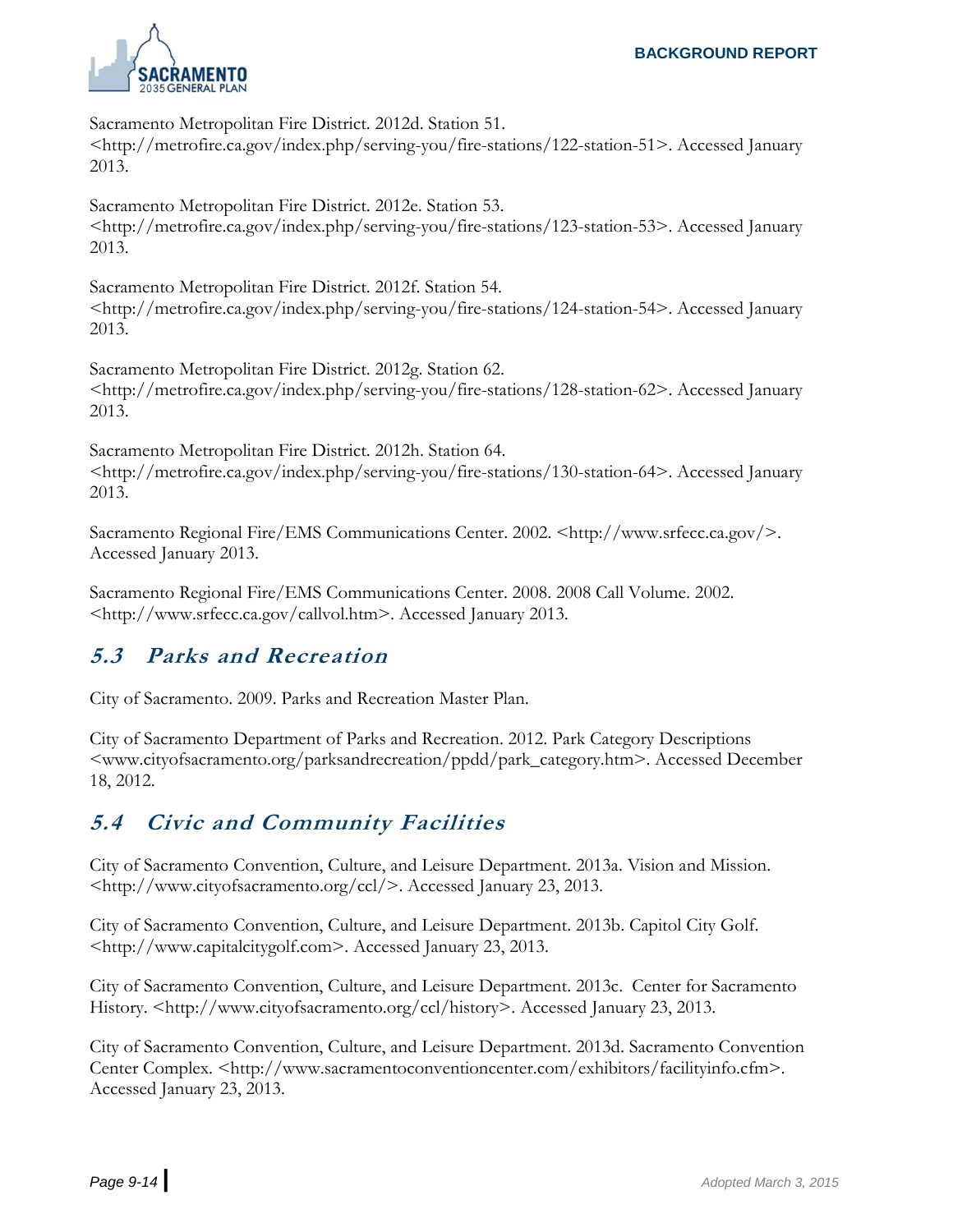City of Sacramento Convention, Culture, and Leisure Department. 2013e. Sacramento Marina, About Us. <http://www.cityofsacramento.org/ccl/sacmarina/about.html>. Accessed January 23, 2013.

City of Sacramento Convention, Culture, and Leisure Department. 2013f. Sacramento Zoo. <http://www.saczoo.org/page.aspx?pid=235>. Accessed January 23, 2013.

City of Sacramento Department of Parks and Recreation. 2013. Sacramento Recreation Centers. <http://www.cityofsacramento.org/parksandrecreation/recreation/comcent.htm>. Accessed January 25, 2013.

Sacramento Association of Museums. 2013. Alphabetical List of Museums. <http://www.sacmuseums.org/findmuseum.html>. Accessed January 23, 2013.

Sacramento Metropolitan Arts Commission. 2013. About Us. <http://www.sacmetroarts.org/about-us.html>. Accessed January 2013.

## **5.5 Libraries**

California State Library. 2011. California Library Statistics. <http://www.library.ca.gov/lds/docs/StatsPub11.pdf. Accessed December 19, 2012.

Sacramento Public Library Authority. 2007a. Facility Master Plan 2007-2025.

California State Library. 2012. Locations and Service Hours. <http://www.library.ca.gov/about/cslgen3.html>. Accessed December 17, 2012.

Sacramento Public Library. 2007b. Joint Exercise of Powers Agreement. February 22, 2007. (a)p. 4.

Sacramento Public Library. 2012a. Central. <http://www.saclibrary.org/Locations/Central>. Accessed December 17,2012.

Sacramento Public Library. 2012b. FY 2012-2013 Budget and Position Control Listing.

Sacramento Public Library. 2012c. Locations. <http://www.saclibrary.org/Locations/>. Accessed December 17,2012.

#### **5.6 Schools**

California State University Sacramento. 2009. Enrollment Management Primer.

California State University Sacramento. 2012. Facts and Stats. <http://www.csus.edu/about/factsold.html>. Accessed December 2012.

California Department of Education. 2012a. 2011-12 Private School Affidavit Data. Available at: http://www.cde.ca.gov/ds/si/ps/.

California Department of Education. 2012b. School Level Enrollment Reports, 2011-12. <http://data1.cde.ca.gov/dataquest>. Accessed December 17, 2012.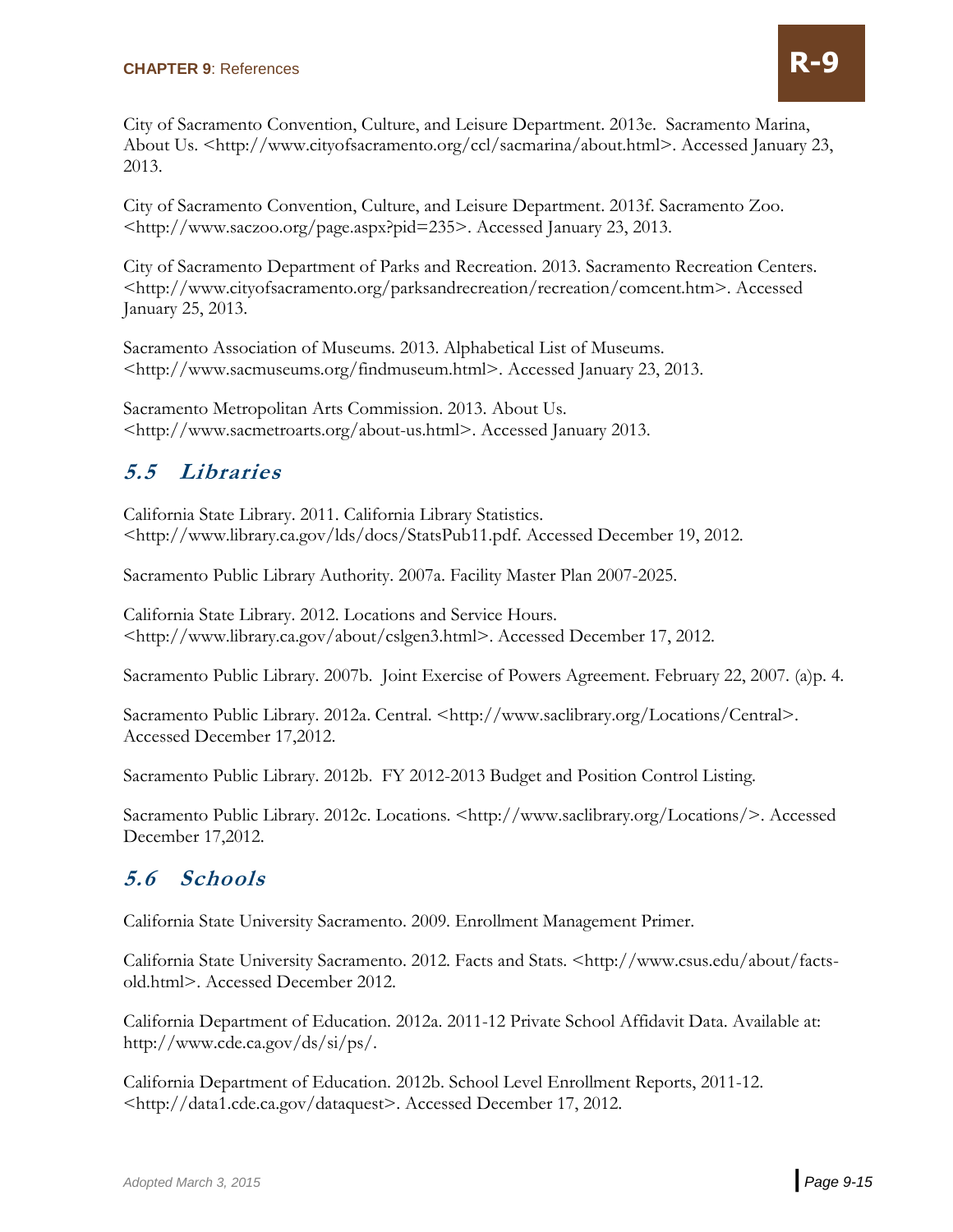

College Portraits. 2011. California State University, Sacramento. <http://www.collegeportraits.org/CA/CSUS>. Accessed December 2012.

Covington, Mark. Executive Director, NUSD. Personal Communication. July 1, 2013.

Los Rios Community College District. 2012. About Us. <www.losrios.edu/lrc/lrc\_about.html>. Accessed December 19, 2012.

Natomas Unified School District. 2009. Facilities and Planning 5-Year Master Plan.

Elk Grove Unified School District. 2012. District Boundaries. <http://www.egusd.k12.ca.us/new\_to\_egusd/boundaries.cfm>. Accessed December 2012.

Elk Grove Unified School District. 2012. District Boundaries. <http://www.egusd.k12.ca.us/schools/index.cfm>. Accessed December 2012.

Garcia, Victoria. Facilities Accounting Supervisor, TRUSD. Personal communication, January 23,2013.

Murray, Robert. Planning Analyst, SJUSD. Personal Communication. May 28, 2013.

Natomas Unified School District. 2009. Facilities and Planning 5-Year Master Plan.

Natomas Unified School District. 2010a. Existing Schools and Sites. <http://www.natomas.k12.ca.us/1511107811238993/lib/1511107811238993/NUSD\_Existing\_Sch ools\_and\_Site\_2010\_-\_Revised.pdf>. Accessed December 2012.

Natomas Unified School District. 2010b. Our Schools Directory. <http://www.natomas.k12.ca.us/natomas/site/Directory\_List.asp?byType=60>. Accessed December 2012.

Pointer, Susan. Legal Analyst III, SCUSD. Personal Communication. January 16, 2013.

Robla School District. 2012. District Boundaries. <http://www.robla.k12.ca.us/index.php?option=com\_content&task=view&id=33&Itemid=68>. Accessed December 2012.

Robla School District. 2012b. Schools. <http://www.robla.k12.ca.us/index.php?option=com\_content&view=category&layout=blog&id=4 5&Itemid=183>. Accessed December 2012.

Ryland, Teresa. Interim Chief Business Official, Robla School District. Personal Communication. May 15, 2013.

Sacramento City Unified School District. 2012a. Our Schools. <http://www.scusd.edu/k-12 school-directory>. Accessed December 2012.

Sacramento City Unified School District. 2012b. Sustainable Facilities Master Plan.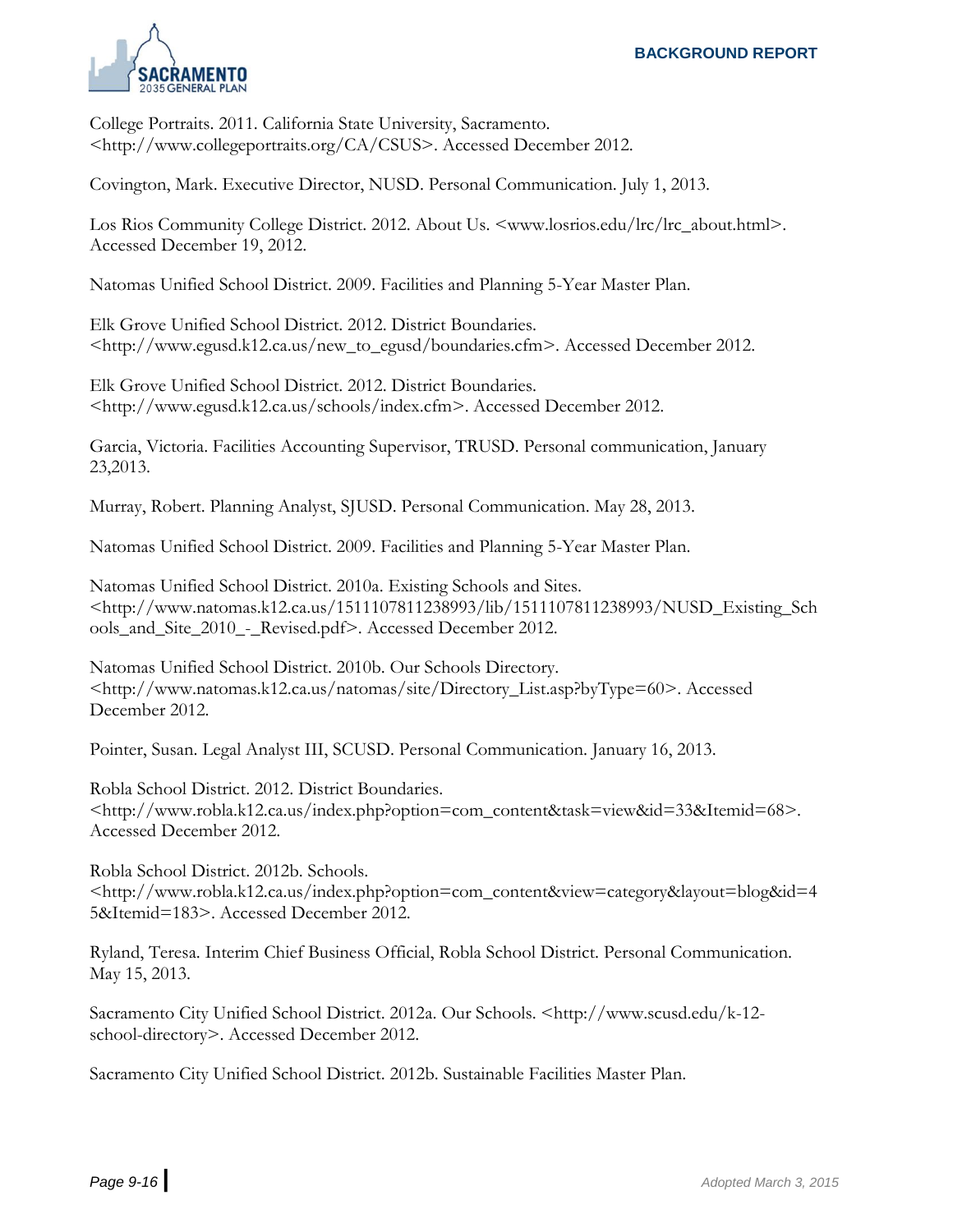

San Juan Unified School District. 2012a. District Boundaries. <http://www.sanjuan.edu/schools.cfm?subpage=10271>. Accessed December 2012.

San Juan Unified School District. 2012b. Elementary Schools. <http://www.sanjuan.edu/schools.cfm?schoolType=Elementary%20Schools>. Accessed December 2012.

San Juan Unified School District. 2012c. High Schools. <http://www.sanjuan.edu/schools.cfm?schoolType=High%20Schools>. Accessed December 2012.

San Juan Unified School District. 2012d. Middle Schools. <http://www.sanjuan.edu/schools.cfm?schoolType=Middle%20Schools>. Accessed December 2012.

State Allocation Board, Annual Report 2003-2004, Page26, http://www.documents.dgs.ca.gov/opsc/pdf-resrs\_info/AR\_2003-04.pdf, accessed January 4, 2005.

State Allocation Board. 2012. <www.opsc.dgs.ca.gov/SAB/Default.htm>. Accessed January 5, 2004.

Williams, Kim. Facilities. Elk Grove Unified School District. 2013. Personal communication, January 10, 2013.

Twin Rivers Unified School District. 2012a. Area Boundaries for 2010-2011. <http://www.twinriversusd.org/depts/com/2010-2011\_changes/new\_boundaries/>. Accessed December 2012.

Twin Rivers Unified School District. 2012b. Schools List. <http://www.twinriversusd.org/schools/>. Accessed December 2012.

U.S. Census Bureau. 2011. American Fact Finder. Sacramento City, California, <http://factfinder2.census.gov>. 2007-2011 American Community Survey 5-Year Estimates. Accessed December 17, 2012.

#### **5.7 Health Facilities**

Dignity Health. 2013a. Mercy General Hospital. <http://www.mercyheartsacramento.org/cm/content/building\_for\_the\_future.asp>. Accessed January 2013.

Dignity Health. 2013b. Why We Changed Our Name. <http://www.dignityhealth.org/about\_our\_new\_name\_and\_logo/why\_we\_changed\_our\_name/in dex.htm>. Accessed January 2013.

Kaiser Permanente South Sacramento. 2013. About Us. <http://my.doctor.kaiserpermanente.org/ncal/facilities/region/southsacramento/area\_master/abo ab\_us>. Accessed January 2013.

Mercy General Hospital. 2011. Fast Facts 2012.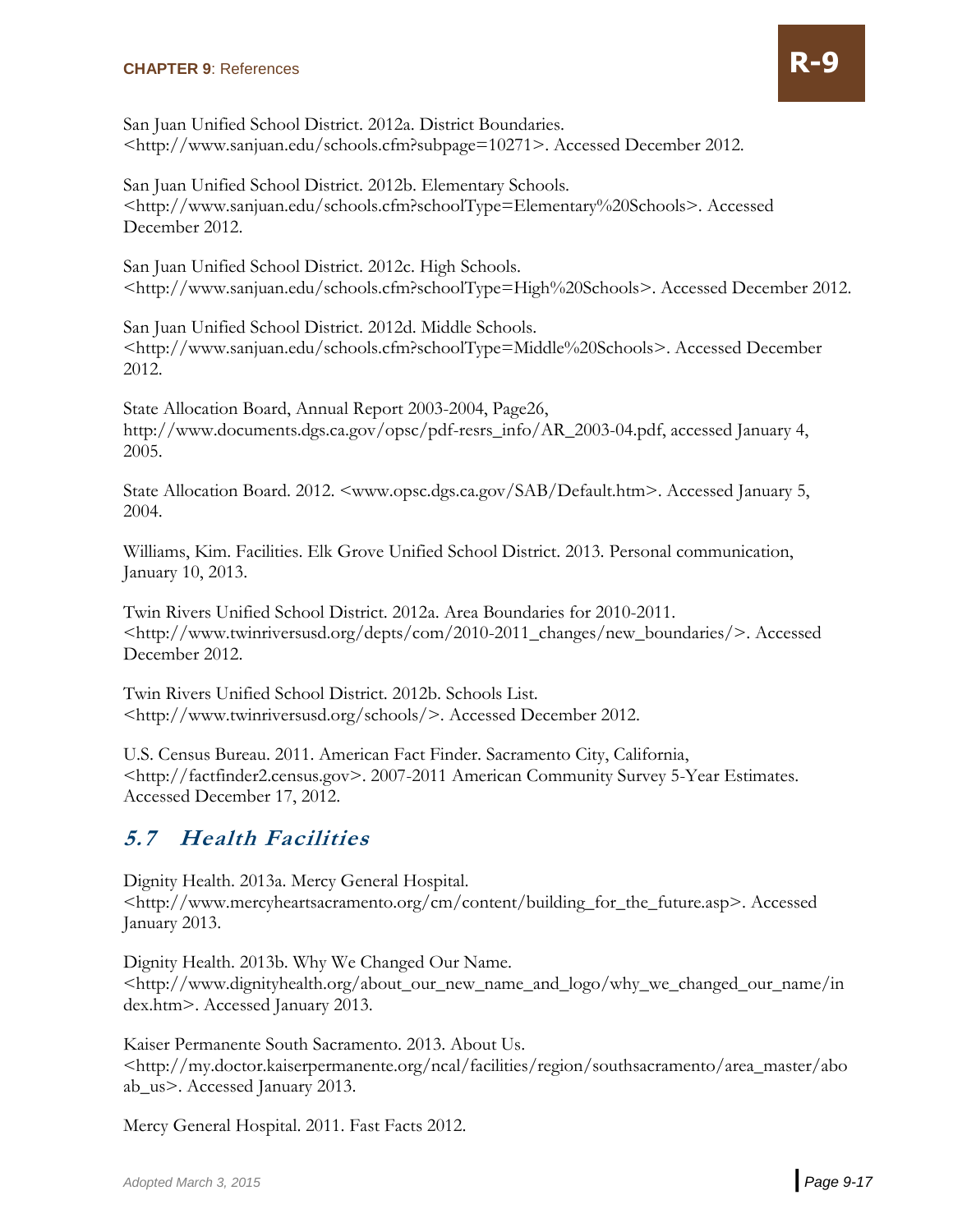

Methodist Hospital. 2011. Fast Facts 2012.

Robertson, Kathy. 2012. County Lifts Medical Health Load from Hospitals. <http://www.bizjournals.com/sacramento/print-edition/2012/09/28/county-lift-mental-healthload-hospitals.html>. Accessed January 2013.

Sacramento County Department of Health and Human Services. 2013a. County Medically Indigent Services Program. <http://www.dhhs.saccounty.net/PRI/Pages/CMISP/GI-CMISP-Main.aspx>. Accessed January 2013.

Sacramento County Department of Health and Human Services. 2013b. Adult Mental Health Services. <http://www.dhhs.saccounty.net/BHS/Pages/Adult-mental-health/adult-mental-healthservices.aspx>. Accessed January 2013.

Sacramento County Department of Health and Human Services. 2013c. Children's Mental Health Services. <http://www.dhhs.saccounty.net/BHS/Pages/childrens-mental-health.aspx>. Accessed January 2013.

Shriners Hospital for Children. 2013. Our Mission. <http://www.shrinershospitalsforchildren.org/en/Hospitals/VisionandMission.aspx>. Accessed January 2013.

Sutter Medical Center. 2012a. Buildings. <http://www.sutterdistrict.org/categorybuildings>. Accessed January 2013.

Sutter Medical Center. 2012b. Master Site Project Update.

Sutter Medical Center. 2012c. History of Sutter Medical Center. <http://www.suttermedicalcenter.org/spiritualcare/history.html>. Accessed January 2013.

University of California, Davis Medical Center. 2013a. About UC Davis Medical Center. <http://www.ucdmc.ucdavis.edu/medicalcenter/aboutus/about.html>. Accessed January 2013.

University of California, Davis Medical Center. 2013b. Facts and Figures. <http://www.ucdmc.ucdavis.edu/newsroom/facts\_figures/index.html>. Accessed January 2013.

#### **5.8 Human Services**

Asian Community Center. 2010. Meals on Wheels. About Us. <http://mowsac.org/background/>. Accessed January 2013.

City of Sacramento. Department of Parks and Recreation. 2009. Parks and Recreation Master Plan 2005-2010: 2009 Technical Update.

City of Sacramento. Department of Parks and Recreation. 2013a. Older Adult Services. <http://www.cityofsacramento.org/parksandrecreation/ohs/senior.htm>. Accessed January 2013.

City of Sacramento. Department of Parks and Recreation. 2013b. Youth and Teen Programs. <http://www.cityofsacramento.org/parksandrecreation/recreation/youth.htm>. Accessed January 2013.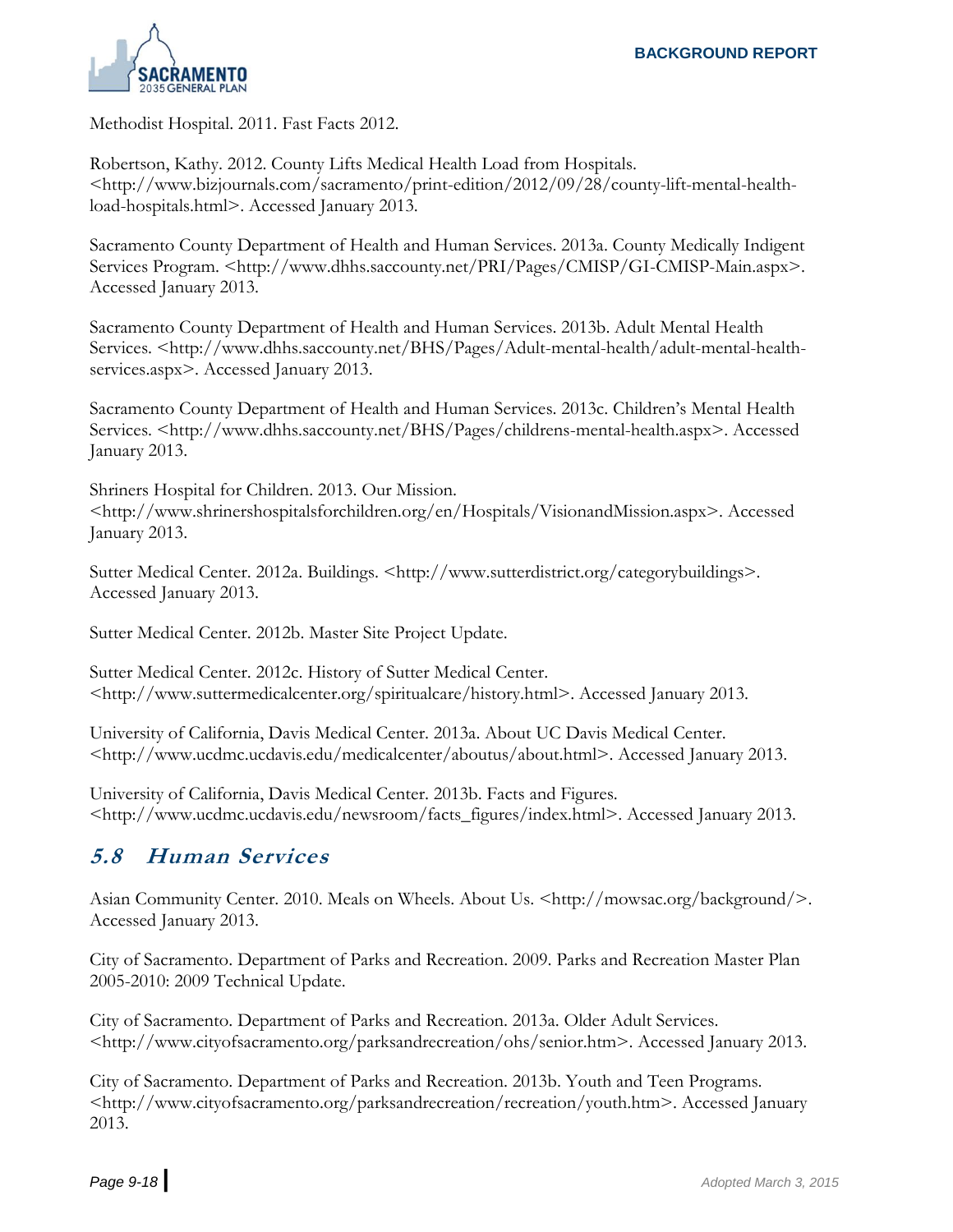County of Sacramento. Department of Health and Human Services. 2013a. Adult Protective Services. <http://www.dhhs.saccounty.net/SAS/Pages/Adult-Protective-Services/SP-Adult-Protective-Services.aspx>. Accessed January 2013.

County of Sacramento. Department of Health and Human Services. 2013b. Alcohol and Drug Services.

<http://www.servicedirectory.saccounty.net/results.aspx?service=&dept=11&online=0#A2>. Accessed January 2013.

County of Sacramento. Department of Health and Human Services. 2013c. CalWORKS. <http://www.dhhs.saccounty.net/BHS/Pages/Alcohol-Drug-Services/SP-CalWORKs.aspx>. Accessed January 2013.

County of Sacramento. Department of Health and Human Services. 2013d. Child Protective Services. <http://www.dhhs.saccounty.net/CPS/Pages/CPS-Home.aspx>. Accessed January 2013.

County of Sacramento. Department of Health and Human Services. 2013e. County Medically Indigent Services Program. <http://www.dhhs.saccounty.net/PRI/Pages/CMISP/GI-CMISP-Main.aspx>. Accessed January 2013.

County of Sacramento. Department of Health and Human Services. 2013f. Court-related Programs. <http://www.dhhs.saccounty.net/BHS/Pages/Alcohol-Drug-Services/SP-Court-Related-Programs.aspx>. Accessed January 2013.

County of Sacramento. Department of Health and Human Services. 2013g. DHHS Volunteer and Student Internship Opportunities.

<http://www.dhhs.saccounty.net/Admin/VOL/Documents/AJ-VSI-Opportunities-Summary.pdf>. Accessed January 2013.

County of Sacramento. Department of Health and Human Services. 2013h. Gifts from the Heart Program. <http://www.dhhs.saccounty.net/Admin/VOL/Documents/AJ-GFTH-Coordinator%20-Assistant.pdf>. Accessed January 2013.

County of Sacramento. Department of Health and Human Services. 2013i. Independent Living. <http://www.dhhs.saccounty.net/CPS/Pages/ILP.aspx>. Accessed January 2013.

County of Sacramento. Department of Health and Human Services. 2013j. In-Home Supportive Services. <http://www.dhhs.saccounty.net/SAS/Pages/In-Home-Supportive-Services/SP-In-Home-Supportive-Services.aspx>. Accessed January 2013.

County of Sacramento. Department of Health and Human Services. 2013k. Integrated Services. <http://www.dhhs.saccounty.net/BHS/Pages/Alcohol-Drug-Services/SP-Integrated-Services.aspx>. Accessed January 2013.

County of Sacramento. Department of Health and Human Services. 2013l. Low Income Health Program. <http://www.dhhs.saccounty.net/PRI/Pages/Low-Income-Health-Program/GI-LIHP.aspx>. Accessed January 2013.

County of Sacramento. Department of Health and Human Services. 2013m. Network of Care. <http://sacramento.networkofcare.org/mh/>. Accessed January 2013.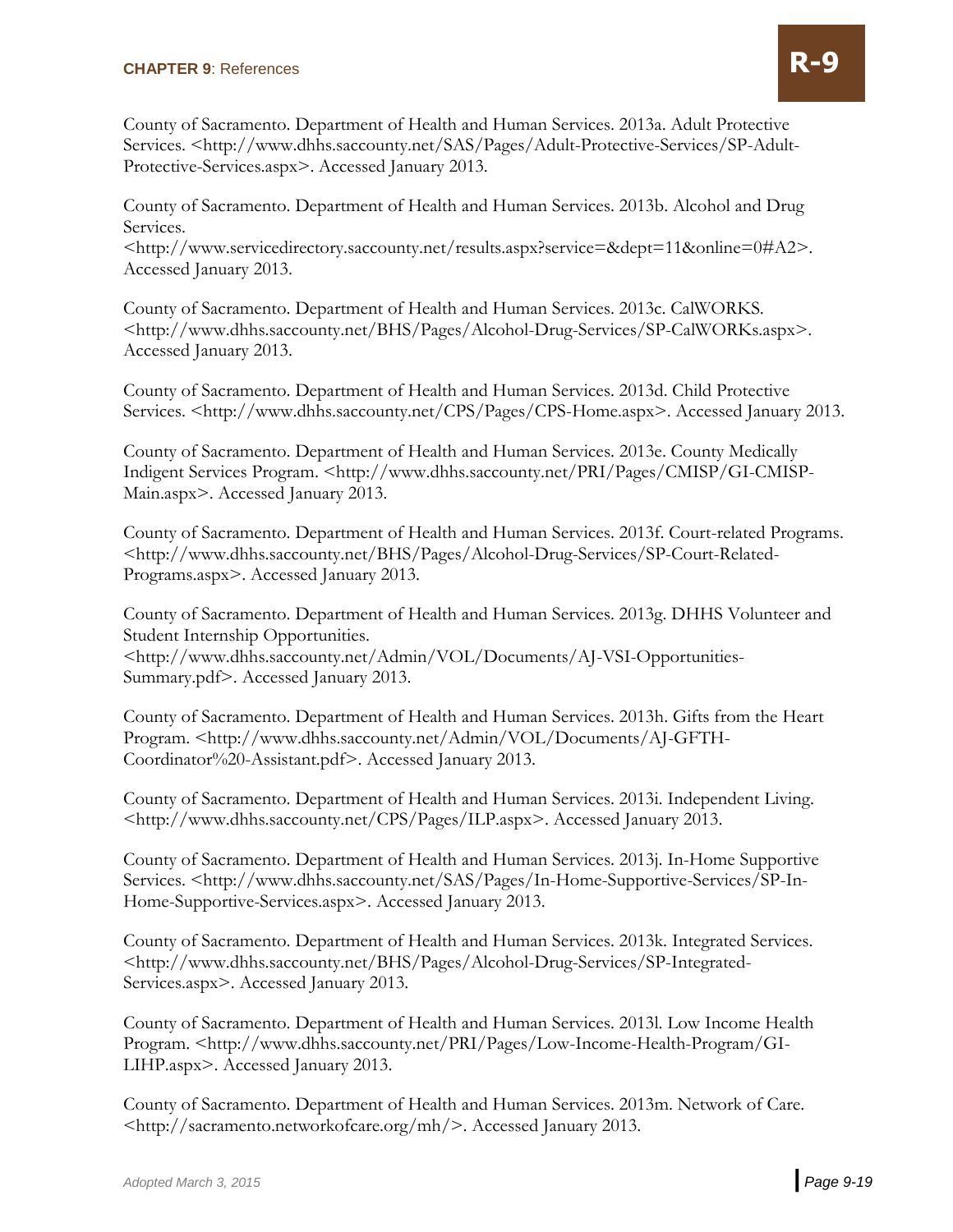

County of Sacramento. Department of Health and Human Services. 2013n. Options for Recovery. <http://www.dhhs.saccounty.net/BHS/Pages/Alcohol-Drug-Services/SP-Options-for-Recovery.aspx>. Accessed January 2013.

County of Sacramento. Department of Health and Human Services. 2013o. Pre-Treatment Services. <http://www.dhhs.saccounty.net/BHS/Pages/Alcohol-Drug-Services/SP-Pre-Treatment-Services.aspx>. Accessed January 2013.

County of Sacramento. Department of Health and Human Services. 2013p. Prevention Services. <http://www.dhhs.saccounty.net/BHS/Pages/Alcohol-Drug-Services/SP-Prevention-Services.aspx>. Accessed January 2013.

County of Sacramento. Department of Health and Human Services. 2013q. Public Administrator/Guardian/Conservator. <http://www.servicedirectory.saccounty.net/results.aspx?service=&dept=11&online=0#A24>. Accessed January 2013.

County of Sacramento. Department of Health and Human Services. 2013r. SAFE Center. <http://www.dhhs.saccounty.net/CPS/Pages/SAFE-Center.aspx>. Accessed January 2013.

County of Sacramento. Department of Health and Human Services. 2013s. Women, Infants, and Children.

<https://www.google.com/search?q=Sacramento+County+WIC&rlz=1C1GGGE\_enUS469US46 9&oq=Sacramento+County+WIC&sourceid=chrome&ie=UTF-8>. Accessed January 2013.

County of Sacramento. Department of Health and Human Services. 2013t. YouthWORKS. <http://sacramentoworks.org/youth/>. Accessed January 2013.

County of Sacramento Department of Human Assistance 2011. Sacramento Homeless Count.

County of Sacramento. Department of Human Assistance. 2012a. CalWORKS. <http://www.dha.saccounty.net/Pages/default.aspx>. Accessed January 2013.

County of Sacramento. Department of Human Assistance. 2012b. Laverne Adolfo Housing Programs for Former Foster Youth.

<http://www.dha.saccounty.net/benefits/ChildcareServices/Pages/Transitional-Housing.aspx>. Accessed January 2013.

County of Sacramento District Attorney. 2013. Elder Abuse Vertical Prosecution Program. http://www.da.saccounty.net/ea/index.htm. Accessed January 2013.

Sacramento Children's Home. 2010. Crisis Nursery Program. <http://www.kidshome.org/what-wedo/CrisisNursery.php>. Accessed January 2013.

Sacramento Housing and Rehabilitation Agency. 2012. 2012 One-Year Action Plan.

Sacramento County, Department of Human Assistance, http://dhaweb.saccounty.net/Services/Senior\_Services/index.html, accessed January 25, 2013.

Sacramento County, Department of Health and Human Services, www.sacdhhs.com, accessed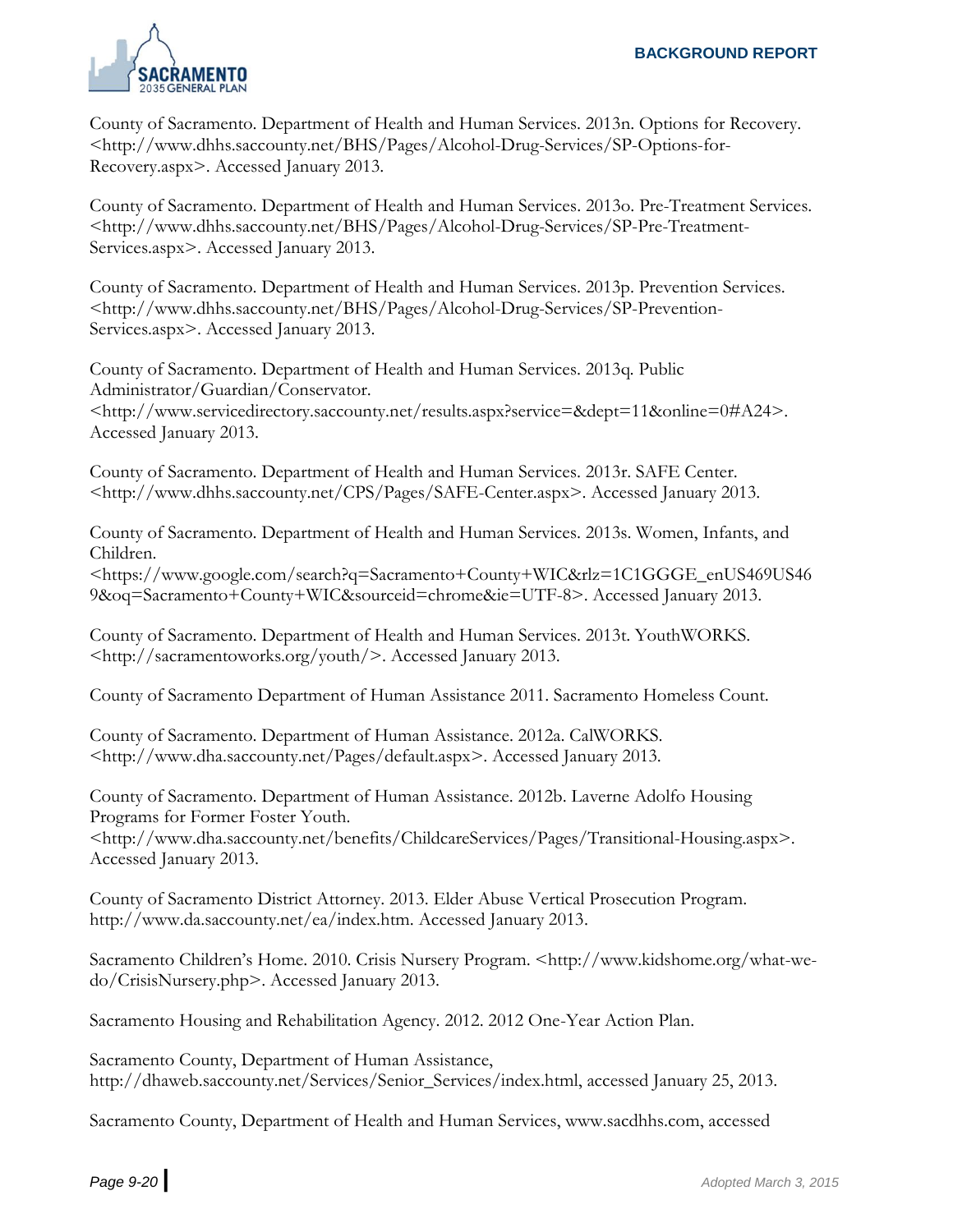January 25, 2013.

Sacramento County, Department of Health and Human Service, Child Protective Services, www.sacdhhs.com, accessed January 25, 2013.

Sacramento County, Department of Health and Human Service, Child Protective Services, www.sacdhhs.com, accessed January 25, 2013.

Sacramento County, Department of Human Assistance, http://dhaweb.saccounty.net/communityServices/homeless.html, accessed January 25, 2013.

Sacramento County, Department of Health Services, Alcohol and Drug Services Division, www.sacdhhs.com, accessed January 25, 2013.

# **6 Environmental Resources**

#### **6.1 Agricultural Resources**

California Department of Conservation. 2007. Williamson Act Program - Basic Contract Provisions webpage.

http://www.conservation.ca.gov/dlrp/lca/basic\_contract\_provisions/Pages/wa\_overview.aspx. Accessed January 15, 2013.

California Department of Conservation. 2010. Sacramento County Important Farmland GIS data files. Based on the Sacramento County Important Farmland Map prepared by the California Department of Conservation Farmland Mapping and Monitoring Program. Modified January 12, 2012.

California Department of Conservation. 2013. Williamson Act Program – Open Space Subvention Payments webpage. http://www.conservation.ca.gov/dlrp/lca/ossp/Pages/questions\_anwers.aspx, Accessed January 18, 2013

City of Sacramento. 2011. Community Gardens. Department of Recreation webpage.: http://www.cityofsacramento.org/parksandrecreation/parks/community\_garden.htm. Last updated May 24, 2011. Accessed January 15, 2013.

#### **6.2 Biological Resources**

California Department of Fish and Game. 2007. California Natural Diversity Database. California Department of Fish and Game, Biogeographic Data Branch. Accessed September 2007.

California Native Plant Society. 2007. Electronic Inventory. Available at: http://cnps.web.aplus.net/cgi-bin/inv/inventory.cgi/. Accessed September 12, 2007.

City of Sacramento, Sutter County, and Natomas Basin Conservancy. 2003. Final Natomas Basin Habitat Conservation Plan. Prepared in Association with Reclamation District No. 1000 and the Natomas Central Mutual Water Company. Prepared for the U.S. Fish and Wildlife Service and the California Department of Fish and Game, April 2003.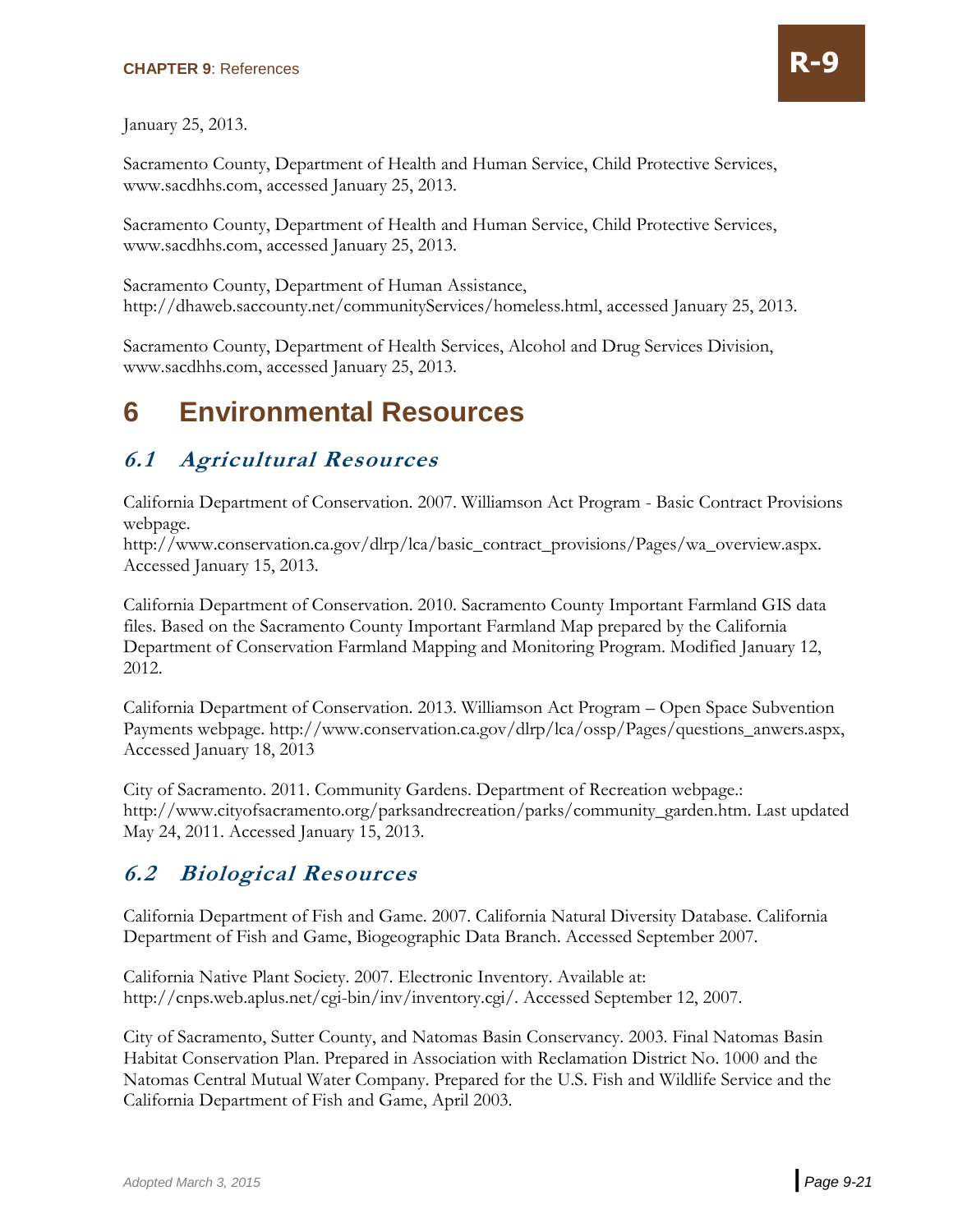

City of Sacramento. 2007. Panhandle Annexation and PUD Final Environmental Report. prepared by PMC. May 2007.

Jones & Stokes. 2000. Bufferlands Master Plan – Final Draft. Prepared for the Sacramento Regional County Sanitation District, August 2000.

Moyle, PB. 2002. Inland Fishes of California. University of California Press.

PBS&J. 2007. Railyards Specific Plan Draft Environmental Impact Report. Prepared for the City of Sacramento. August 2007.

USFWS. 2009. Species Account: Giant Garter Snake, Thamnophis gigas. Last updated May 13, 2009. Available at: http://www.fws.gov/sacramento/es\_species/Accounts/Amphibians-Reptiles/Documents/giant\_garter\_snake.pdf. Accessed Jan 21, 2013.

# **6.3 Water Resources and Quality**

California Department of Water Resources. 2003. California's Groundwater Bulletin 118: 2003 Update.

California Department of Water Resources. 2004. California's Groundwater Bulletin 118, Sacramento Valley Groundwater Basin, South American Subbasin. February 27, 2004.

California Department of Water Resources. 2006. California's Groundwater Bulletin 118, Sacramento Valley Groundwater Basin, North American Subbasin. January 20, 2006.

City of Citrus Heights, City of Elk Grove, City of Folsom, City of Galt, City of Rancho Cordova, City of Roseville, County of Sacramento, and City of Sacramento. 2007. Stormwater Quality Design Manual for the Sacramento and South Placer Regions. May 2007.

City of Sacramento. 2011. 2011 Water Quality Report, A Consumer Confidence Report for the Citizens of Sacramento. Prepared by City of Sacramento, Department of Utilities.

Sacramento Central Groundwater Authority. 2010. Basin Management Report: 2009-2010.

Sacramento Groundwater Authority. 2008. Groundwater Management Plan.

Western Regional Climate Center. 2012. Sacramento FAA ARPT, California: Monthly Precipitation (inches). Available at: http://www.wrcc.dri.edu/cgi-bin/cliMONtpre.pl?ca7630. Accessed Dec 13, 2012.

#### **6.4 Cultural Resources**

Advisory Council on Historic Preservation (ACHP). 2004. "36 CFR Part 800—Protection of Historic Properties." Available: http://www.achp.gov/regs-rev04.pdf

"American Can Company" n.d. Image record, *Sacramento Room Digital.* Available HTTP: http://cdm15248.contentdm.oclc.org/cdm/singleitem/collection/p15248coll1/id/2373/rec/1. (Accessed January 4, 2012).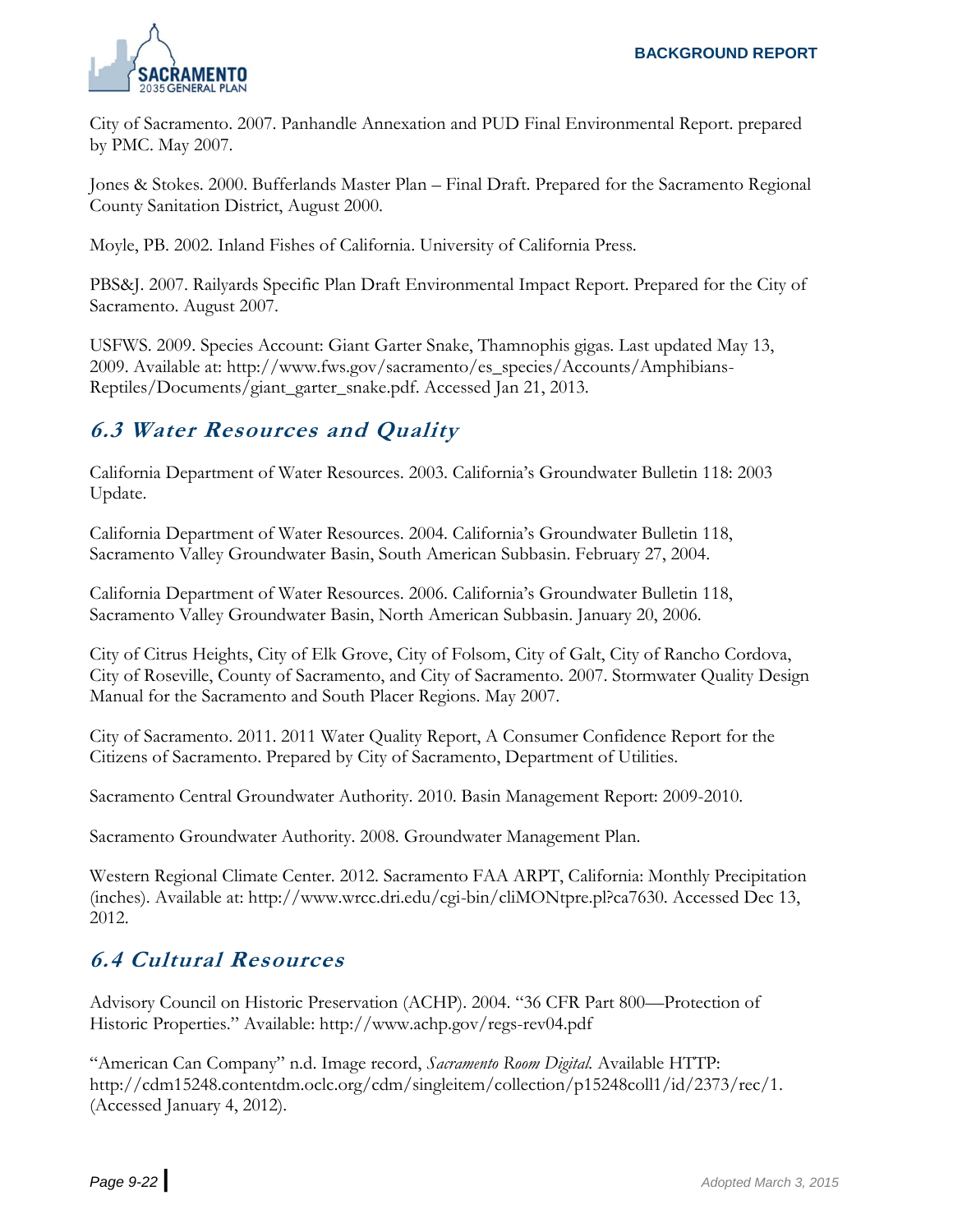"American River Union Pacific RR East," n.d. *Historic Bridges of the United States* Available HTTP: http://bridgehunter.com/ca/sacramento/bh46034/. (Accessed January 4, 2013).

"American River Union Pacific RR West," n.d. *Historic Bridges of the United States*, Available HTTP: http://bridgehunter.com/ca/sacramento/bh46033/. (Accessed: January 4, 2013).

American Social History Project. n.d. "Executive Order 9066: The President Authorizes Japanese Relocation," Available: HTTP: http://historymatters.gmu.edu/d/5154/ (Accessed 12/05/12).

*The Architect and Engineer of California,* 1910. (December) vol. 23, no. 2.

Armstrong, Lance. 2010. "Arden Fair Mall has Grown, Evolved with the Times," *Valley Community Newspapers, Inc.* (14 January). Available HTTP: http://www.valcomnews.com/?p=216 (Accessed  $01/03/2013$ .

Avella, Steven M. 2003. *Sacramento: Indomitable City,* San Francisco: Arcadia Publishing.

Bracero History Archive. n.d. Center for History and New Media, 2012. Available HTTP: http://braceroarchive.org/ (Accessed 12/07/12).

Burg, William. 2009. "Sacramento's First Skyscraper," *Midtown Monthly,* (22 April). Available HTTP: http://www.midtownmonthly.net/life/sacramento%E2%80%99s-first-skyscraper/ (Accessed January 4, 2013).

Burg, William. 2010a. "Midtown State Fair," *Midtown Monthly,* (1 July). Available HTTP: http://www.midtownmonthly.net/life/midtown-state-fair/ (Accessed January 8, 2013).

Burg, William. 2010b. "Sacramento: 1910," *Midtown Monthly* (1 April). Available HTTP: http://www.midtownmonthly.net/life/sacramento-1910. (Accessed December 10, 2012).

Burg, William. 2011. "The Big Tomato," *Midtown Monthly* (11 March). Available HTTP: http://www.midtownmonthly.net/life/the-big-tomato/. (Accessed December 10, 2012).

Burg, William. 2012a. Comment posted in response to Brandon Darnell, "Restaurateurs to Fight 'Cow Town' Stigma," *Sacramento Press,* (27 March). Available HTTP: http://www.sacramentopress.com/headline/65498/Restaurateurs\_to\_fight\_cow\_town\_stigma (Accessed December 21, 2012).

Burg, William. 2012b. *Sacramento's K Street*, Charleston: The History Press.

California Department of General Services (DGS). 2010. "State Historical Building Safety Board." Available HTTP: http://www.dgs.ca.gov/dsa/AboutUs/shbsb/shbsb\_board.aspx

*The California State Capital Plan.* 1960.Adopted by the Capitol Building and Planning Commission under Edmund G. Brown. Sacramento.

*The California State Capital Plan*. 1977. Adopted by the Capitol Building and Planning Commission under Edmund G. Brown, Jr. Sacramento.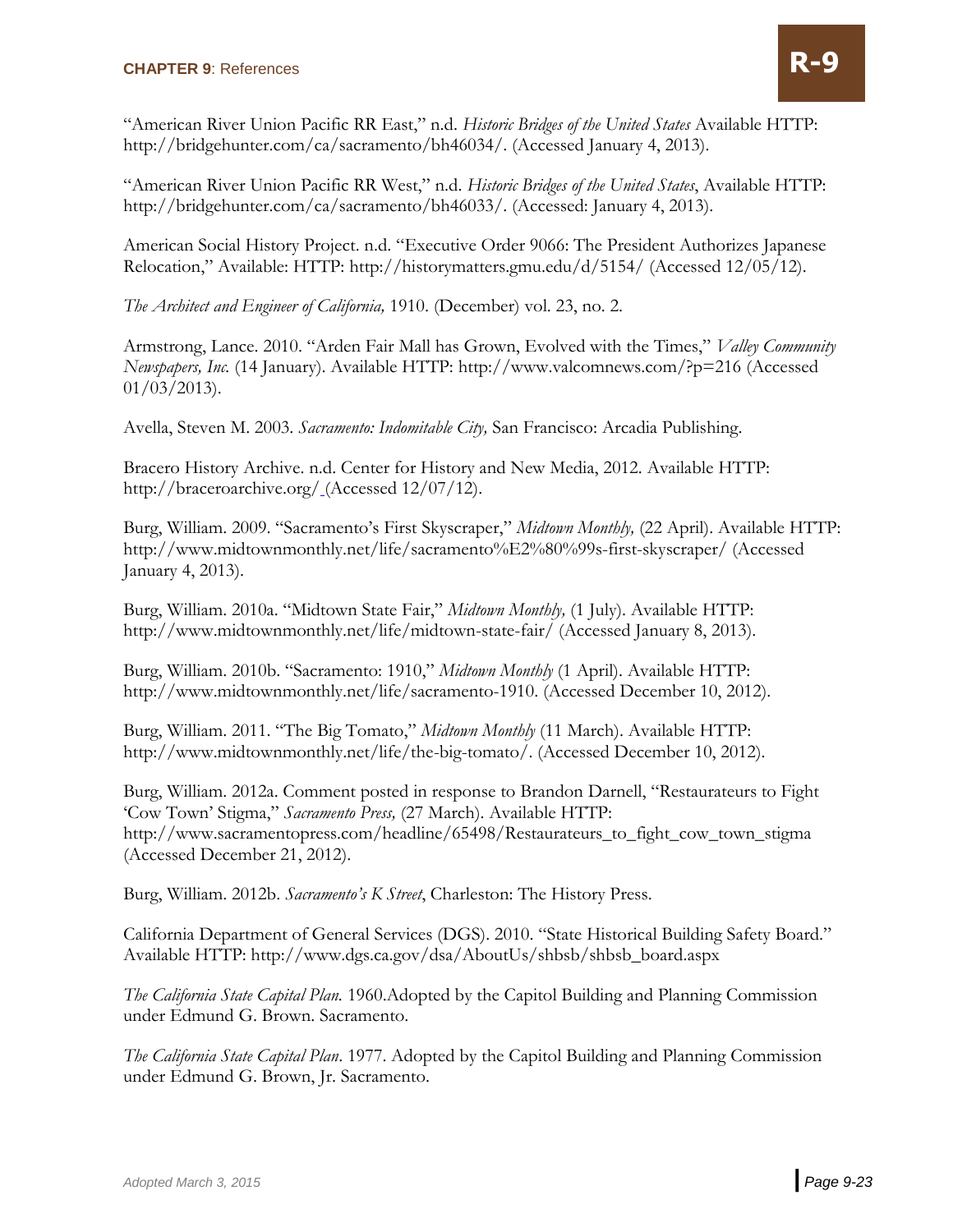

Capitol Area Development Authority. 2011. "The CADA Story," (June). Available HTTP: http://www.cadanet.org/wp-content/uploads/2011/06/onlineVersion.pdf (Accessed 12/11/2012).

Capitol Area Plan Progress Report. 2012. (January). Available HTTP: http://www.documents.dgs.ca.gov/Legi/Publications/2012LegislativeReports/CapAreaProgress20 12.pdf (Accessed 12/11/12).

"Capitol History." n.d. California State Capitol Museum. Available HTTP: http://capitolmuseum.ca.gov/architecture.aspx (Accessed 12/27/2012).

"Capitol Mall Design Competition." n.d. Available HTTP: http://saccatalyst.com/project/. (Accessed December 27, 2012.)

"Carter Sparks + Streng Bros. Homes = 'Solution for Contemporary Living in the Sacramento Valley'." n.d. Available HTTP: http://www.eichlerific.com/2010/07/carter-sparks-streng-broshomes.html (Accessed 12 September 2012).

Chappell, Gordon. 1999. "The Sacramento Locomotive Works of the Central Pacific and Southern Pacific Railroads, 1864-1999," *Cultural Resources Management* Vol. 22, No. 10. Available HTTP: http://crm.cr.nps.gov/archive/22-10/22-10-20.pdf. (Accessed December 18, 2012)

City of Sacramento. n.d. "Brief History of Sacramento," Available HTTP: http://cityofsacramento.org/brief-history.html (Accessed: December 10, 2012).

City of Sacramento. 2005. *Alkali Flat/Mansion Flats Strategic Neighborhood Action Plan* (accepted by City Council August 23, 2005) p.9. Available HTTP: http://www.cityofsacramento.org/dsd/planning/longrange/snaps/documents/Final\_SNAP\_08\_30\_05.pdf (Accessed January 4, 2013).

City of Sacramento. 2007. *Sacramento Railyards Specific Plan.* Prepared by Design, Community & Environment, December.

City of Sacramento. 2009a. 65<sup>th</sup> Street Station Area Plan DEIR. Prepared by PBS&J. (October).

City of Sacramento. 2009b. *River District Architectural and Historical Property Survey Update*. Prepared by Historic Environment Consultants, July.

City of Sacramento. 2009. Sacramento 2030 General Plan Master Environmental Impact Report. p. 267.

City of Sacramento. 2009c. *Swanston Station Transit Village Specific Plan Draft Environmental Impact Report.* Prepared by PBS&J. (Feburary).

City of Sacramento. 2010. *River District Specific Plan Draft Environmental Impact Report.* (July).

City of Sacramento. 2011. *Sacramento Register of Historic and Cultural Resources.* Available HTTP: http://www.cityofsacramento.org/dsd/planning/preservation/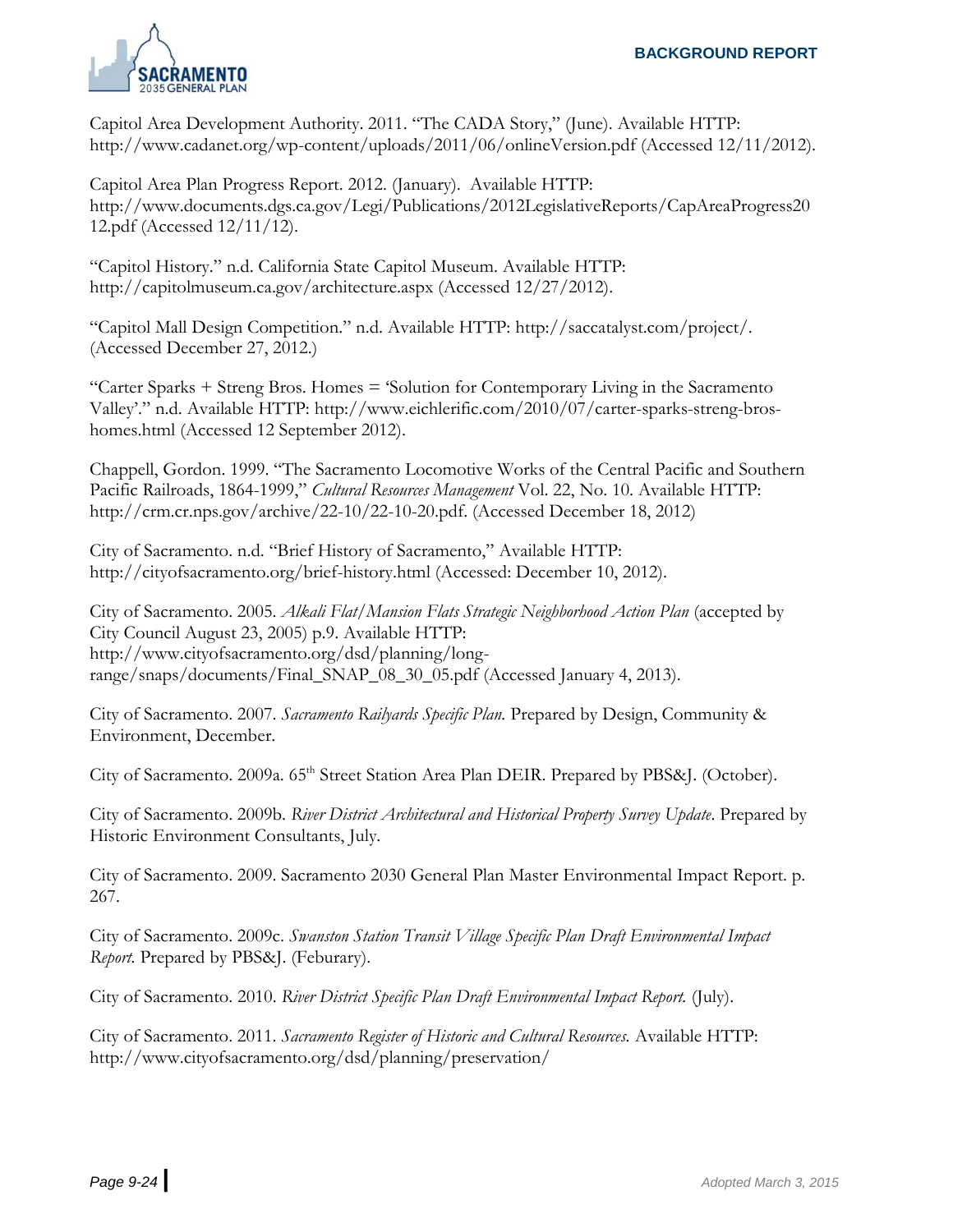City of Sacramento. 2012. Historical Resources Survey and Evaluation Technical Report: Specific Plan for the Sacramento Center for Innovation. Prepared by Mead & Hunt and ECORP, November.

City of Sacramento Economic Development Department. 2008. Docks Area Specific Plan Draft Environmental Impact Report. (August).

City of Sacramento and Redevelopment Agency of the City of Sacramento. 2011. *700 Block of K Street Draft Environmental Impact Report.* (February).

City of Sacramento and Sacramento Old City Association (SOCA). 2010. *Raised Streets & Hollow Sidewalks Historic Context Statement.* Prepared by Heather Lavezzo Downey, December.

Covington, Barbara. 2007. PBS. *The War: Sacramento, California.* WETA: September. Available HTTP: http://www.pbs.org/thewar/the\_witnesses\_towns\_sacramento.htm (Accessed 12/11/12).

Crawford, W.I. 1914. "The Development of the Salmon Canning Industry" in Arthur I. Judge, ed., *A History of the Canning Industry.* Baltimore: The Canning Trade.

Crawford, Jeff and Jessica Herrick. 2006. "Intelligent Engineering: William Hammond Hall and the State Engineering Department," *Sacramento History Journal.* Sacramento County Historical Society: Sacramento. Vol. VI, No. 1-4.

Chronological History," n.d. *Union Pacific* Available HTTP: http://www.up.com/aboutup/history/chronology/index.htm. (Accessed December 10, 2012).

Darnell, [Brandon](file://TServer/projects/120xx/12144_Sacramento%20General%20Plan%20Update/Docs/D%20Reports/HCS/Working%20Files/Old%20drafts/Brandon). 2011. "I Street Bridge Turns 100," *Sacramento Press,* December 22. Available HTTP: http://www.sacramentopress.com/headline/61589/I\_Street\_Bridge\_turns\_100. (Accessed December 10, 2012)

Davis, Winfield J. 1903. "Sacramento County," *Transactions of the California State Agricultural Society During the Year 1901,* Sacramento: State Printing.

Editors of Publications International, Ltd. 2008. "Modern Decline of Railroads," *How Stuff Works*, (18 April). Available: http://history.howstuffworks.com/american-history/decline-of-railroads.htm. (Accessed January 9, 2013).

Eifler, Mark A. 2002. *Gold Rush Capitalists – Greed and Growth in Sacramento*, University of New Mexico Press.

Emord, Dawn and David Bushong. n.d. "The Workers of the Central Pacific," *The Transcontinental Railroad: Different Faces Behind "The Work of the Age"*. Available HTTP: http://bushong.net/dawn/about/college/ids100/workers.shtml. (Accessed December 10, 2012).

"Fair History." n.d. Available HTTP: http://www.bigfun.org/fair-info/fair-history/ (Accessed December 21, 2012).

Federal Highway Administration (FHA). n.d."Dwight D. Eisenhower National System of Interstate and Defense Highways." Available HTTP: http://www.fhwa.dot.gov/programadmin/interstate.cfm (Accessed 1/3/2013).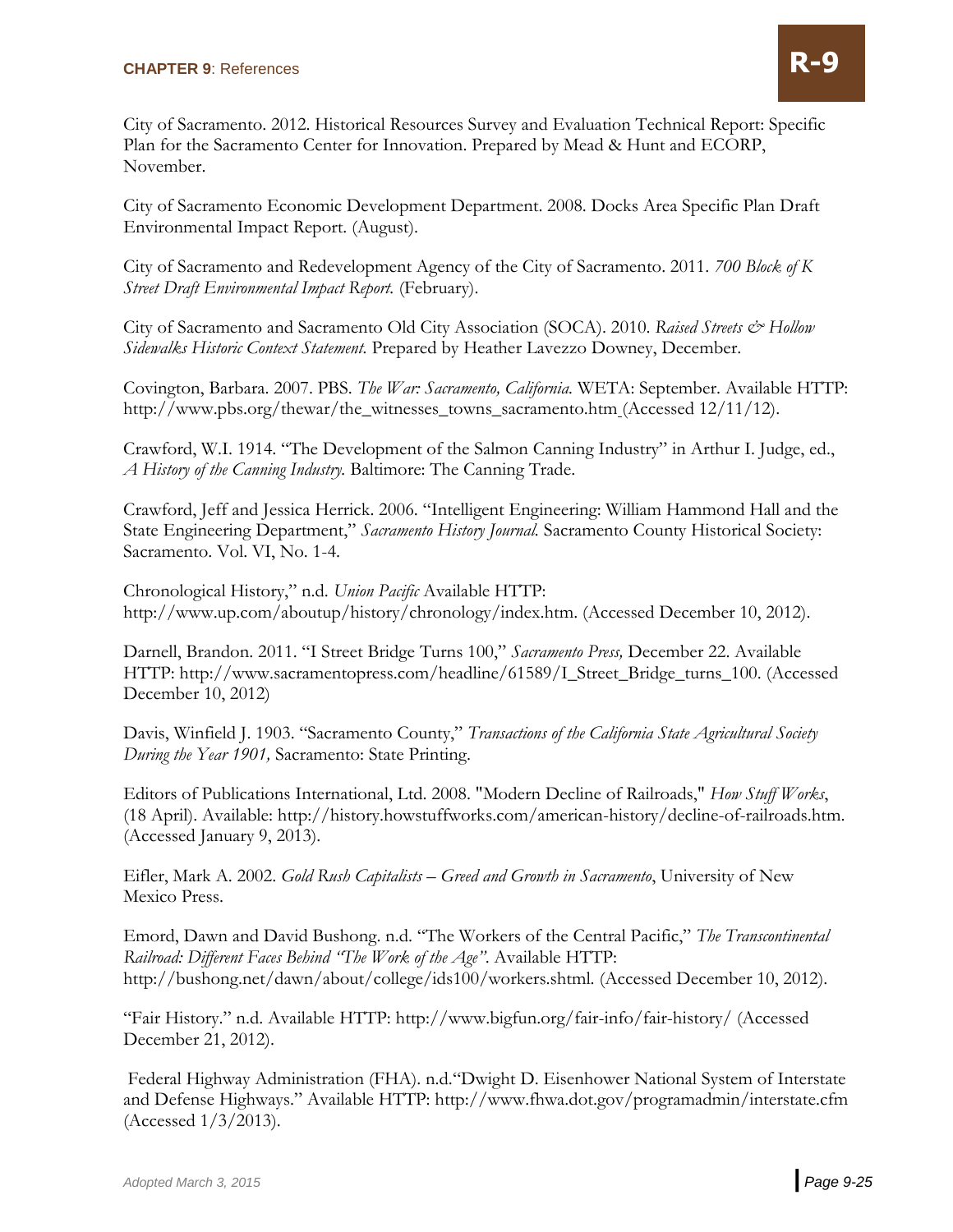

Geiger, C.W. 1921. "Libby, McNeill & Libby's Sacramento Cannery," *Canning Age,* (January).

Gerber, James and Lei Guang. 2006. *Agriculture and Rural Connections in the Pacific, 1500-1900*. Burlington: Ashgate Publishing Co.

Glover, Mark. 2012. "Canning Industry Wanes in California," *The Sacramento Bee,* (28 September). Available HTTP: http://www.fresnobee.com/2012/09/28/3010338/canning-industry-wanes-incalifornia.html (Accessed December 21, 2012).

Gregory, Carol Ann. 2005. *Images of America: Sacramento's Greenhaven/Pocket Area.* San Francisco: Arcadia Publishing.

Groff, Garth G. 2011. "Sacramento's Union Traction Depot," *Sacramento Northern On-Line* (13 August). Available HTTP: http://www.wplives.org/sn/union.html. (Accessed December 18, 2012).

Hallam, Nathan. 2008. "The Historical Evaluation of Sacramento's Central City Street Grid," Thesis submitted in partial satisfaction of the requirements for the degree of Master of Arts in Public History at the University of California at Sacramento. Available HTTP: http://www.nathanhallam.com/hallam\_thesis.pdf (Accessed January 13, 2013).

Hanak, Ellen et al. 2011. *Managing California's Water: From Conflict to Reconciliation.* San Francisco: Public Policy Institute of California.

Hecteman, Kevin W. 2009. *Images of Rail: Sacramento Southern Railroad.* San Francisco: Arcadia Publishing.

Hilton George W. and John F. Due. 1964. *The Electric Interurban Railways in America.* Palo Alto: Stanford University Press, 1964.

"Historic Timeline." 2013. *Blue Diamond Growers*. Available HTTP: http://www.bluediamond.com/index.cfm?navid=394. (Accessed January 4, 2012)

Hurtado, Albert L. 2006. *John Sutter – A Life on the North American Frontier*, Norman, Oklahoma: University of Oklahoma Press.

Interstate Commerce Commission. 1915. *Decisions of the Interstate Commerce Commission of the United States* Vol. 32. Washington, D.C.

Jones, J. Roy. n.d. "The Old Central Pacific Hospital," *Central Pacific Railroad Photographic History Museum.* Available HTTP: http://cprr.org/Museum/CPRR\_Hospital.html. (Accessed December 10, 2012).

Jacobs, Isidor. 1914. "The Rise and Progress of the Canning Industry in California" in Arthur I. Judge, ed., *A History of the Canning Industry.* Baltimore: The Canning Trade.

Kraemer, Erich and H.E. Erdman. 1933. *History of Cooperation in the Marketing of California Fresh Deciduous Fruits, Bulletin 557.* (September) Berkeley, Calif.: University of California.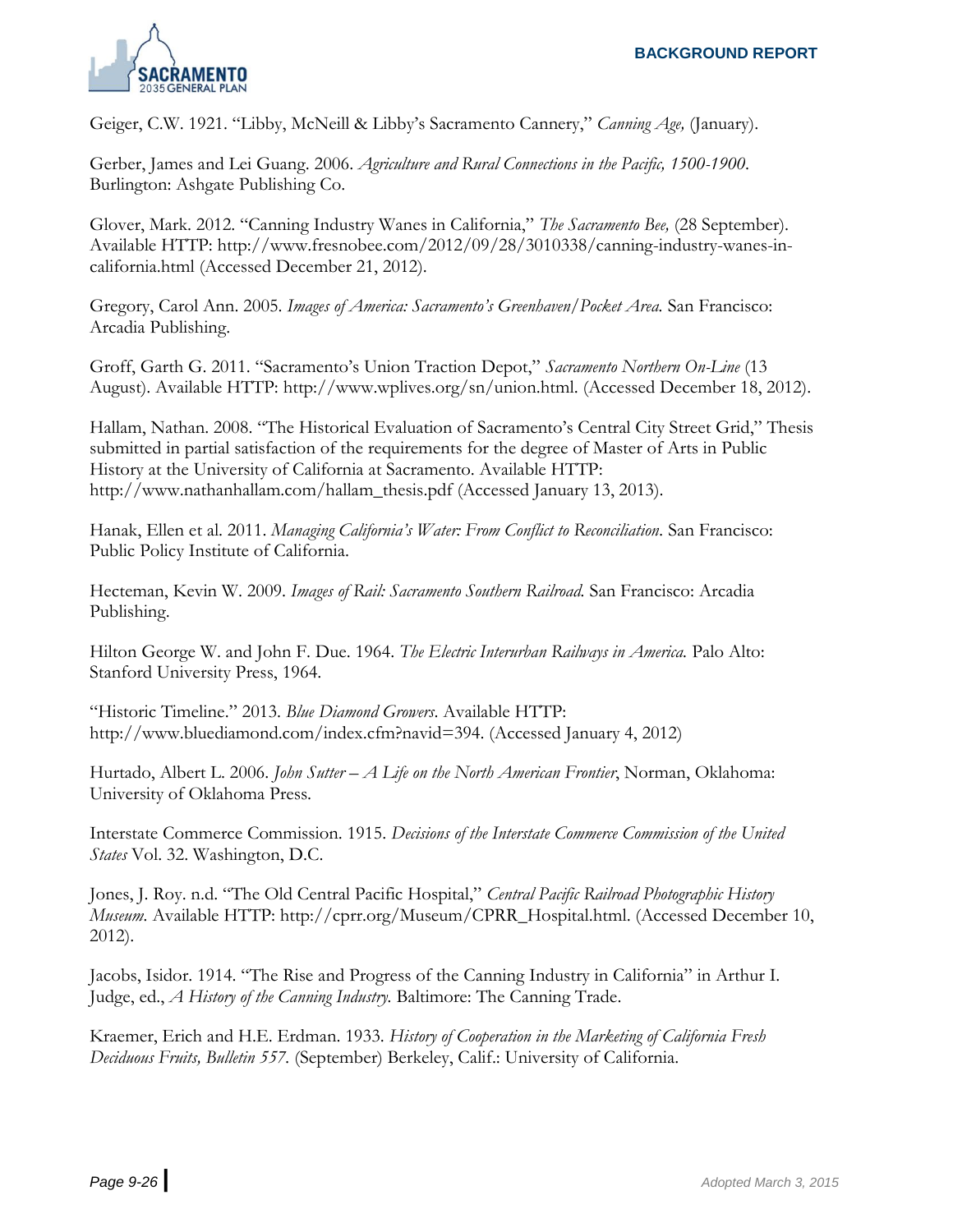KVIE. 2010. "The role of World War I Airplanes in Sacramento's History," (7 June). Available HTTP: http://on.aol.com/video/the-role-of-world-war-i-airplanes-in-sacramentos-history-300995504?icid=video\_related\_0 (Accessed 12/31/2012).

Lastufka, Ken. 1985. *Redevelopment of Sacramento's west End, 1950-1970: A Historical Overview with an Analysis of the Impact of Relocation*. Thesis submitted in partial satisfaction of the requirements for the degree of Master of Arts in Special Major (Urban Studies) at California State University, Sacramento.

Lagomarsino, Barbara. 1969. *Early Attempts to Save the Site of Sacramento by Raising its Business District.* Sacramento State College Master's Thesis.

Lindelof, Bill. 2012. "Sacramento's I Street Bridge Celebrates 100 Years," *Sacramento Bee.* (4 May). Available HTTP: http://www.sacbee.com/2012/05/04/4461242/sacramentos-i-street-bridgecelebrates.html. (Accessed December 10, 2012)

*"*Lofts at Globe Mills." n.d. Available: http://www.loftsatglobemills.com/index2.html. (Accessed January 8, 2013).

"Map of Sacramento County, California, Showing Uses of the Soil, 1894." 1894. Center for Sacramento History, call number 1985/152/284.

Middleton, William D. 1961. *The Interurban Era.* Milwaukee: Kalmbach Publishing. Available HTTP: http://libsysdigi.library.illinois.edu/oca/Books2009- 06/interurbanera00midd/interurbanera00midd\_djvu.txt. (Accessed December 10, 2012)

"Modernization of the Auditorium," SCC Campus News." n.d. Available HTTP: http://www.scc.losrios.edu/Campus\_News/Modernization\_of\_the\_Auditorium.htm (Accessed December 10, 2012).

"NAMA Selects Western Rep in Expansion." 1950. *The Billboard*. (1 April).

National Park Service (NPS). 1975. "Southern Pacific Railroad Company's Sacramento Depot," National Register of Historic Places Nomination Form. (April) Available: http://pdfhost.focus.nps.gov/docs/NRHP/Text/75000457.pdf. (Accessed December 13, 2012)

National Park Service (NPS). 1985. National Register Bulletin 24: Guidelines for Local Surveys: A Basis for Preservation Planning. Available HTTP: http://www.nps.gov/history/nr/publications/bulletins/nrb24/

National Park Service (NPS). 2001. "Archeology and Historic Preservation: Secretary of the Interior's Standards and Guidelines (as amended and annotated)." Available HTTP: http://www.cr.nps.gov/local-law/arch\_stnds\_1.htm

National Park Service (NPS). 1997. *National Register Bulletin 16: How to Complete the National Register Registration Form.* Available HTTP: http://www.nps.gov/history/nr/publications/bulletins/nrb16a/

National Park Service (NPS). n.d. *National Register Bulletin 18: How to Evaluate and Nominate Designated Historic Landscapes.* Available HTTP: http://www.nps.gov/nr/publications/bulletins/nrb18/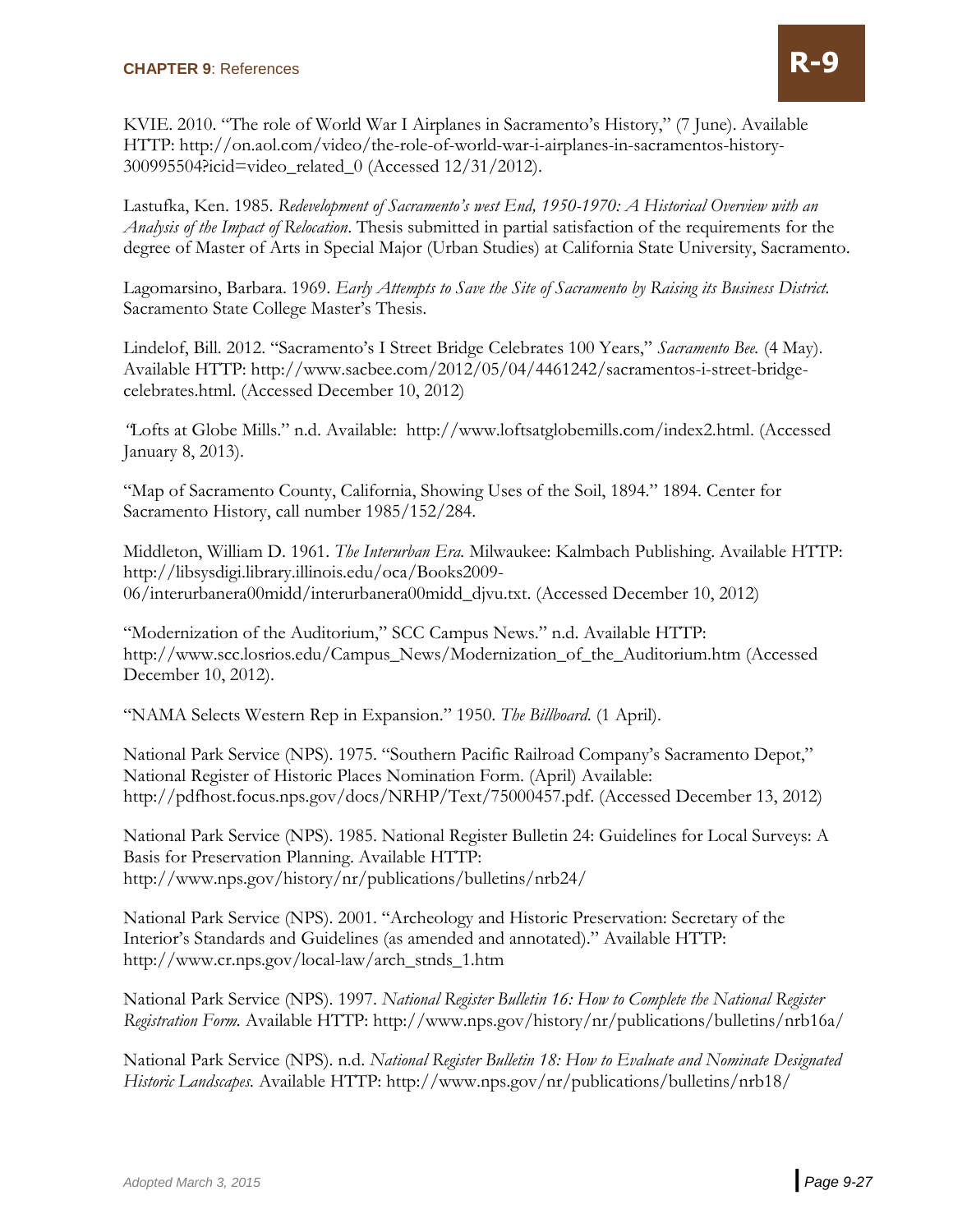

National Park Service (NPS). n.d. Technical Preservation Services. "Tax Incentives for Preserving Historic Properties." Available HTTP: http://www.nps.gov/tps/tax-incentives.htm

"Northern California, Sacramento." 2008. *Japantown Atlas*, (15 March). Available HTTP: http://japantownatlas.com/map-sacramento.html (Accessed January 8, 2013).

National Park Service (NPS). 1982. "Blue Anchor Building (California Fruit Exchange)," National Register of Historic Places Nomination Form Prepared by Larry Mintier and Steve Rikala, (August 25). Available HTTP: http://pdfhost.focus.nps.gov/docs/NRHP/Text/83001224.pdf (Accessed January 8, 2013).

Navarro, Armando 2005. *Mexicano Political Experience in Occupied Aztlan: Struggles and Change.* Walnut Creek, Calif.: Alta Mira Press.

Office of Historic Preservation, 2001. *Technical Assistant Series No. 7, How to Nominate a Resource to the California Register of Historic Resources.* (4 September). Sacramento, CA: California Office of State Publishing.

Office of Historic Preservation. 2007. "CEQA & Historical Resources: Workshop Sponsored by California Preservation Foundation," (25 January) Presentation prepared by Michelle Messinger.

Office of Historic Preservation (OHP). 2013. "California Historical Resources." Available HTTP: http://ohp.parks.ca.gov/listedresources/

Office of Historic Preservation (OHP). 2013. "State Historical Building Code." Available HTTP: http://ohp.parks.ca.gov/?page\_id=21410

Office of the Secretary of State. 1973. "Inventory of the California State Exposition and Fair Records: 1858-1973" (Collection Guide, page 3), California State Exposition and Fair Records, California State Archives, Sacramento, California. Available HTTP: http://cdn.calisphere.org/data/13030/9g/tf4489n69g/files/tf4489n69g.pdf. (Accessed December 21, 2012)

Orsi, Richard J. *Sunset Limited: The Southern Pacific Railroad and the Development of the American West 1850-1930* (Berkeley, Calif.: University of California Press, 2005).

PBS. 2007. *The War: Sacramento, California.* (September) WETA. Available HTTP: http://www.pbs.org/thewar/the\_witnesses\_towns\_sacramento.htm (Accessed December 4, 2012).

"Railroads and Agriculture." n.d. *California State Railroad Museum*, Available HTTP: http://www.csrmf.org/explore-and-learn/railroad-history/california-calls-you/railroads-andagriculture. (Accessed December 10, 2012).

"The Railroad Stations of Sacramento.*"* n.d. *California State Railroad Museum* (2011). Available HTTP: http://www.csrmf.org/visitor-information/other-california-state-park-sattractions-in-oldsacramento/central-pacific-railroad-passenger-station/the-railroad-stations-of-sacramento. (Accessed December 10, 2012)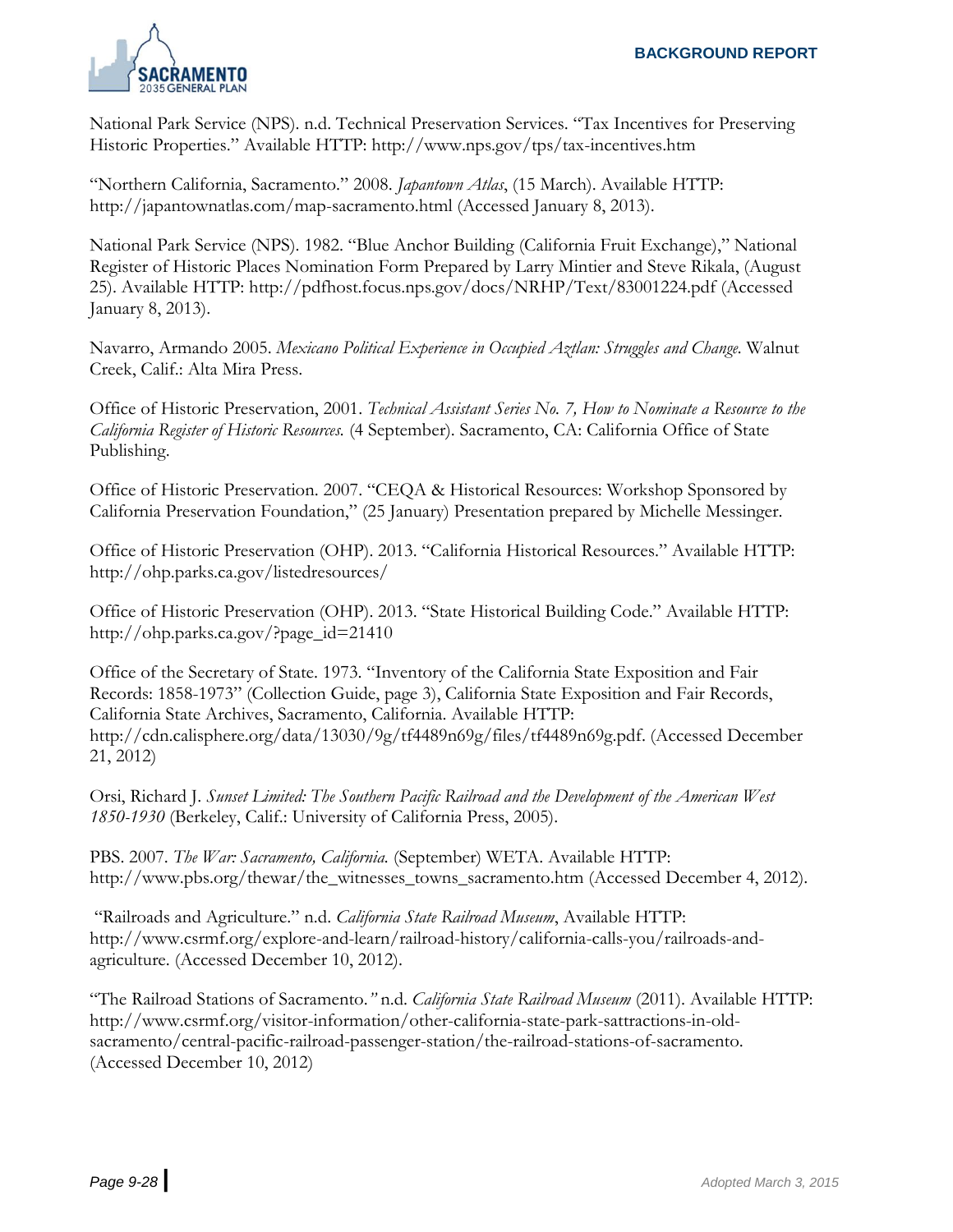"Rails to the Pacific." 2011. California State Railroad Museum. Available HTTP: [http://www.csrmf.org/explore-and-learn/railroad-history/the-transcontinental-railroad/rails-to](http://www.csrmf.org/explore-and-learn/railroad-history/the-transcontinental-railroad/rails-to-the-pacific)[the-pacific](http://www.csrmf.org/explore-and-learn/railroad-history/the-transcontinental-railroad/rails-to-the-pacific) (Accessed January 4, 2013).

Redevelopment Agency of the City of Sacramento. 2004. Globe Mills Adaptive Reuse Project, Draft Environmental Impact Report/Environmental Assessment, (10 September). Prepared by Gail Ervin Consulting.

Relles, Marty. 2011. "Walking to the Old California State Fair," Valley Community Newspapers (19 May). Available HTTP:<http://www.valcomnews.com/?p=4108> (Accessed January 8, 2013).

Sacramento Archives and Museum Collection Center and the Historic Old Sacramento Foundation. 2006. Images of America: Old Sacramento and Downtown. San Francisco: Arcadia.

"Sacramento, Cal. Rail Road Hospital, 1900." 1900. Image record, Sacramento Room Digital. Available HTTP: http://cdm15248.contentdm.oclc.org/cdm/singleitem/collection/p15248coll2/id/1192/rec/3. (Accessed January 4, 2012)

Sacramento: The Commercial Metropolis of Northern and Central California. 1888. (Sacramento: A.J. Johnson & Co., 1888).

Sanborn Company Fire Insurance Map. 1915.

"Sacramento Northern Bike Trail." n.d. Historic Bridges of the United States, Available HTTP: [http://bridgehunter.com/ca/sacramento/bh45387/.](http://bridgehunter.com/ca/sacramento/bh45387/) (Accessed January 4, 2013).

Sacramento Old City Association (SOCA). 2010. "National Register of Historic Places in Sacramento." Available HTTP: [http://sacoldcity.org/?page\\_id=7.](http://sacoldcity.org/?page_id=7) (Accessed December 10, 2012).

Shaw, Michael. "AKT Buys East Sac Business Park," Sacramento Business Journal (November 12, 2006). Available HTTP:

<http://www.bizjournals.com/sacramento/stories/2006/11/13/story7.html?page=all> (Accessed January 4, 2012).

Severson, Thor. 1973. *Sacramento, An Illustrated History: 1839-1874, From Sutter's Fort to Capital City.*  California Historical Society.

State of California. n.d. "California Environmental Quality Act," HTTP: //ceres.ca.gov/topic/env\_law/ceqa/summary.html

"Timeline." n.d. *Sacramento History Online*, Available HTTP: http://www.sacramentohistory.org/resources\_timeline.html. (Accessed December 10, 2012).

Twain, Mark. 1866. "Letter from Sacramento," *Territorial Enterprise*. (25 February). Available HTTP: http://www.twainquotes.com/18660200gt.html (Accessed 12/10/12).

UC Davis. 2010. "UC Davis Sacramento Campus 2010 Long Range Development Plan" (November) Prepared by BMS Design Group.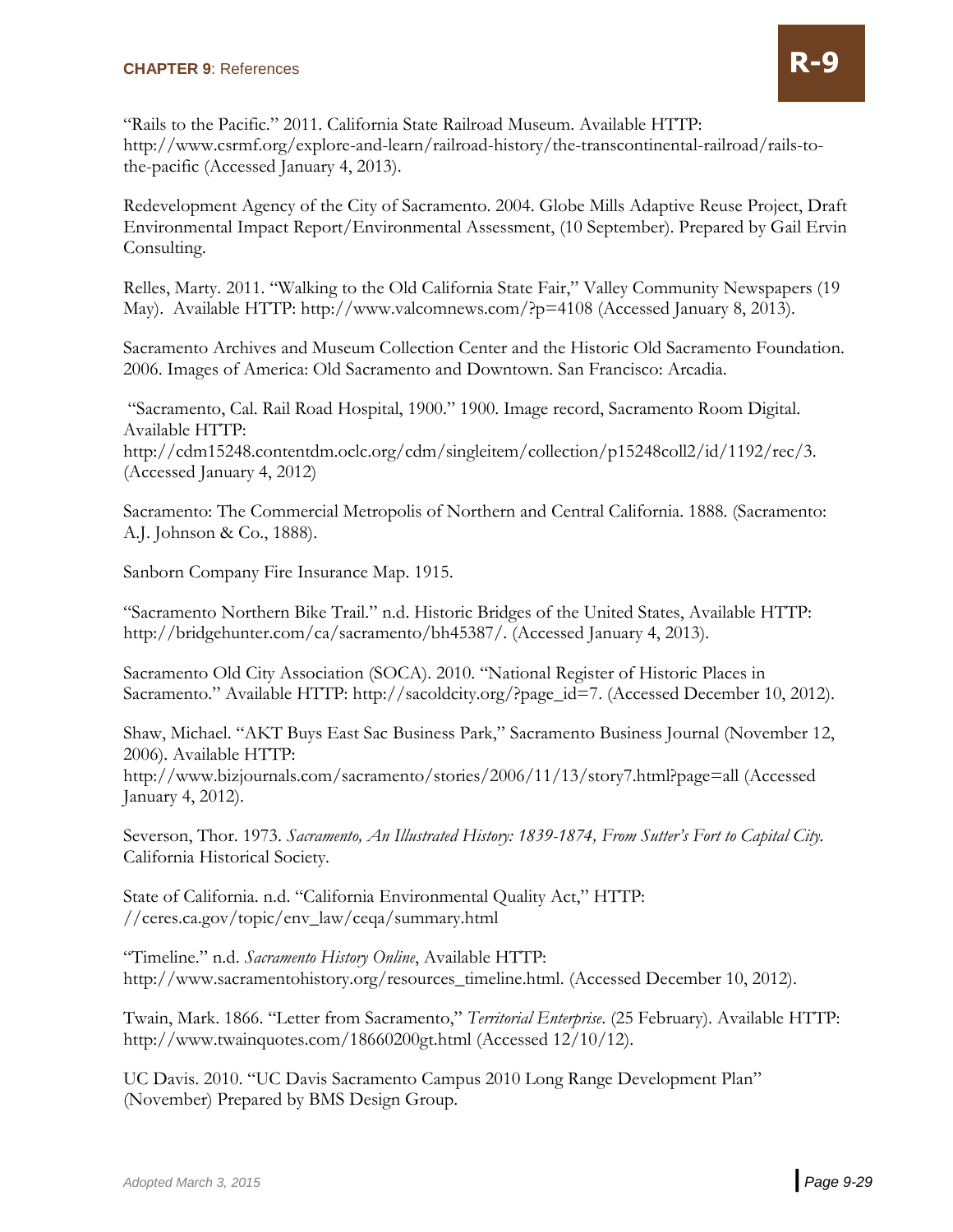

"Union Station Built in Sacramento." 1926. *Electric Railways Journal* 67.23 (June 5).

Walton, B.F. 1909. "Fruit and Vegetables," *The Great West* 9.5 (September).

Weinstein, Dave. n.d. "Greater Sacramento Strengs: Valley of the Atriums," http://www.eichlernetwork.com/article/greater-sacramento-strengs-valley-atriums (Accessed 12 September 2012).

"Western Pacific, The Last Transcontinental Link." n.d. *Western Pacific Online.* Available HTTP: http://www.wplives.com. (Accessed December 10, 2012)

## **6.5 Mineral Resources**

California Geological Survey. 2006. Map Sheet 52: Aggregate Resources in California. Prepared by Susan Kohler. Sacramento, CA.

City of Sacramento. Frequently Asked Questions. Natural Gas Underground Storage Project. PUC Proceedings A0704013, City Project No. P07-111. SCH No. 2007112089.

CPUC 2009. Draft Environmental Impact Report: Sacramento Natural Gas Storage, LLC's Sacramento Natural Gas Storage Project. CPCN Application No. A.07-04-013, SCH No. 2007112089. Prepared for the California Public Utilities Commission, San Francisco, CA. Page B-2. Available at: http://www.cpuc.ca.gov/environment/info/dudek/sngs/DraftEIR.htm

(Curtis and others, 1958)

Department of Conservation, Division of Mines and Geology. 1999. Mineral Land Classification: Portland Cement Concrete-Grade Aggregate and Kaolin Clay Resources in Sacramento County, California.

United States Geological Survey. 2011. 2008 Minerals Yearbook: California.

#### **6.6 Air Quality**

ARB. 2013a. Air Quality Data Statistics. http://www.arb.ca.gov/adam/topfour/topfourdisplay.php. Accessed January 2013.

ARB 2012a. Ambient Air Quality Standards. Available at <http://www.arb.ca.gov/research/aaqs/aaqs2.pdf>.

ARB. 2009. Almanac of Air Quality and Emissions. Available at <http://www.arb.ca.gov/aqd/almanac/almanac09/chap509.htm>

ARB. 2008. Emissions Inventory for Sacramento County. Available at <http://www.arb.ca.gov/app/emsinv/emssumcat\_query.php?F\_DIV=- 4&F\_DD=Y&F\_YR=2008&F\_SEASON=A&SP=2009&F\_AREA=CO&F\_CO=34>

ARB. 2005. Air Quality and Land Use Handbook: A Community Health Perspective. Available at: http://www.arb.ca.gov/ch/handbook.pdf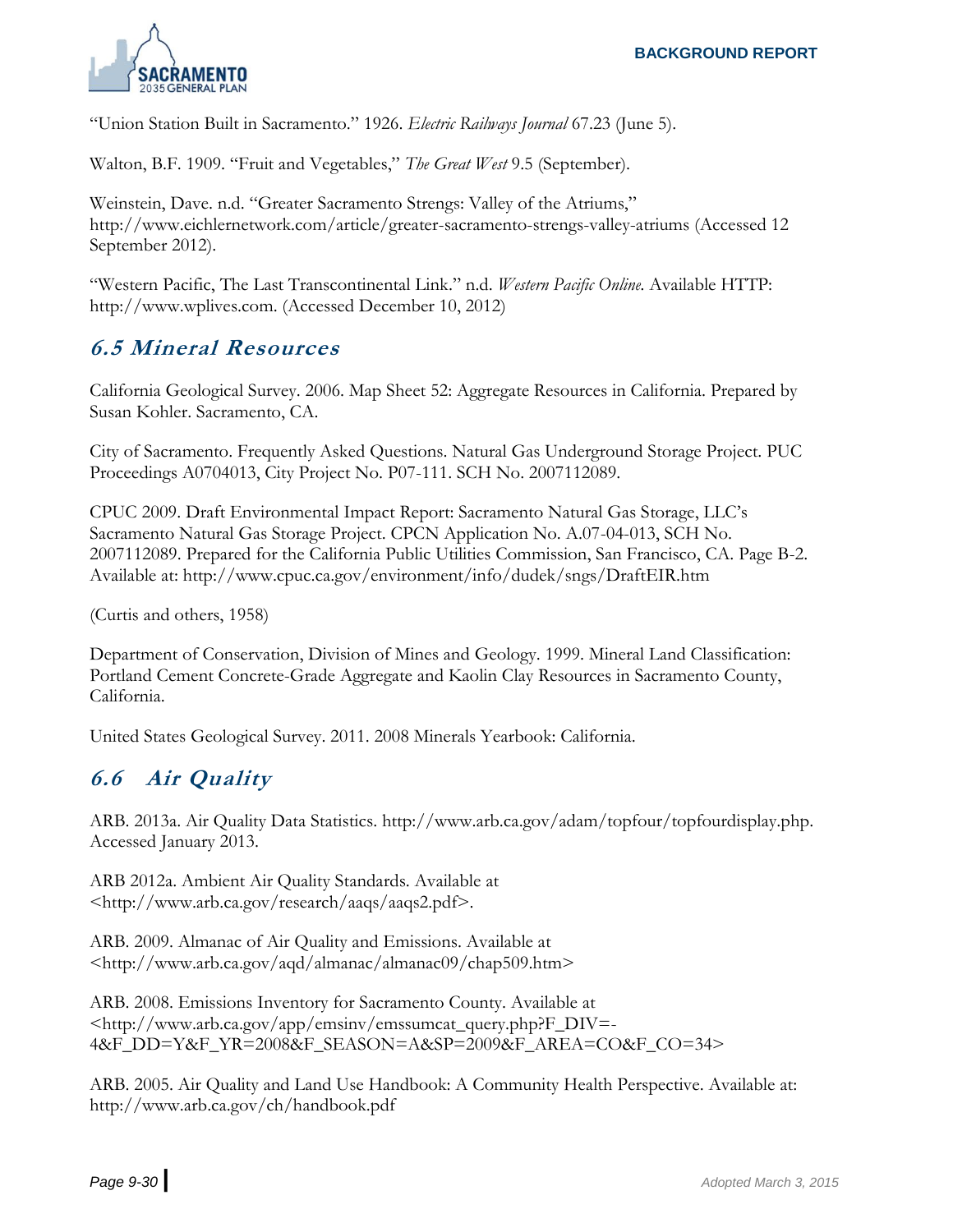

SMAQMD. 2011. Recommended Protocol for Evaluating the Location of Sensitive Land Uses Adjacent to Major Roadways. Available at <http://www.airquality.org/ceqa/SLUMajorRoadway/SLURecommendedProtoco2.4- Jan2011.pdf>

# **6.7 GHG and Climate Change**

Cal-Adapt. 2013. Cal-Adapt. Available: http://cal-adapt.org. Accessed January 14, 2013.

California Air Resources Board. 2007 (November). California 1990 Greenhouse Gas Emissions Level and 2020 Emissions Limit. Available:

http://www.arb.ca.gov/cc/inventory/pubs/reports/staff\_report\_1990\_level.pdf Accessed January 15, 2013.

California Air Resources Board. 2010. Greenhouse Gas Inventory - 2020 Emissions Forecast. Available: http://www.arb.ca.gov/cc/inventory/data/forecast.htm. Accessed January 2, 2013.

California Air Resources Board. 2011a. Greenhouse Gas Emissions Inventory Summary for Years 2000-2009. Available:

<http://www.arb.ca.gov/cc/inventory/data/tables/ghg\_inventory\_scopingplan\_00-09\_2011-10- 26.pdf>. Last updated October 26, 2011. Accessed January 2, 2013.

California Air Resources Board. 2011b. Status of Scoping Plan Recommended Measures. Available: http://www.arb.ca.gov/cc/scopingplan/status\_of\_scoping\_plan\_measures.pdf. Accessed January 2, 2013.

California Air Resources Board. 2012. Approved Regional Greenhouse Gas Reduction Targets. Available: http://www.arb.ca.gov/cc/sb375/final\_targets.pdf. Accessed January 2, 2013.

California Air Resources Board 2013. Advanced Clean Cars. Available: http://www.arb.ca.gov/msprog/consumer\_info/advanced\_clean\_cars/consumer\_acc.htm. Accessed January 2, 2013.

California Natural Resources Agency. 2009. California Climate Adaptation Strategy. http://resources.ca.gov/climate\_adaptation/docs/Statewide\_Adaptation\_Strategy.pdf. Accessed January 15, 2013.

CNRA. 2012. California Adaptation Planning Guide. Available: http://resources.ca.gov/climate\_adaptation/docs/1APG\_Planning\_for\_Adaptive\_Communities.pd f. Accessed January 15, 2013.

City of Sacramento. 2012 (February). Sacramento Climate Action Plan. Available: http://www.sacgp.org/documents/2\_\_Adopted\_CAP\_whole.pdf. Appendix E.

Council on Environmental Quality. 2013. Climate Change Adaptation Task Force. Available: http://www.whitehouse.gov/administration/eop/ceq/initiatives/adaptation. Accessed January 2, 2013.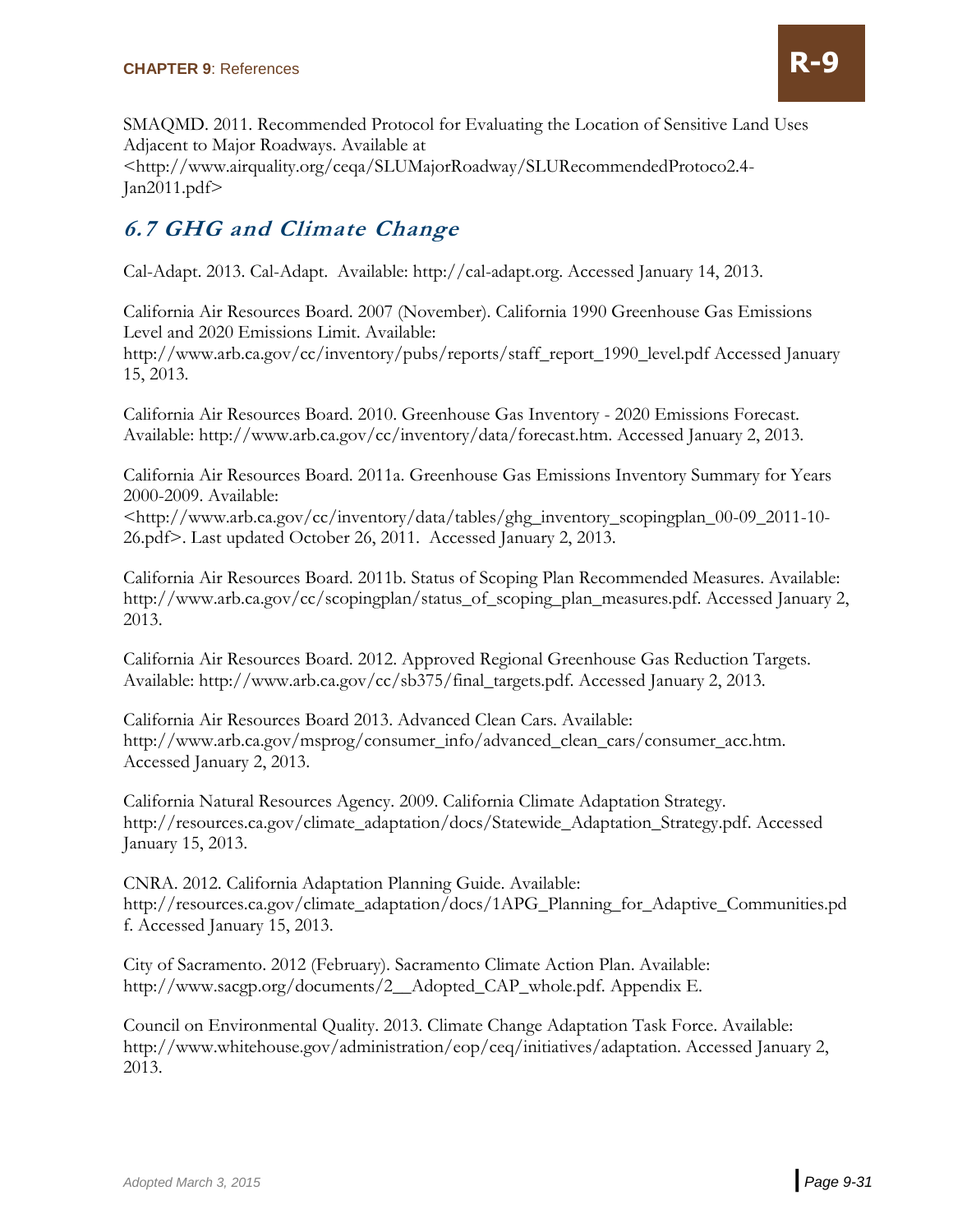

Intergovernmental Panel on Climate Change. 2007 (February). Climate Change 2007: The Physical Science Basis. Contribution of Working Group I to the Fourth Assessment Report of the IPCC. Geneva, Switzerland.

National Highway Traffic Safety Administration. 2012. NHTSA Issues Final Rule for CAFE Standards for Model Years 2017 and Beyond. Available: http://www.nhtsa.gov/fuel-economy. Accessed September 11, 2012.

Sacramento County. 2009. Greenhouse Gas Inventory for Incorporated and Unincorporated Sacramento County. Available: http://www.dera.saccounty.net/Portals/0/docs/Final\_SACCTY\_GHG\_June09\_stacked\_small.pdf

Seinfeld, J. H., and S. N. Pandis. 1998. Atmospheric Chemistry and Physics. John Wiley & Sons, Inc. New York, NY.

U.S. Environmental Protection Agency. 2013. Fact Sheet. Clean Air Act Permitting for Greenhouse Gases: Guidance and Technical Information: Available: <http://www.epa.gov/nsr/ghgdocs/ghgpermittingtoolsfs.pdf >. Accessed January 15, 2013.

#### **6.8 Scenic Resources**

California Department of Transportation. 2008. Scenic Highway Guidelines. Prepared by the Caltrans Division of Design, Landscape Architecture Program.

City of Sacramento. 2009. Sacramento Central City Urban Design Guidelines. Prepared by WRT Solomon E.T.C.

The Engineering Toolbox. ND. Illuminance – Recommended Light Levels. Available online at: http://www.engineeringtoolbox.com/light-level-rooms-d\_708.html. Accessed Jan 4, 2013.

Sacramento County. 2008. American River Parkway Plan. Prepared by the County of Sacramento Municipal Services Agency, Planning and Community Development Department.

# **7 Public Health and Safety**

# **7.1 Geological and Seismic Hazards**

California Department of Conservation and US Geological Survey. 1996. Probabilistic Seismic Hazard Assessment for the State of California.

California Division of Mines and Geology. 1978. Seismicity of the Foothills Fault System between Folsom and Oroville, California. Prepared by Chris Cramer, Tousson Toppozada, and David Parke. California Geology.

Harwood and Helley. 1987. Late Cenozoic Tectonism of the Sacramento Valley, California. US Geological Survey Professional Paper 1359. United States Government Printing Office, Washington.

Sacramento County 2011. Sacramento County General Plan Safety Element Background. Available  $at: <$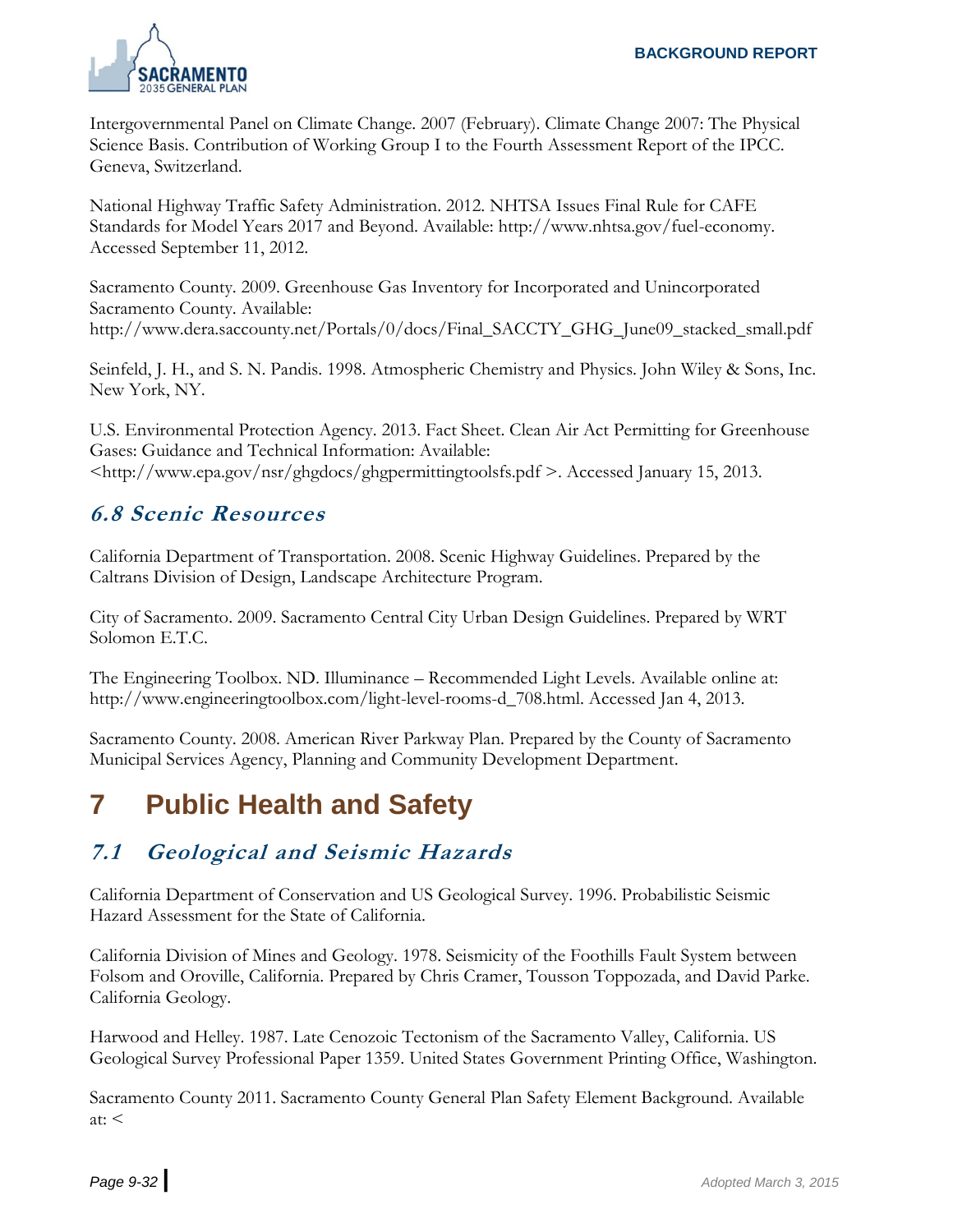

http://www.msa2.saccounty.net/planning/Documents/General%20Plan%202030/Safety%20Elem ent%20Background.pdf> Accessed January 19, 2013.

Sacramento County. 2004. Sacramento County, California Multi-Hazard Mitigation Plan. December 2004.

United States Atomic Energy Commission. 1963. Nuclear Reactors and Earthquakes. TID7024.

USGBC nd. CALGreen Building Codes Mandatory Provisions Overview. US Green Building Council, Northern California Chapter. Available at: <http://www.usgbcncc.org/storage/documents/advocacy/calgreen\_mandatory\_measures\_overview\_ppt.pdf> Accessed January 19, 2013.

#### **7.2 Flood Hazards**

California Department of Water Resources. 2005. Media Advisory. December 30, 2005.

California Department of Water Resources. 2011. Flood Control System Status Report.

California Department of Water Resources. 2012. 2012 Central Valley Flood Protection Plan.

California Reclamation Board and US Army Corps of Engineers. 2002. Sacramento and San Joaquin River Basins, California, Comprehensive Study: Interim Report.

City of Sacramento. 2010. Final Corrective Action Plan. Presented to FEMA Region IX.

Sacramento Area Flood Control Agency. 2012. Information – Natomas Levee Improvement Program Update. Agenda of December 20, 2012. Item 12. To: SAFCA Board of Directors. From: Richard M. Johnson, Executive Director.

Sacramento Regional Flood Control Agency. 2013a. Folsom Dam Joint Federal Project. Available at: http://www.safca.org/Programs\_Folsom\_Dam.html. Accessed: Jan 22, 2013.

Sacramento Area Flood Control Agency. 2013b. American River Common Features Project. Available at: http://www.safca.org/Programs\_AmericanRiverCommonFeaturersProject.html. Accessed: Jan 22, 2013.

Sacramento Area Flood Control Agency. 2013c. Sacramento Bank Protection Project. Available at: http://www.safca.org/Programs\_SacBankProtection.html. Accessed: Jan 22, 2013.

Sacramento County. 2004. Sacramento County, California, Multi-Hazard Mitigation Plan.

Sacramento County. 2008. Sacramento County Evacuation Plan: An Annex to the County Emergency Operations Plan. Prepared by James Lee Wit Associates, A part of GlobalOperations Group.

United States Bureau of Reclamation. 2011. Folsom Dam Modifications: Improving Dam Safety and Flood Protection. Folsom Dam Joint Federal Project. July 2011.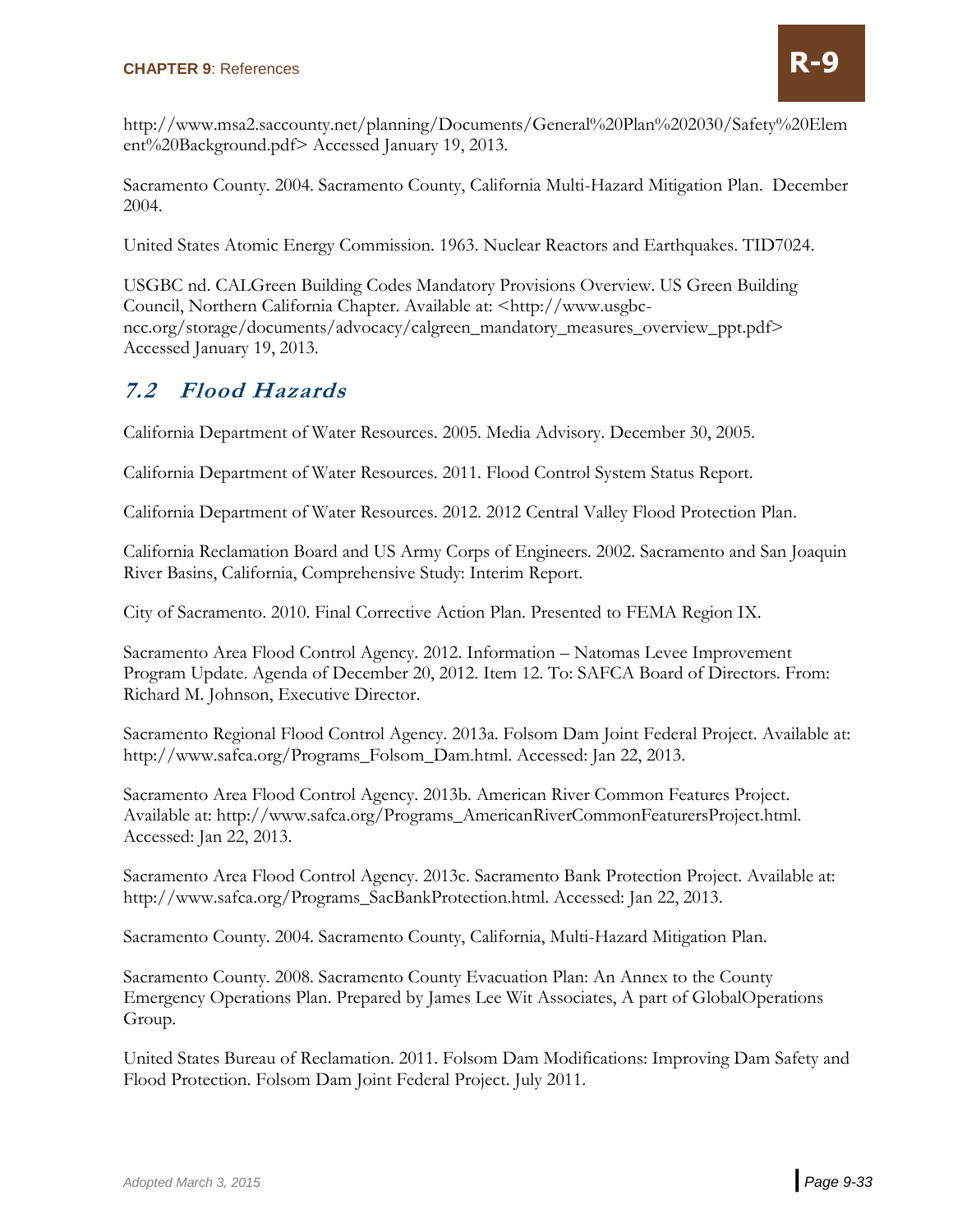

# **7.3 Fire Hazards**

Cal Fire. 2007. Fire Hazard Severity Zones in SRA: Sacramento County. Adopted by Cal Fire on November 7, 2007.

Sacramento County. 2004. Sacramento County, California Multi-Hazard Mitigation Plan. December 2004.

# **7.4 Aviation Hazards**

Sacramento County. 2004. Mather Airport Master Plan: Final Draft Report. Prepared for: Sacramento County Department of Airports. Prepared by: Leigh Fisher Associates.

Sacramento County. 2008. Franklin Field Airport Master Plan: Working Paper One. Sacramento County Department of Airports.

Sacramento County. 2010. Executive Airport Master Plan: Draft Final Report. Prepared for: Sacramento County Department of Airports. Prepared by: Bernard Dunkelberg Company.

Sacramento County 2007. Sacramento International Airpot Master Plan. Available at <http://www.sacramento.aero/scas/about/planning\_design/> Accessed January 18, 2013.

SACOG 2013. Airport Landuse Planning, Comprehensive Land Use Plans. SACOG website: < http://www.sacog.org/airport/clups.cfm > Accessed January 18, 2013.

SACOG 1998. Sacramento Executive Airport Comprehensive Land Use Plan. Available at: < http://www.sacog.org/airport/clups/execclup.pdf> Accessed January 18, 2013.

SACOG 1997. Mather Airport Comprehensive Land Use Plan. Available at: < http://www.sacog.org/airport/clups/2008/Mather%20Airport%20CLUP%20May%201997%20- %2097-011.pdf> Accessed January 18, 2013.

SACOG 1988. Rio Linda Comprehensive Land Use Plan. Available at: < http://www.sacog.org/airport/clups/2008/Rio%20Linda%20Airport%20CLUP%20Amend%20D ec%201992%20-%2093-018.pdf> Accessed January 18, 2013.

SACOG 1987. McClellan Air Force Base Comprehensive Land Use Plan. Available at: < http://www.sacog.org/airport/clups/2008/McClellan%20AFB%20CLUP%20Amend%20Dec%20 1992%20-%2093-014.pdf> Accessed January 18, 2013.

SACOG 1984. Sacramento International Airport Comprehensive Land Use Plan. Available at: < http://www.sacog.org/airport/clups/2008/Sacramento%20International%20Airport%20CLUP%2 0Amend%20Jan%201994%20-%2094-012.pdf> Accessed January 18, 2013.

# **7.5 Noise Hazards**

SACOG. 2012. Draft Environmental Impact Report for the Draft Metropolitan Transportation Plan/Sustainable Communities Plan. Available at: < http://www.sacog.org/2035/files/Drafteir/16-Transportation.pdf> Accessed January 24, 2013.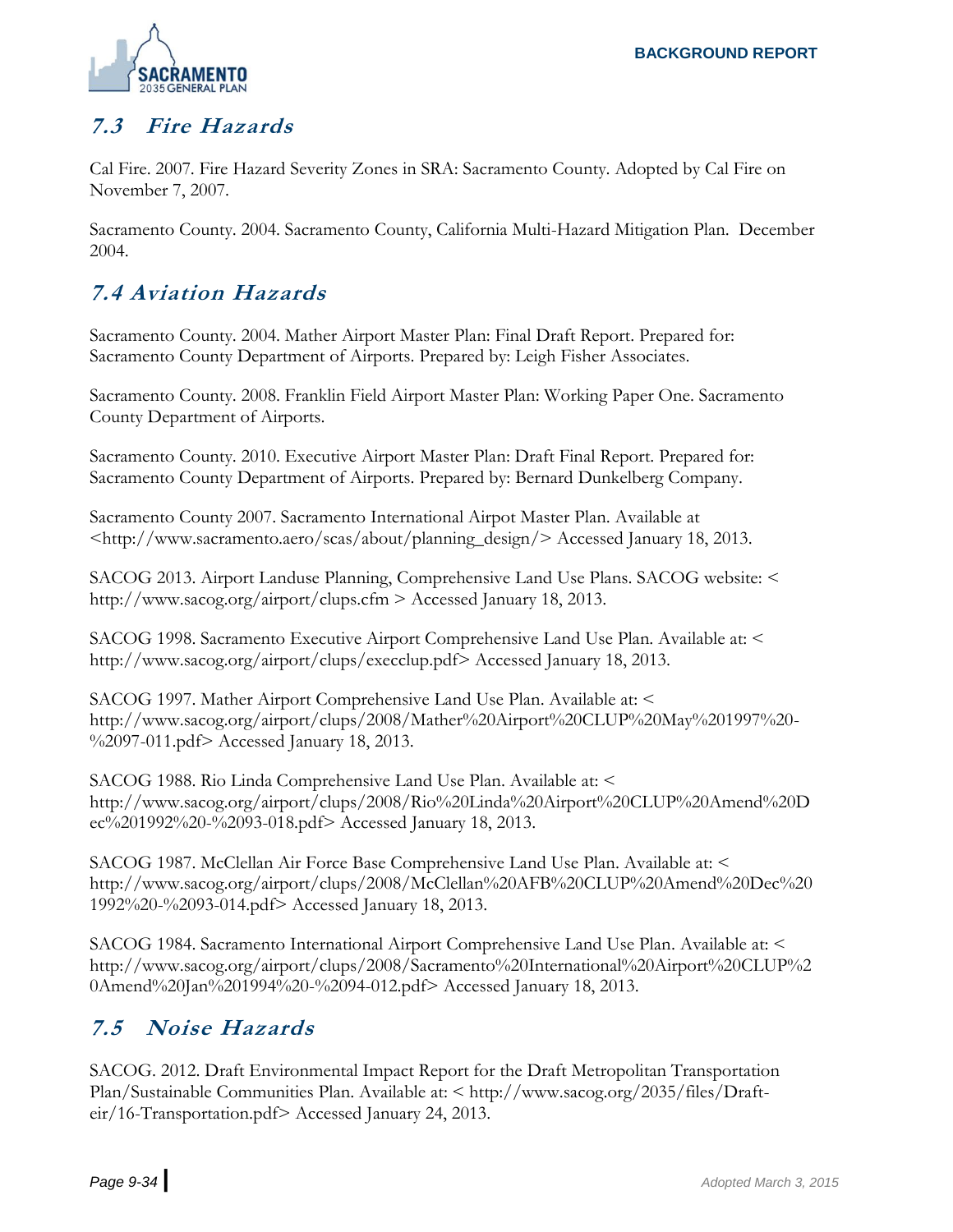# **7.6 Hazardous Materials**

DTSC. 2006. Final Hazardous Waste Facility Permit, Safety-Kleen Systems, Inc., Sacramento Accumulation Center, Sacramento County, California, Environmental Protection Agency Identification Number CA0000084517. June 26, 2006.

Sacramento County. 2012. Area Plan for Emergency Response to Hazardous Materials Incidents in Sacramento County. Prepared by Sacramento County Environmental Management Department, Hazardous Materials Division. Mather, CA.

Sacramento County. 2013. Master List of Facilities within Sacramento County with Potentially Hazardous Materials webpage. Environmental Management Department. http://www.emd.saccounty.net/Documents/lists/mstr.pdf. Accessed January 18, 2013.

US EPA. 2009. Superfund Progress Profile: Sacramento Army Depot. Available online at: http://cumulis.epa.gov/supercpad/cursites/csitinfo.cfm?id=0902715. Last updated: June 23, 2009. Accessed December 11, 2012.

#### **7.7 Emergency Response**

City of Sacramento Police Department. 2010 Annual Report. Available at: http://www.sacpd.org/pdf/publications/ar/ar10.pdf

City of Sacramento 2005. Emergency Operations Plan.

Sacramento County. 2004. Sacramento County - California Multi-Hazard Mitigation Plan. December 2004.

Sacramento County. 2008. Sacramento County Evacuation Plan: An Annex to the County Emergency Operations Plan. Prepared by James Lee Wit Associates, A part of GlobalOperations.

# **8 Priority Investment Areas**

#### **General**

City of Sacramento General Plan Revision and MEIR Update. December 12, 2012. *Priority Investment Areas* exhibit.

City of Sacramento – Department of Utilities. November 24, 2004. *City of Sacramento - Critical Drainage Infrastructure* exhibit.

City of Sacramento - Department of Utilities. June 11, 2004. *City of Sacramento – Sewer Basins/Sumps*  exhibit.

City of Sacramento – Department of Utilities. September 2009. *City of Sacramento – Sewer System Management Plan 2008-2009,* 

City of Sacramento Department of Utilities, prepared by West-Yost & Associates. October 2005. *City of Sacramento – Water System Master Plan*.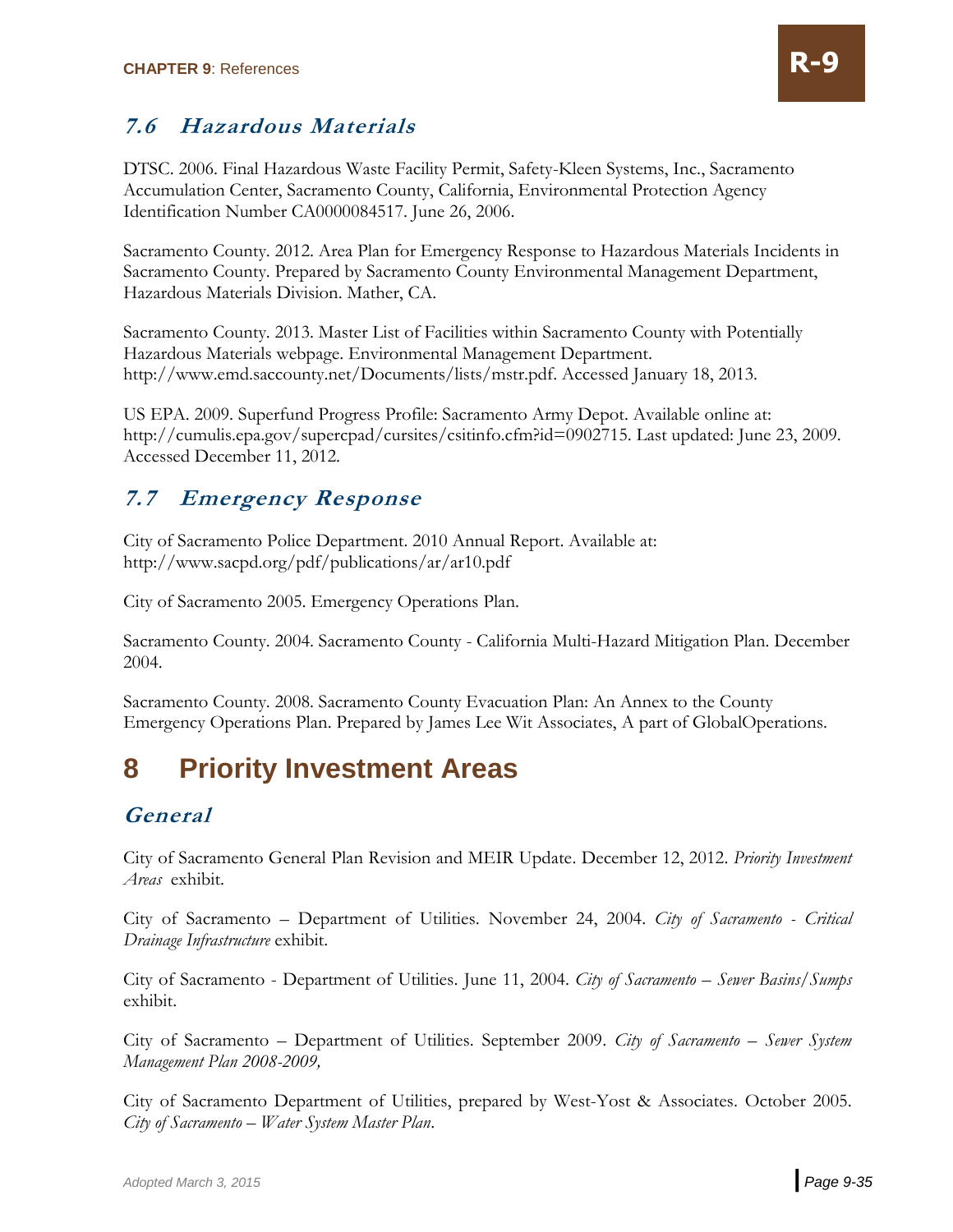

City of Sacramento – Department of Utilities, prepared by Carollo Engineers, Inc. October 2010. *City of Sacramento – 2010 Urban Water Management Plan.*

City of Sacramento – Department of Utilities. November 2006. *City of Sacramento – Water Mains 12- Inch and Larger* exhibit.

Robert Armijo, Senior Engineer, Department of Utilities, City of Sacrmento, personal communication, January, 2013.

City of Sacramento – Department of Utilities. July 2012. *Capital Improvement Programming Guide*.

#### **8.1 65th North**

City of Sacramento. 2009a. 65th Street Station Area Plan Draft Environmental Impact Report. Prepared for: City of Sacramento. Prepared by: PBS&J.

City of Sacramento. 2009b. Sacramento General Plan.

City of Sacramento – Planning & Building Department, prepared by Nolte Associates. January 15, 2004. *65th Street/University Transit Village Infrastructure Needs Assessment.*

City of Sacramento – Department of Utilities, prepared by Kennedy/Jenks Consulting. April 1996. *Storm Drainage Study for Basins 37 & 43.*

City of Sacramento – Department of Utilities, prepared by Montgomery Watson. May 1999. *Basin 31 & 113 Drainage Master Plan Update.*

City of Sacramento – Department of Utilities. March 25, 2009. *65th Street Finance Plan - Drainage Infrastructure Option B and Option C* exhibit.

City of Sacramento – Department of Utilities, May 20, 2009. *Planning Level Estimate of Quantities and Cost for 65th Street District Public Water Improvements.*

City of Sacramento. 2012a. General Plan Revision and MEIR Update. Priority Investment Areas exhibit. Received December 12, 2012.

City of Sacramento. 2012b. Municipal Code.

#### **8.2 Arden Fair**

California Department of Toxic Substances Control. 2013. Envirostor: 1031 Arden Way (60001008). Available at: http://www.envirostor.dtsc.ca.gov/public/profile\_report.asp?global\_id=60001008. Accessed Jan 7, 2013.

City of Sacramento, prepared by Kimley-Horn and Associates. December 2007. *Swanston Station Transit Village Infrastructure Report.*

City of Sacramento. 2009a. Swanston Station Transit Village Specific Plan Draft Environmental Impact Report. SCH No. 2007062130. Prepared by PBS&J. Feb 2009.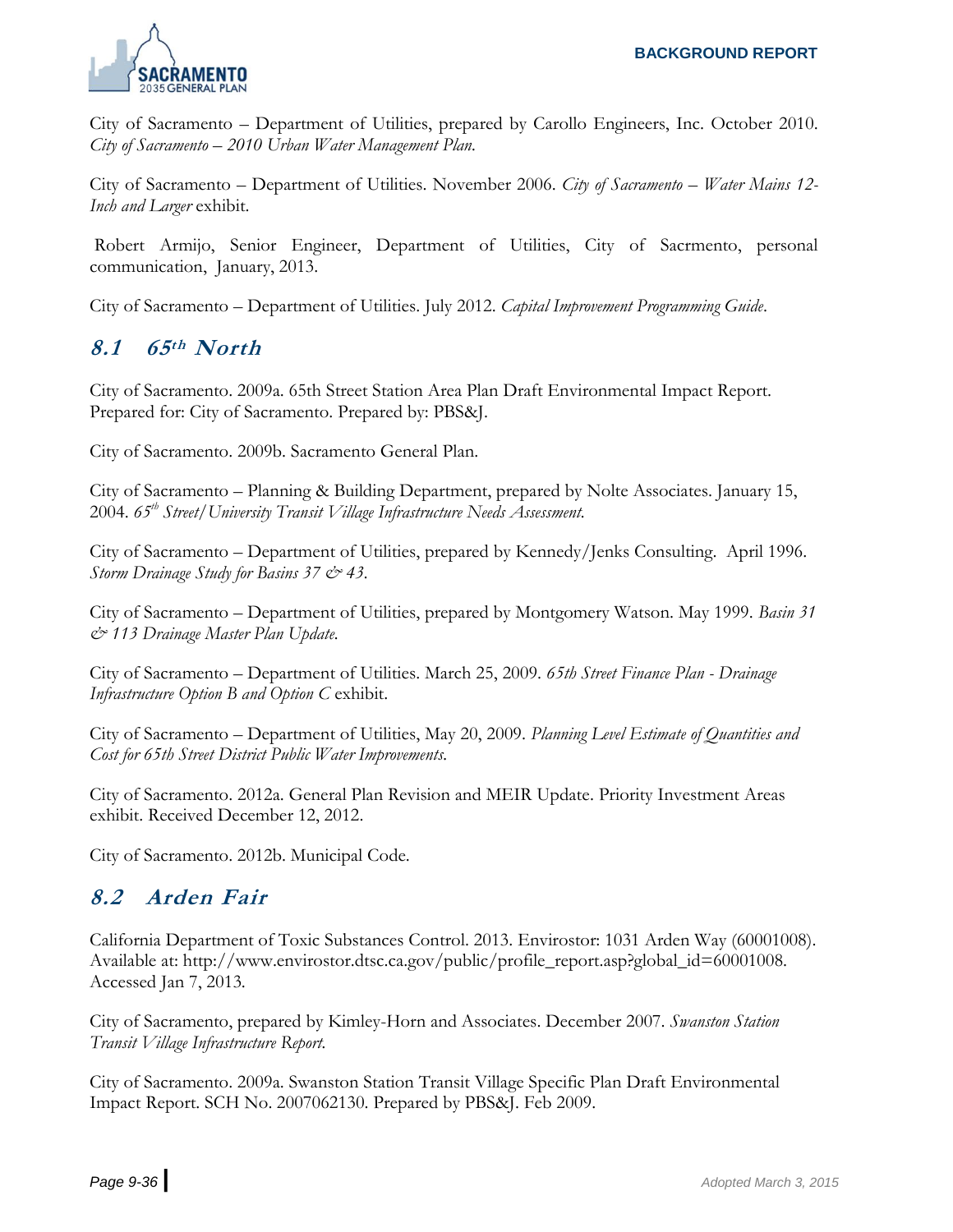

City of Sacramento. 2009b. Sacramento General Plan.

City of Sacramento. 2012a. General Plan Revision and MEIR Update. Priority Investment Areas exhibit. Received December 12, 2012.

City of Sacramento. 2012b. Municipal Code.

Sacramento County. 2008. American River Parkway Plan 2008.

### **8.3 Central Business District**

California Department of Conservation. 2006. Sacramento may be affected by large earthquakes elsewhere. News Release. Available at:

http://www.conservation.ca.gov/index/news/2006%20News%20Releases/Pages/NR2006- 07\_Sacramento\_Earthquake\_Potential.aspx. Accessed Jan 28, 2013.

City of Sacramento. 2007. Railyards Specific Plan Draft Environmental Impact Report. August 2007.

City of Sacramento, prepared by EPS. November 1, 2007. *Railyards Specific Plan – Public Facilities Financing Plan.*

City of Sacramento. 2008. Docks Area Specific Plan: Sacramento, California, Draft Environmental Impact Report. SCH # 2005062143. Prepared for: City of Sacramento Economic Development Department. Prepared by: The Ervin Consulting Group. August 2008.

City of Sacramento. 2009. Sacramento General Plan.

City of Sacramento – Economic Development Department, prepared by The Ervin Group. October 2009. *The Docks Area Specific Plan.* 

City of Sacramento, prepared by EPS. April 2011. *River District Specific Plan – Public Facilities Financing Plan*.

City of Sacramento – Economic Development Department, prepared by Nolte Associates. September 2011. *Downtown Infrastructure Study.*

City of Sacramento. Economic Development Department. 2011. Downtown Infrastructure Study. Prepared by Nolte Associates, September 2011.

City of Sacramento – Economic Development Department, prepared by Nolte Associates. September 29, 2003. *R Street Corridor Infrastructure Needs Assessment.*

City of Sacramento. 2011b. River District Specific Plan. Public Facilities Financing Plan. Prepared by EPS, April 2011.

City of Sacramento. 2012a. General Plan Revision and MEIR Update. Priority Investment Areas exhibit. Received December 12, 2012.

City of Sacramento. 2012b. Municipal Code.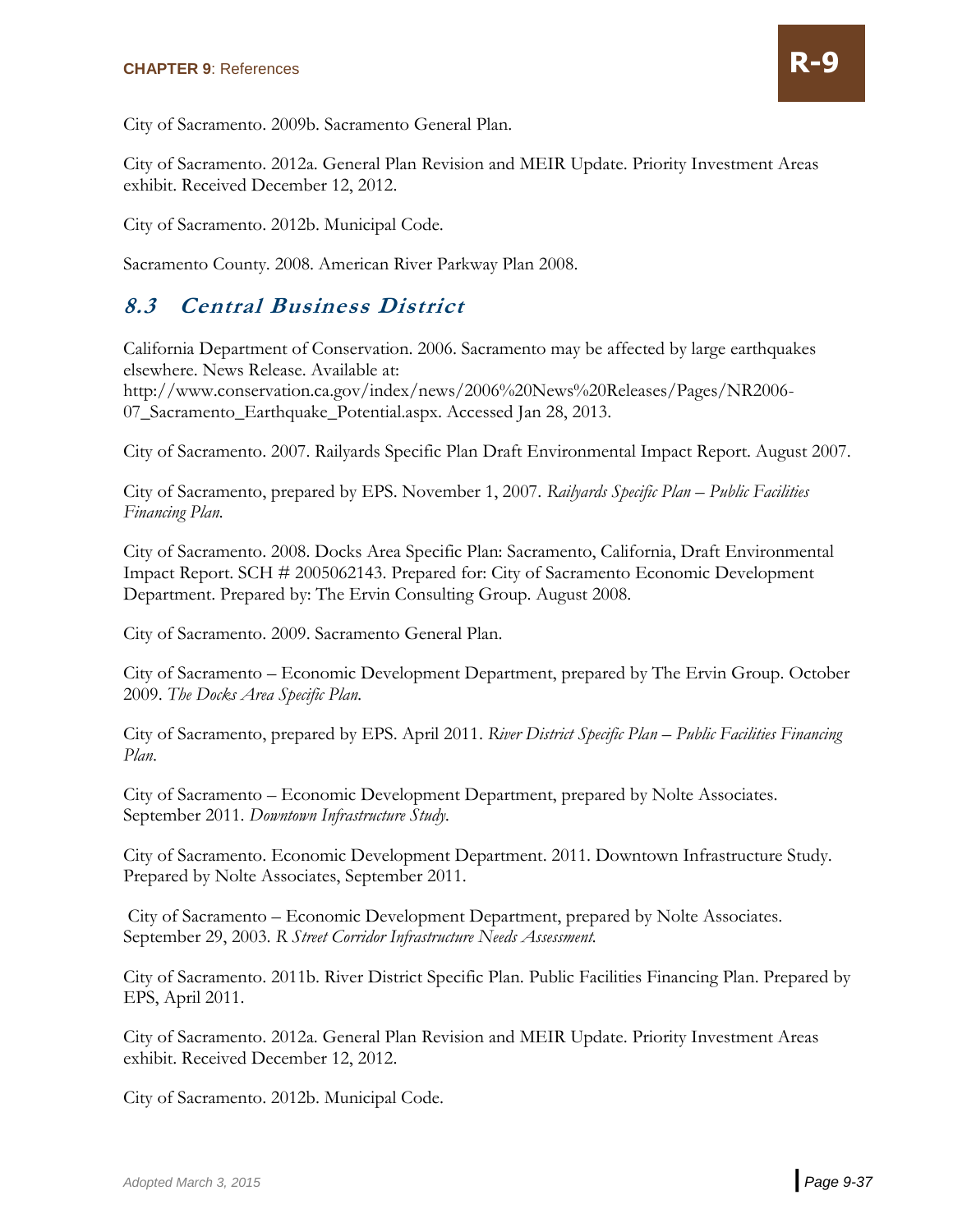

USACE. 2013. Navigable Waters in the Sacramento District. Retrieved from http://www.spk.usace.army.mil/Missions/Regulatory/Jurisdiction/NavigableWatersoftheUS.aspx

#### **8.4 Delta Shores**

City of Sacramento, prepared by EPS. January 2009a. *Delta Shores – Public Facilities Financing Plan.*

City of Sacramento. 2009b. Sacramento General Plan.

City of Sacramento. 2012. General Plan Revision and MEIR Update. Priority Investment Areas exhibit. Received December 12, 2012.

City of Sacramento. 2012b. Municipal Code.

SAFCA. 2012.Contruction Notice: Morrison Creek Flood Wall, South Sacramento Streams Group Project. From: Richard M. Johnson, Executive Director, SAFCA. To: Neighbors and All Interested Parties. April 13, 2012.

#### **8.5 Robla**

City of Sacramento. 2009. Sacramento General Plan.

City of Sacramento – Department of Utilities. February 2001. *Basin 144 Interim Drainage Improvements – Progress Report No. 1*.

City of Sacramento – Department of Utilities. October 28, 2009. *Summary Report for Basin G301*.

City of Sacramento – Department of Utilities. November 9, 2009. *Summary Report for Basin G302*.

City of Sacramento. 2012. General Plan Revision and MEIR Update. Priority Investment Areas exhibit. Received December 12, 2012.

City of Sacramento. 2012b. Municipal Code.

SAFCA. 2005. Draft Initial Study and Mitigated Negative Declaration: Magpie Creek Diversion Channel Enhancement Project. Prepared by EDAW.

Sacramento County. 2012. No Further Action Request: Bell Gas and Diesel, 4400 Raley Boulevard, Sacramento, California 95838. LOP: F554; RO0001413

US EPA. 2013. McClellan Air Force Base (Groundwater Contamination). Available online: http://yosemite.epa.gov/r9/sfund/r9sfdocw.nsf/vwsoalphabetic/McClellan+Air+Force+Base+(G roundwater+Contamination). Accessed: Jan 23, 2013.

# **8.6 UC Davis Medical Center**

City of Sacramento. 2009. Sacramento General Plan.

City of Sacramento. 2012a. General Plan Revision and MEIR Update. Priority Investment Areas exhibit. Received December 12, 2012.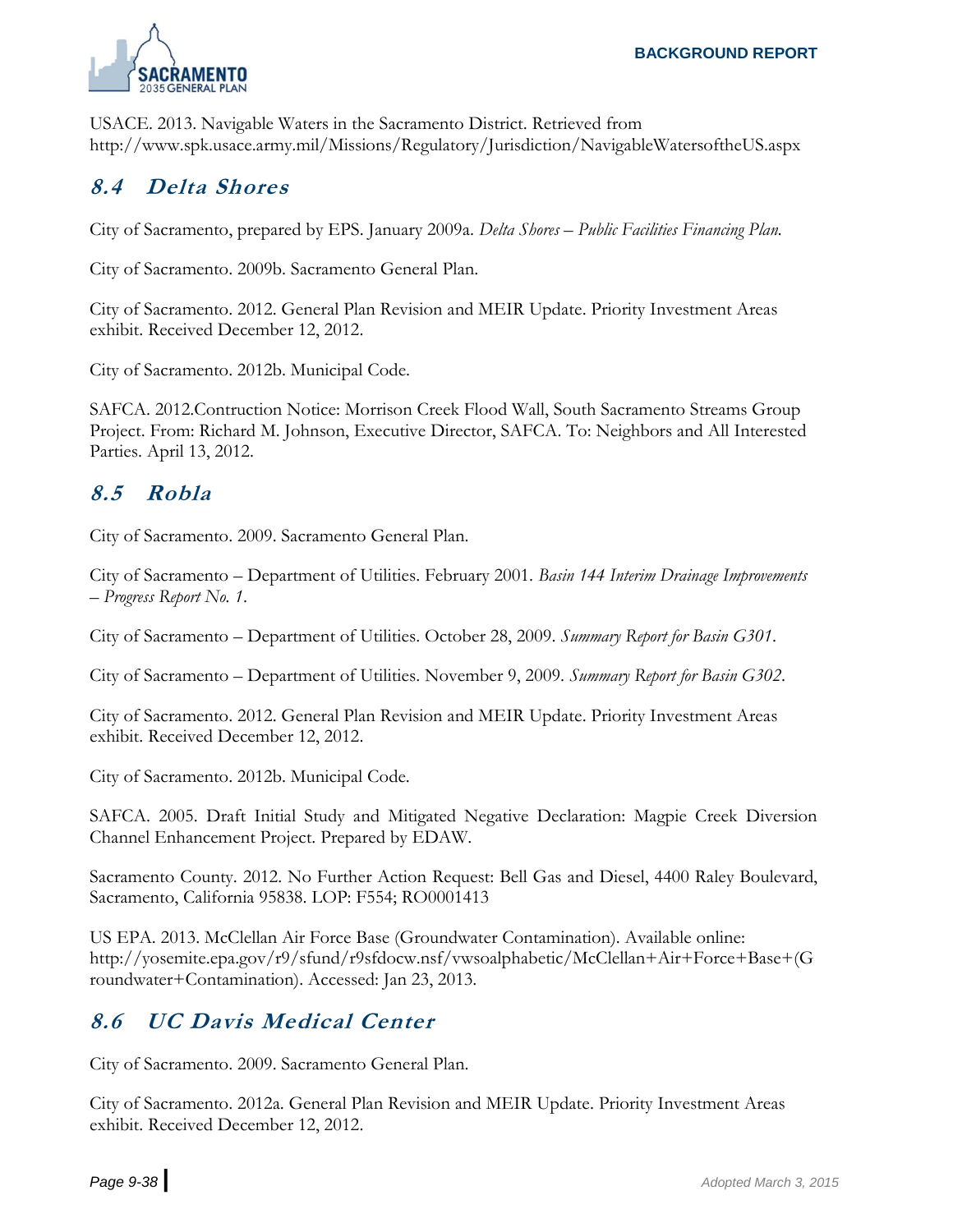

City of Sacramento. 2012b. Municipal Code.

UCD. 2010. 2010 Long Range Development Plan: Draft Environmental Impact Report. SCH # 2009112060. Prepared by Impact Sciences, Inc. and Fehr & Peers.